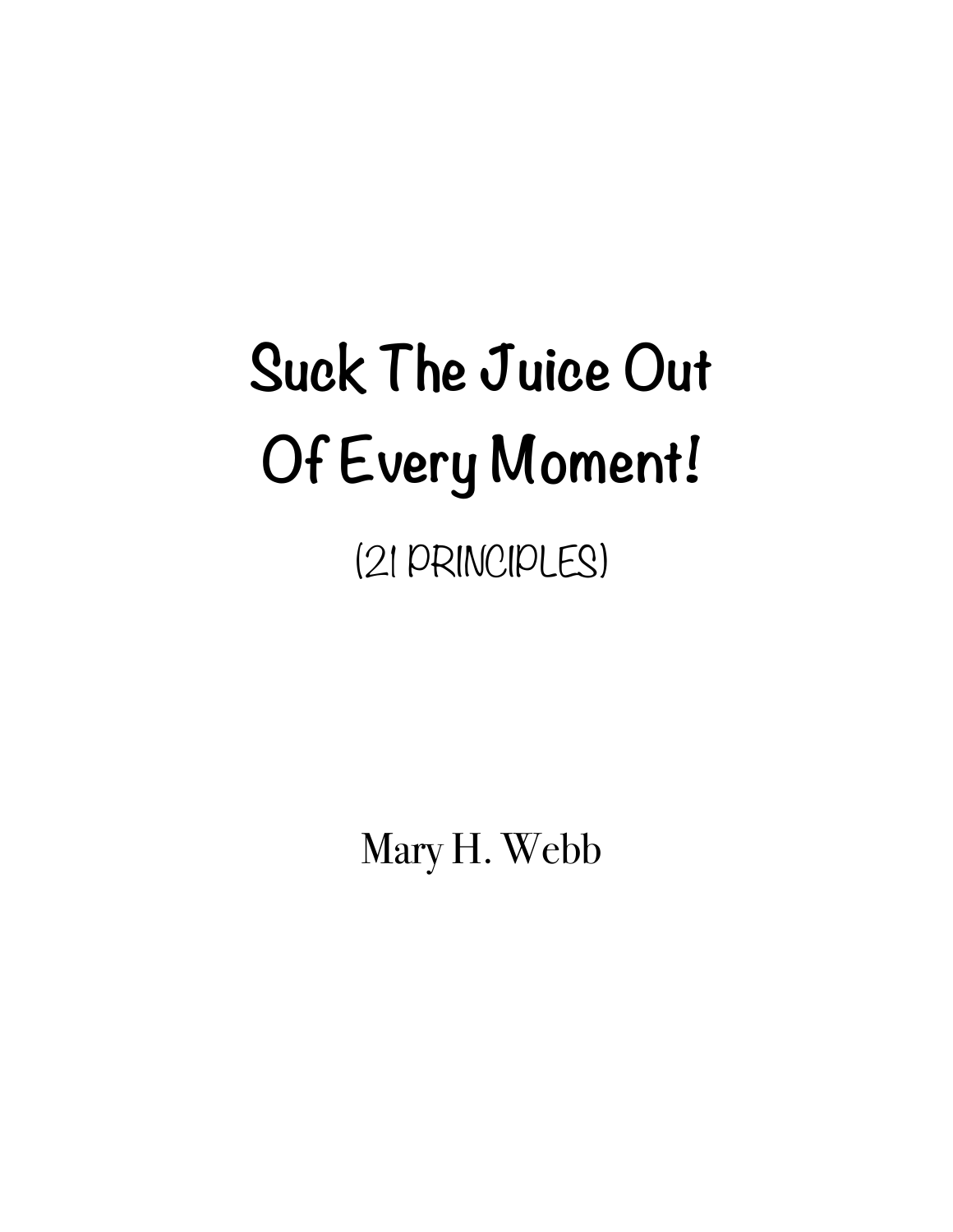#### **INTRODUCTION**

When I first read this gem of a book, Mary's voice in it was so authentic that I couldn't help but picture us at one of the countless restaurants we've haunted over our long friendship—absorbed in conversation.

 Of course what's missing from *this* "conversation" with Mary is her passionate curiosity about you and your life and what she can learn from you and create with you which might become grist for her activism, creativity and community building.

 One of my favorite experiences with Mary embodies many of the principles in this book. After a long stretch of rain, Mary and I went for a run in Tilden Park. We started out on a wide, well trodden path that was pretty dry. After a while this trail ended, funneling into a very narrow horse trail with clods of muddy earth torn up and deep gullies full of water. Without a moment's hesitation, Mary plunged forward into the muck, saying to me, "this will be great for our quads." It was one of those moments that had I been alone, I never would have ventured into. With Mary, it became hilarious fun and a wonderful memory which I still (15 years later) think about and draw upon whenever I hesitate to take on a challenge.

Over the years, I have found myself sitting in her living room with a very diverse group of people talking about race and ethnicity in the U.S., playing a part in one of her plays despite the fact that I had never before been on stage, out on a street corner in a silent protest and following her down a waterslide.

After many years of close friendship and shared adventures, Mary's vitality, courage, generous and loving heart and sense of humor continue to inspire me. Her example has helped me to "suck the juice out of every moment" of *my* life. If you open your heart to what Mary suggests in this book which is based upon how she lives, you may find something quite unexpected coming alive inside you!

> —Ellen Peskin, MFT Oakland, California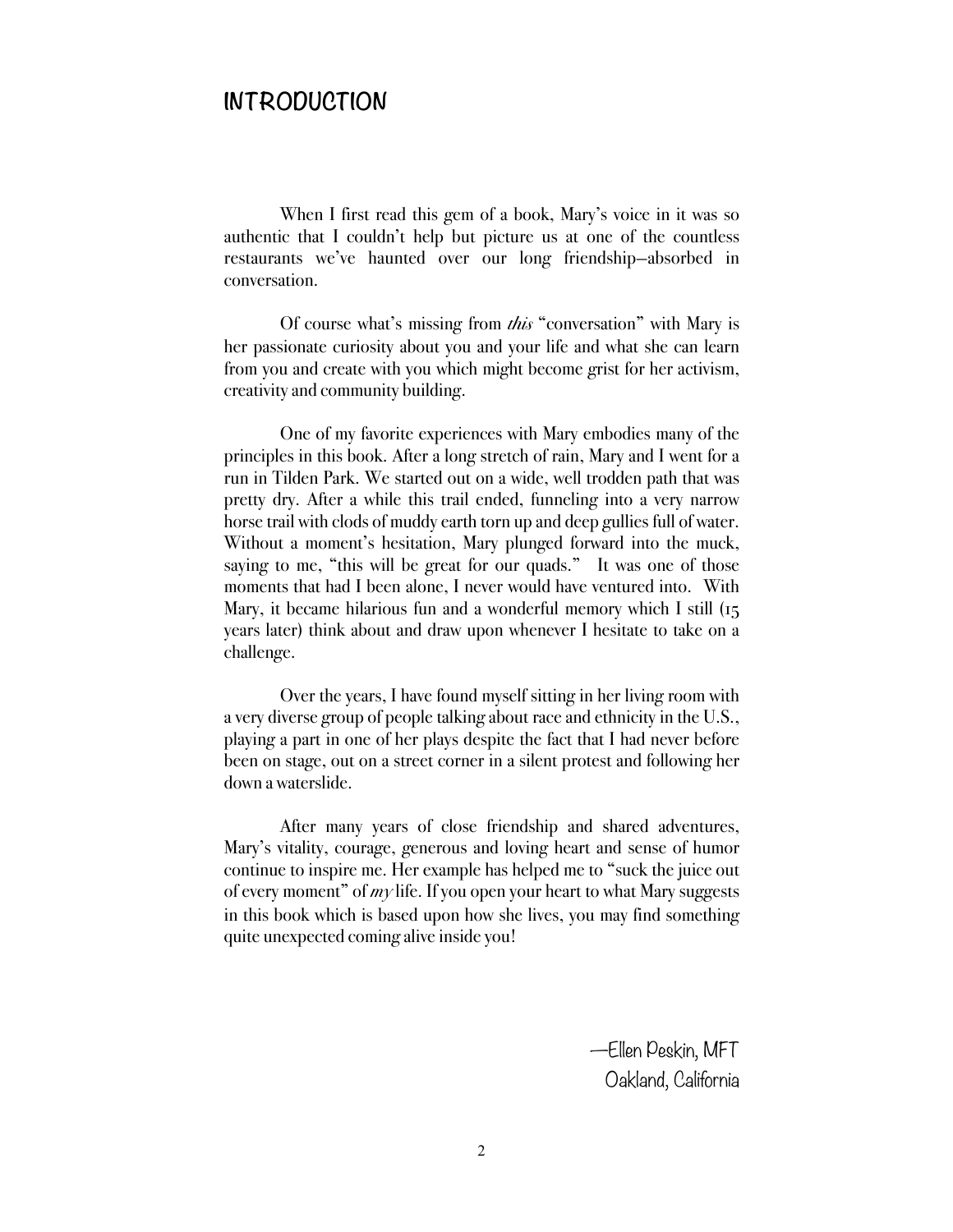#### **HOW THIS BOOK WAS BORN**

My friend Ellen Peskin and I were traveling up to Mendocino from the Bay Area, and I was talking about one of my principles for living. She encouraged me to talk more, and it is always flattering when a psychologist thinks that your principles for living are noteworthy. So I rattled on about my philosophy of life as we drove through the giant awe-inspiring redwoods and on to the sea.

 The next morning, while I was in the shower—a great place, incidentally, for getting ideas—I thought this could be a book, and I could call it "Suck The Juice Out Of Every Moment." Over breakfast, I told Ellen about it, and she thought it was a great idea and even offered to write the introduction.

 I hope that you will find something in these principles that is helpful to you as you lead your life in these complex and difficult times.

 But whatever you do, enjoy the journey that your life is and **Suck The Juice Out Of Every Moment Of The Day!**

—Mary H. Webb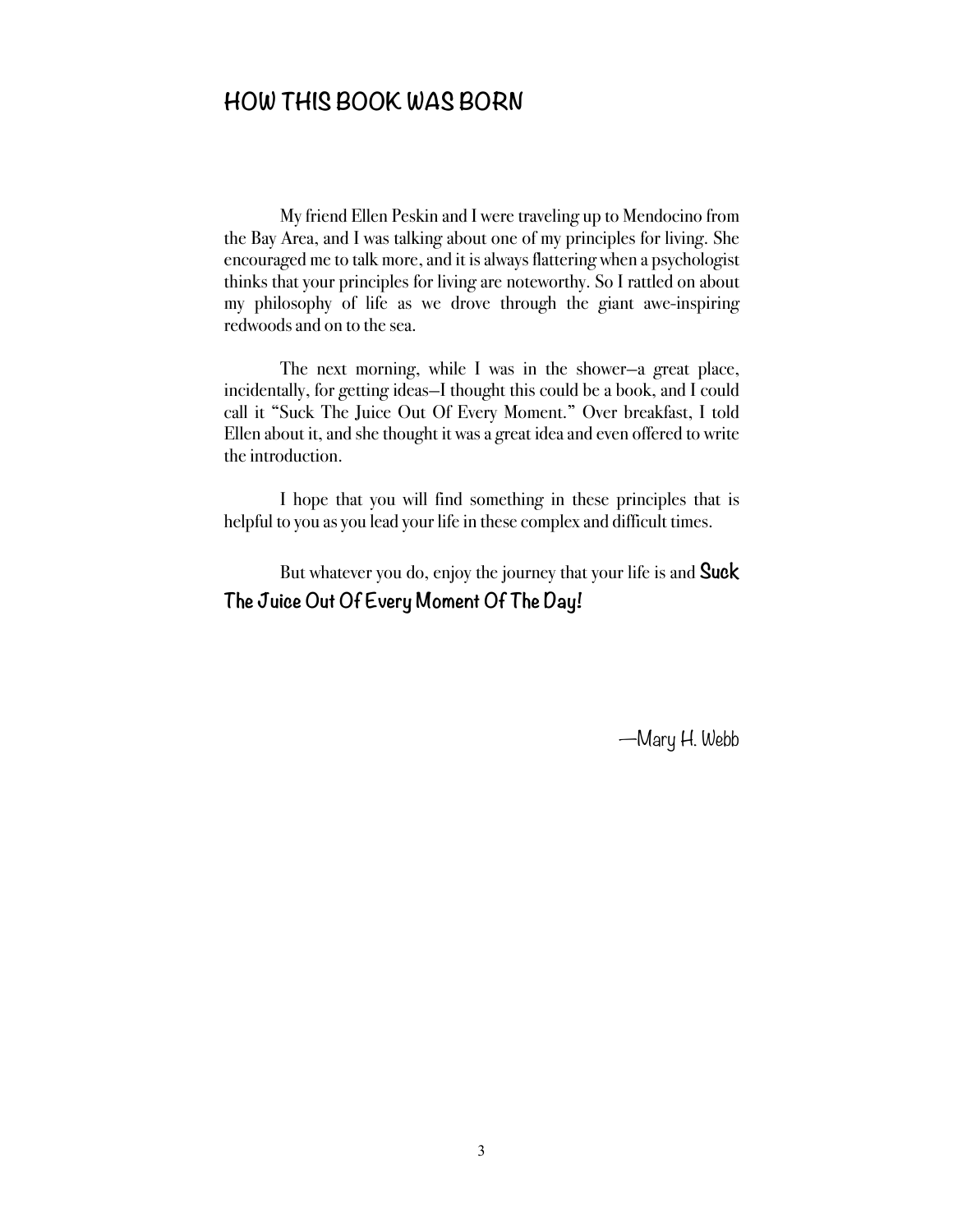### **Suck The Juice Out Of Every Moment Of The Day!**

his is my basic motto for life.

No matter what is going on in your life, you get to live each moment only once so why not make the most of every one? But, you might say, right now I'm feeling terrible. And my answer would be: make the most of that. When I am really angry, I yell or knock furniture over obviously it helps if your furniture is "late garage sale" which mine happens to be, but you can find your own equivalent of knocking furniture over. If I'm unbearably sad, I cry inconsolably until I feel a little better. Sometimes it helps to go out and do something for someone else when you're feeling terrible. The world is full of tragedy and horror and unbelievable cruelty. But it is also full of sunshine and rain and the sea and the redwoods and the late afternoon light sliding down the wall of a city building. And children's laughter. And the taste of really good chocolate. I try not to miss any of it. When tragedy comes, I try to experience it rather than running away from it.

 A lot of people say that life passes in a flash. I don't agree. They also say that as you get older, time "appears" to move more quickly. I do agree with that, but sucking the juice can alter the intensity of time moving quickly. I look back so far on a life that seems to me to have been exciting, intense, filled with living and worthwhile. I also look forward to the rest of my life and expect more of the same and some wonderful experiences that I cannot yet even imagine. I have tried to meet every challenge that has come my way, and, of course, I have sucked the juice out of every moment of every day!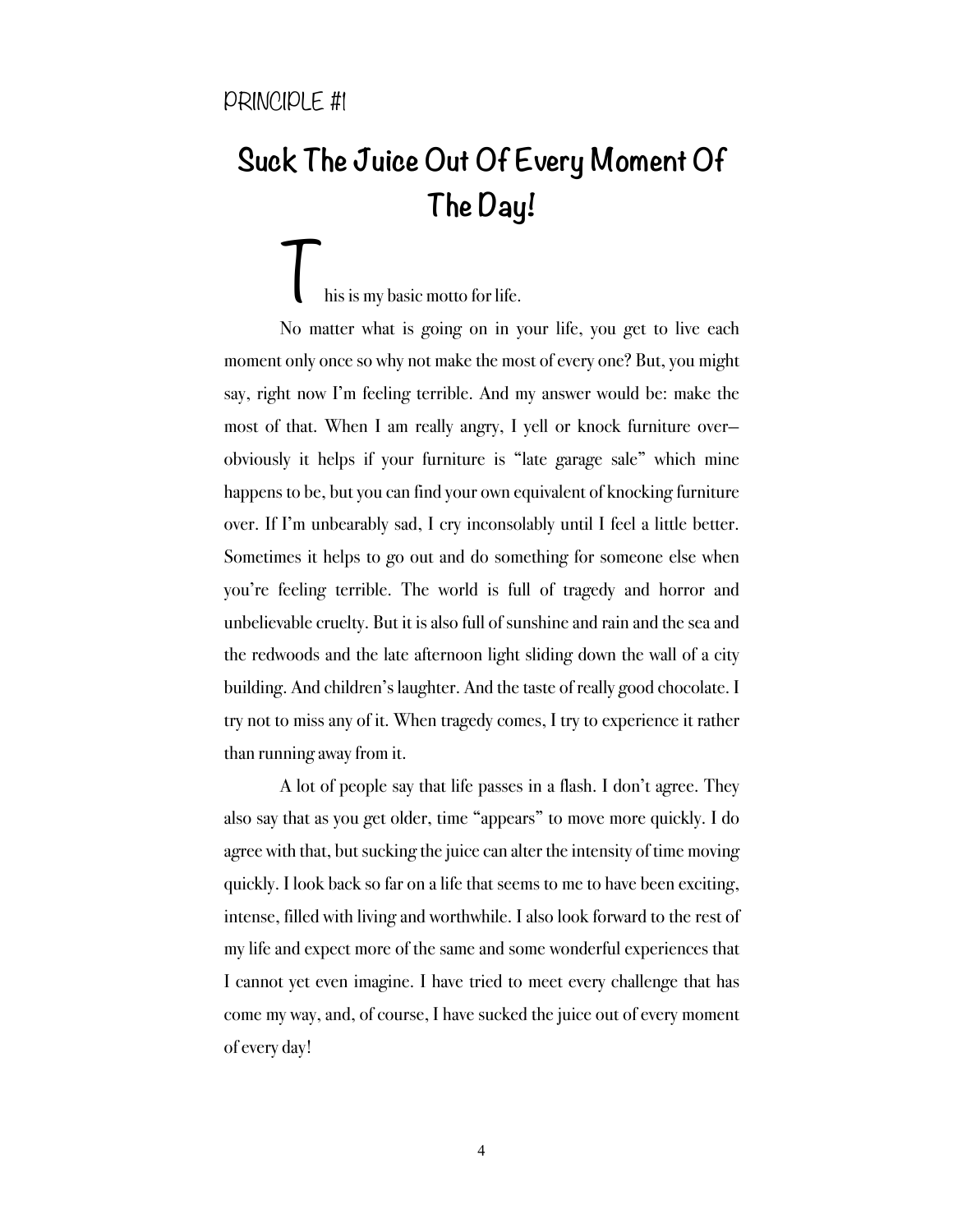### **Take Nothing For Granted And Appreciate Small Things**

hen I was a little girl, I lived alone with a clinically depressed mother who also had lots of other problems. Sometimes we had boarders, and thank God for them, for they brought life into an old railroad apartment which had death on the walls.

 As a child, I had many terribly sad moments, but I also had an intense desire to live. I often selected my friends according to who their parents were. A warm household with a loving mother and father always attracted me—and lox and bagels and cream cheese on Sunday morning was an irresistible bonus.

 Every other weekend, I was at my father and stepmother's apartment in Greenwich Village and later at their house in Connecticut. Their household was utterly different from my mother's. There were writers and painters (they were respectively a writer and a painter themselves) and other brilliant intellectuals in and out of the house at all times. But there were, increasingly, problems there too. At an early age, I learned to see problems coming.

 My two little brothers and little sister, however, were miracles to me. I loved being the oldest and seeing them as babies, watching them begin to walk, listening to them talk, holding them. I have always had great reverence for new life, new beginnings. In societal terms, they would be considered "half" brothers and sisters, but they have always been wholly loved by me.

 So given this start and my intense desire to survive, I made a choice although perhaps not consciously. I learned to appreciate small things and to take nothing for granted. I can remember roller-skating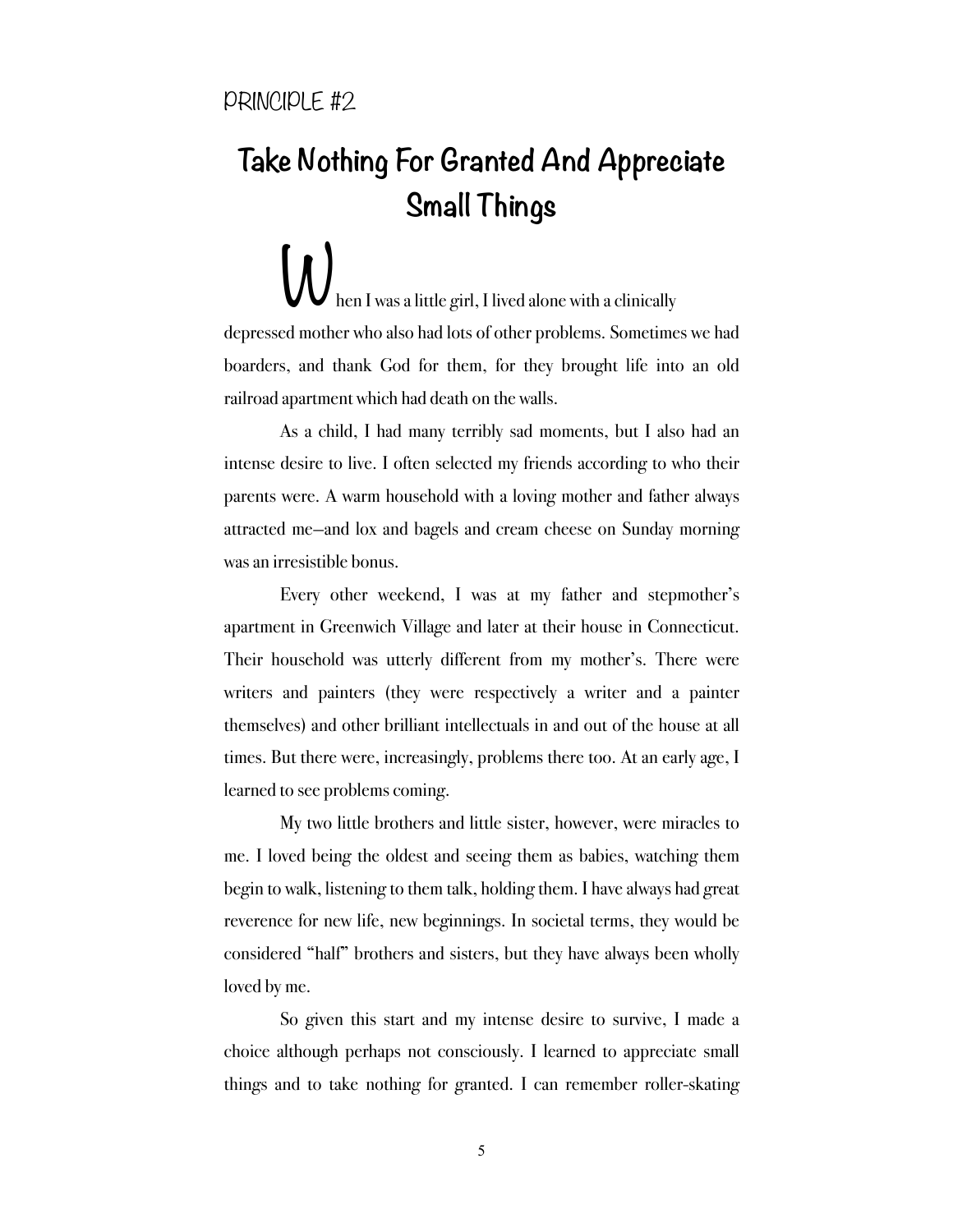down the hill in front of my apartment house at tremendous speeds and absorbing the feel of ecstasy. I have kept the feel of ecstasy all my life.

 Four years ago, I had a bad fall on the ice and hurt my knee. But recently, despite some fear, I took ice-skating back. Only last Saturday, after skating with my eight-year-old grandson at the birthday party of one of his friends, I left the rink for an hour to grocery shop because my boyfriend was coming to dinner. As I shopped, I felt this incredible wave of ecstasy as I realized: I have taken ice-skating back, and I hastened to finish my shopping so that I could get to the ice again.

 So appreciating small things can lead to ecstasy. And satisfaction. And simply help you make it through a bad day. There were many bad days when I was a child but also many things to appreciate. I am a sun person (being a Leo), and I thank God every time I see the sun come out. I do not take it for granted. But the sight of raindrops on the huge fern outside my living room window can also make me ecstatic. And I love the sound of raindrops on a tin roof.

#### **Other Small Things—But Are They Really? That I Appreciate**

- Anyone's laughter but particularly my grandson Jabari's
- A fresh slice of bread, a good meal, sushi, mangoes in lime juice
- Water slides
- Music-John Coltrane playing "My Favorite Things"
- Jumping ocean waves—Nature (See Principle #5)
- Dark chocolate
- The insight of a friend about anything at all
- A funny movie
- The way light drops shadows across my floor
- That my car runs

We all take a lot for granted every day—for example, our voices. I lost mine recently, and for five days, I had to be silent. This caused some hilarity among my students since I am quite a talker. It was a challenge to teach five classes silently—writing notes and using an assistant—however, it was possible.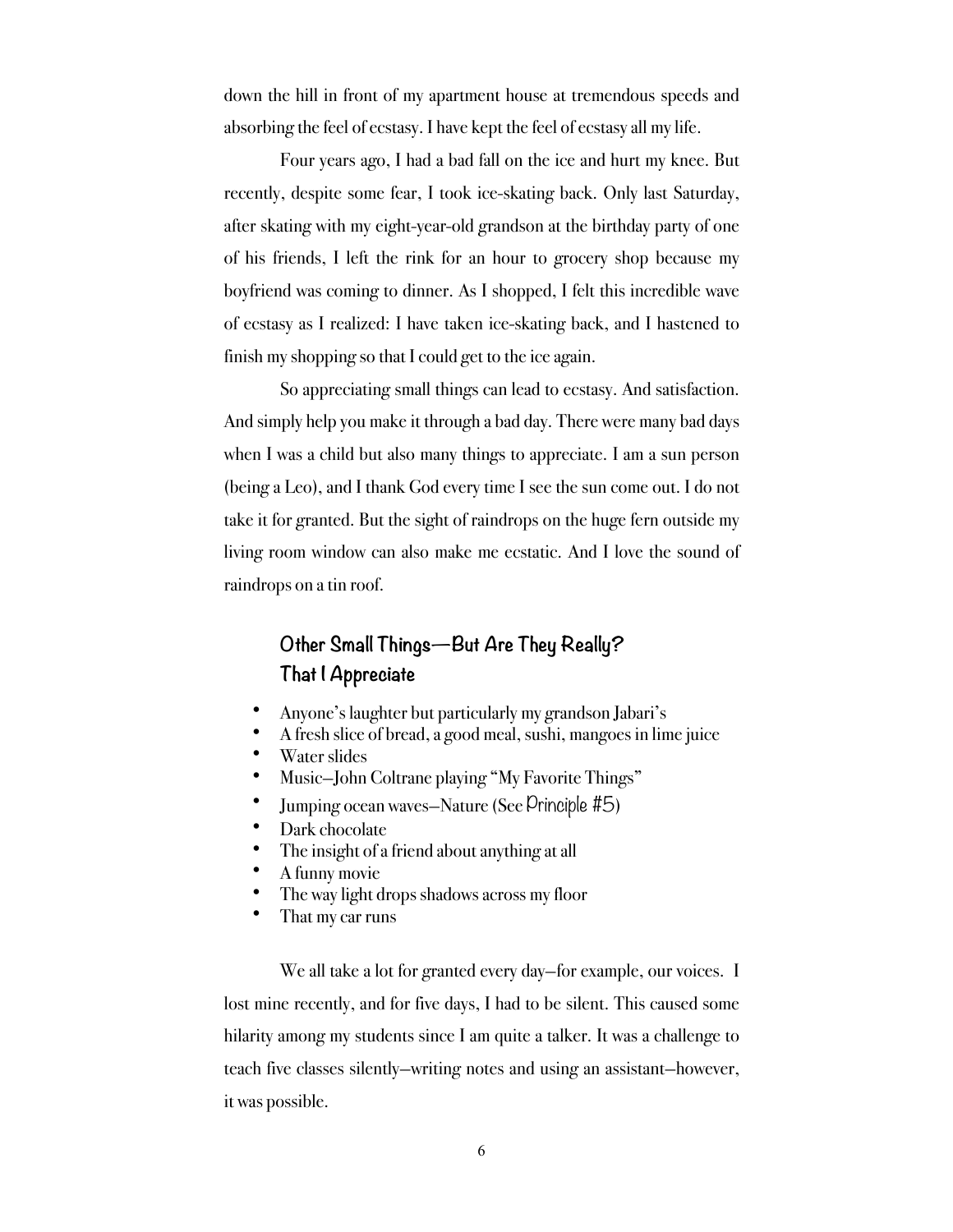But the point is worth reiterating: we speak all the time, and we take our voices for granted. Voiceless, I was aware of how much everyone else was speaking, of how necessary it is. But, of course, some people are mute and must deal with this problem all the time.

In one class during my five-day silence, Lillian, a deaf woman, read her play with a cast of other students. She became deaf as an adult so she speaks normally. Her husband attends the class with her and takes notes for her so that she can "hear" the discussion. That night, he was giving her notes, and I, in my voiceless condition, was holding up big pieces of paper with notes for everyone to see.

Paper was fluttering all over the room, but the evening was a great success!

My experience during the five days of silence gave me just the tiniest taste of what a deaf or a blind person or any other physically challenged person has to go through every single minute of every single day!

I cherish my voice. I have to. I am a teacher. And I have not taken it for granted since I got it back. I will be elated about it—at least for a while. I rejoice in my voice!

#### **Some Sidebars On Losing Your Voice**

- A lot of people shout at you as if you were suddenly deaf.
- When you write notes to people, they often respond by writing notes back. I would write back to them: "No, *you* can talk!"
- When you can't talk, for a lot of people, you become a nonperson, less interesting in every way.

 Remember, take nothing for granted and appreciate the small things! Lists cheer me up! If you're at all like me, you might want to make a list of small things you appreciate and another of what in your life you take for granted. Then post them someplace where they'll make you smile!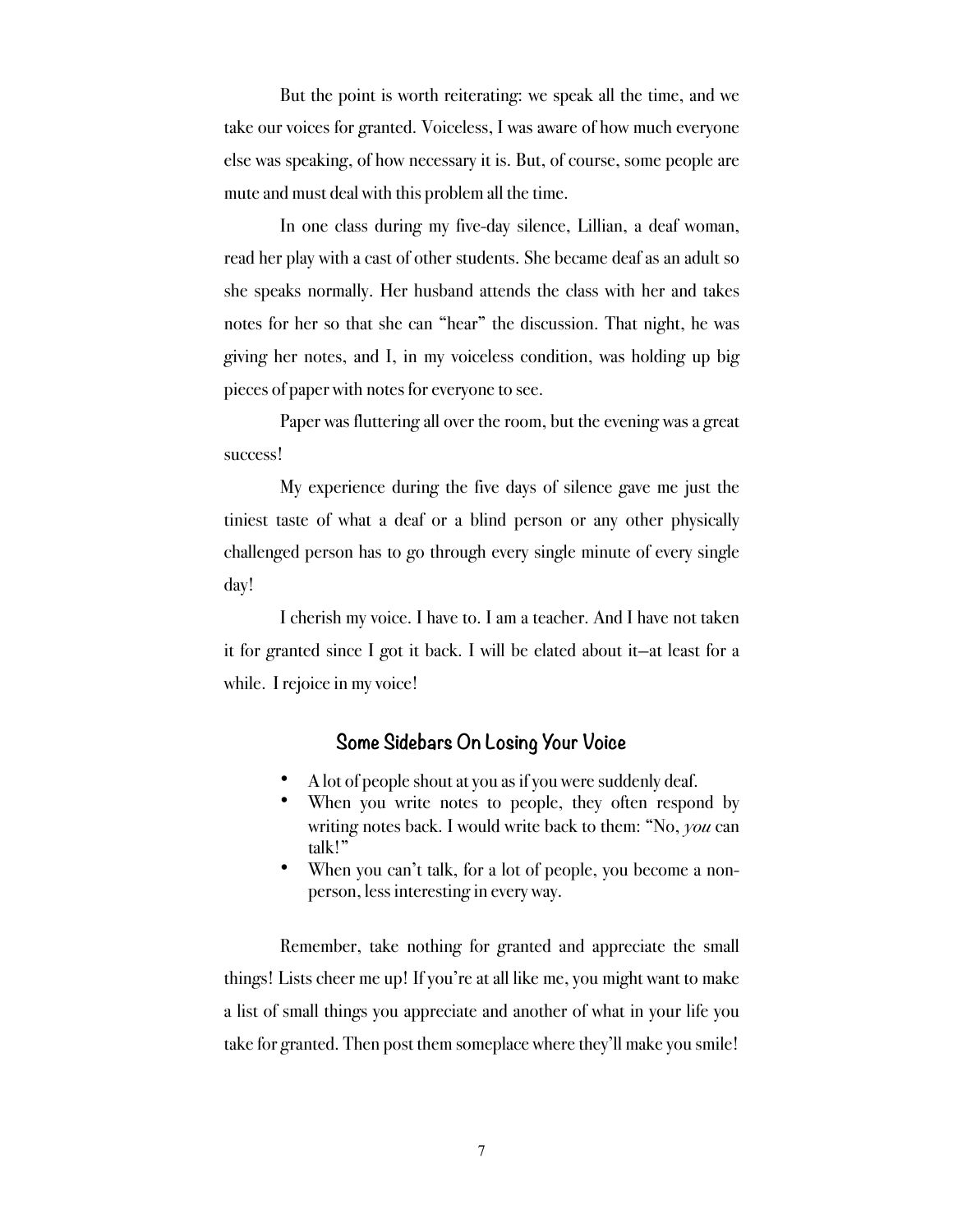# **Life Is An Adventure, And You're Bound To Get Some Bumps And Bruises Along The Way**

his is actually something my son said to his wife Shirleyann when describing his childhood: "My mom raised me to think that life was an adventure and that you were bound to get some bumps and bruises along the way."

When my son Alex was ten years old, we hitch-hiked through Europe and Africa instead of fifth grade. This was probably the most spectacular adventure we had together aside from the adventure of his being born. We were out of the country for eight months, and we spent four months in Europe and four in Africa. We visited: England, France, Switzerland, Italy, Greece, Tunisia, Algeria, Morocco, Senegal, Ghana, the Ivory Coast, and Liberia, and we made brief stops in Togo and Nigeria. What we learned was worth at least ten years of fifth grade, and with a little summer school and a lot of actual schoolwork during the trip, my son went on to sixth grade the next year.

We got lots of bumps and bruises along the way. At one point, we were kind of stranded waiting on the border between Ghana and the Ivory Coast to change money and weren't sure what our next form of "transport" (as they say in West Africa) would be. Alex was hungry and grumpy and expressed it in the following way: "I thought you said that our hardest problem would be finding a boat back to Europe. This seems hard." I comforted him and assured him that our problems *would* get solved and probably very soon.

 Moments later, someone gave us fruit and bread, someone else explained to us how to change money and walked us through the process,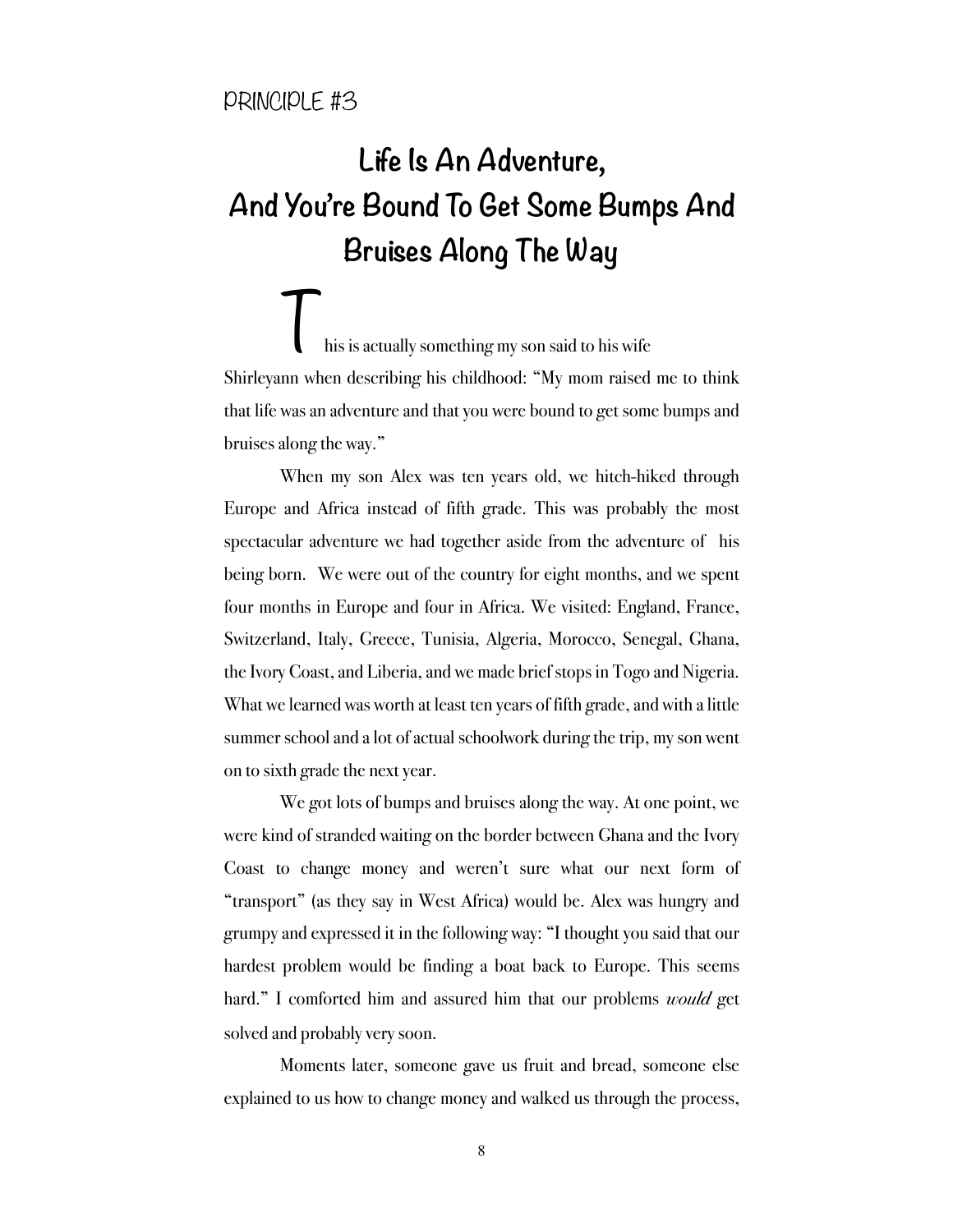and before we knew it, we were in a car (a sort of taxi) driving through the magnificent bush of the Ivory Coast while talking to a man—a *perfect* stranger—who would invite us to stay at his home with his family that very day. In addition, we would end up in his brother's hospital room that night with a host of his relatives while they debated and decided what sort of medical care his brother should receive.

Another time, we left our friend Veronica, our host in Sekondi, Ghana—we had met *her* on a Ghanaian freighter—to take a trip north by train to Kumasi (also in Ghana and the home of the legendary Ashanti Empire). But Veronica is half-Fanti and half-Dutch and has never had any use for the Ashanti. She warned us not to go: "The Ashanti are dangerous," she said.

 History tells us that when the British came to colonize Ghana, the Fanti tended to accept them, and some even married them. The Ashanti, on the other hand, were militants, and when the British went north into their territory and discovered the golden stool, the supreme symbol of the Asantahene's authority, they wanted to have the stool—since it was gold and so they asked for it. The Asantahene is roughly the Ashanti equivalent of our president, and so the request for the golden stool provoked war with the Ashanti who slaughtered many of the British, and the British learned that the Ashanti had to be treated very differently from the Fanti.

 A trip on the train in Ghana at the time we went was an adventure in itself. The train rattled along the narrow railroad tracks into the bush. There were no windows in the train, only the window frames—holes cut out of the sides of the train. But there was no reason for windows because it was always hot. And the bush was all around us, and the brilliant, shining, green ferns and fronds so close to the train that you could reach out and pull pieces of their soft greenery from the stems.

 We passed our time on the train sharing food with the men across the aisle who were Ashanti and told us we would love Kumasi and laughed when I told them what Veronica had said.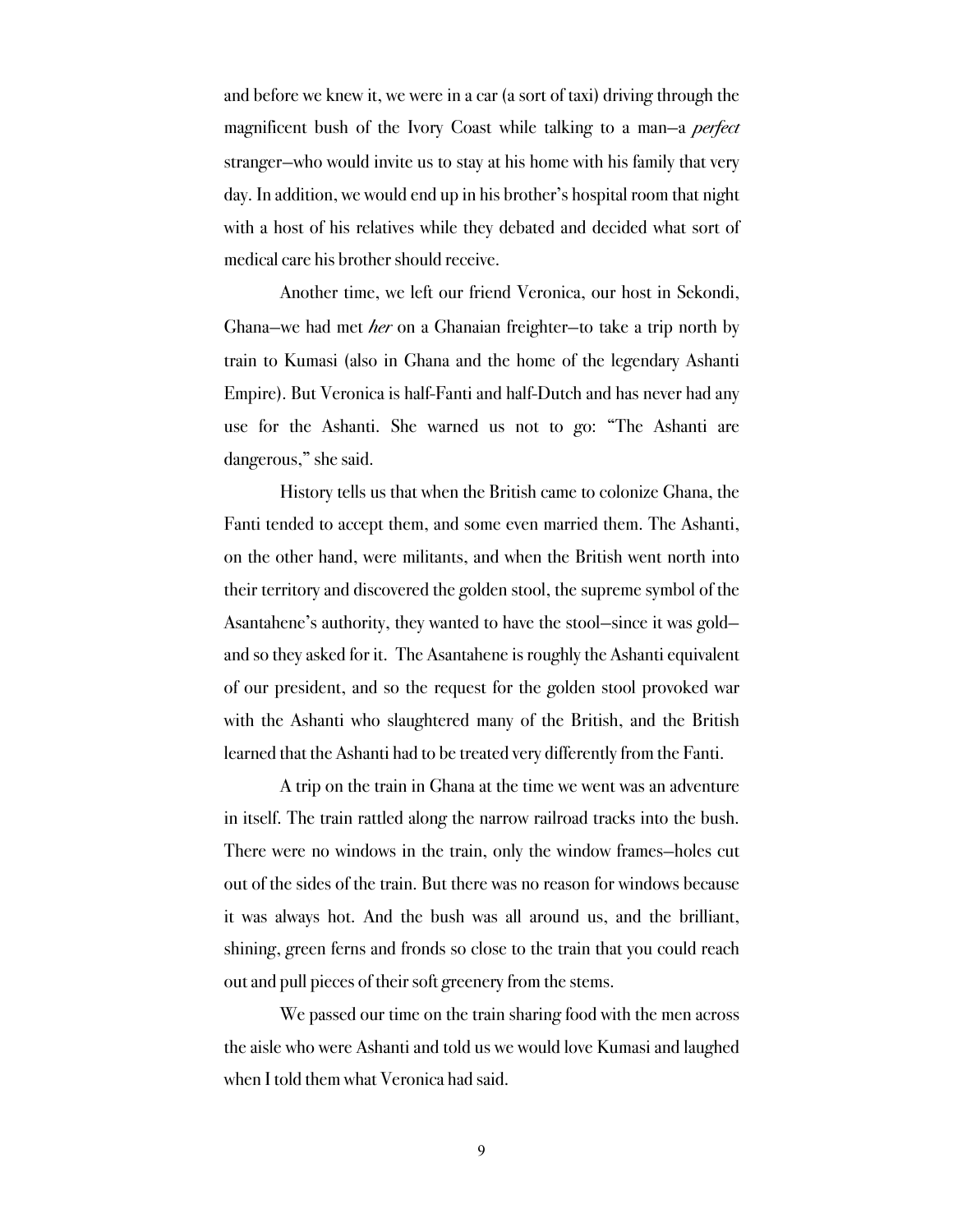"Oh, the Fanti," one of them said. "They are afraid of their shadow. To some, the spirits gave courage and to others, other gifts. And the Ashanti have all the courage. But then we have always been a proud people. We have no understanding of how the Fanti could accept the British when they came. But also we were in the interior, and they were on the coast, and so we had time on our side."

 We enjoyed our train trip because of the congenial company and also because of the spectacularly beautiful palms and ferns and plants we drove through. The bush is difficult to describe; it is an experience, dense with plants and vines tangled together and intensely green, but there are twenty different greens—all lighted by the West African sun which hits the land in such a way that it heightens and reflects color. And then when the rains come—curtains of huge, heavy, warm drops hang on the leaves. And when the rains go, the bush is radiant—soaked clean in its bath, the sun coming almost instantly to slide over the dazzling drops of water, for often the rainstorms in Ghana are quick and sudden.

 And so we arrived in Kumasi where the trip rapidly became magical. Two bad things happened. My son got sick, and the international exchange was suspended. We had American Express travelers' checks, but when the international exchange is suspended, the dollar is worthless abroad. The dollar had gone down in value by ten percent the day before, and so the banks were not allowed to cash our checks. We were outside the bank waiting for a bus to take us to the hospital where my son could get some medicine when the first of a series of significant events took place. I list the events in their chronological order:

- 1) A woman having overheard our plight in the bank gave us a cedi (the Ghanaian equivalent of a dollar)
- 2) A soldier standing nearby also gave us a cedi
- 3) A second soldier paid for a cab so that we could get to the hospital quickly
- 4) A doctor treated Alex at the hospital, and the medical care was free because we were relatively poor travelers, and there is socialized medicine in Ghana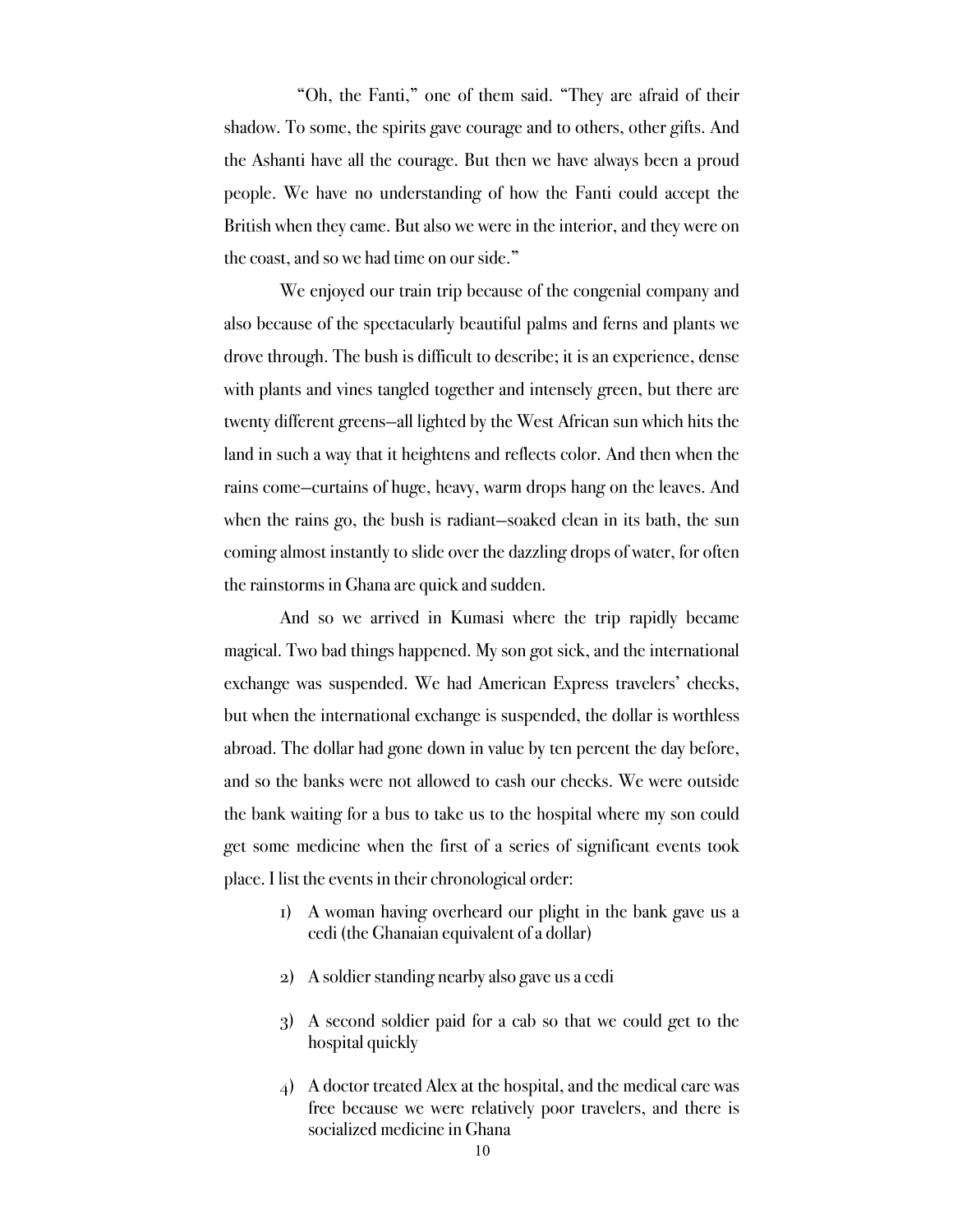- 5) The medicine was also free
- 6) Setch and Frank—the Ashanti brothers who were running the hotel while their father was away allowed us to stay at the hotel for free until the international exchange was no longer suspended. They also paid for our meals
- 7) Mr. Akiwumi, a man we had barely met at the hotel, offered to pay our train fare back to Sekondi

And a day later, we were back on the train, and the train banged along on its tracks taking us out of the country of "those dangerous Ashanti."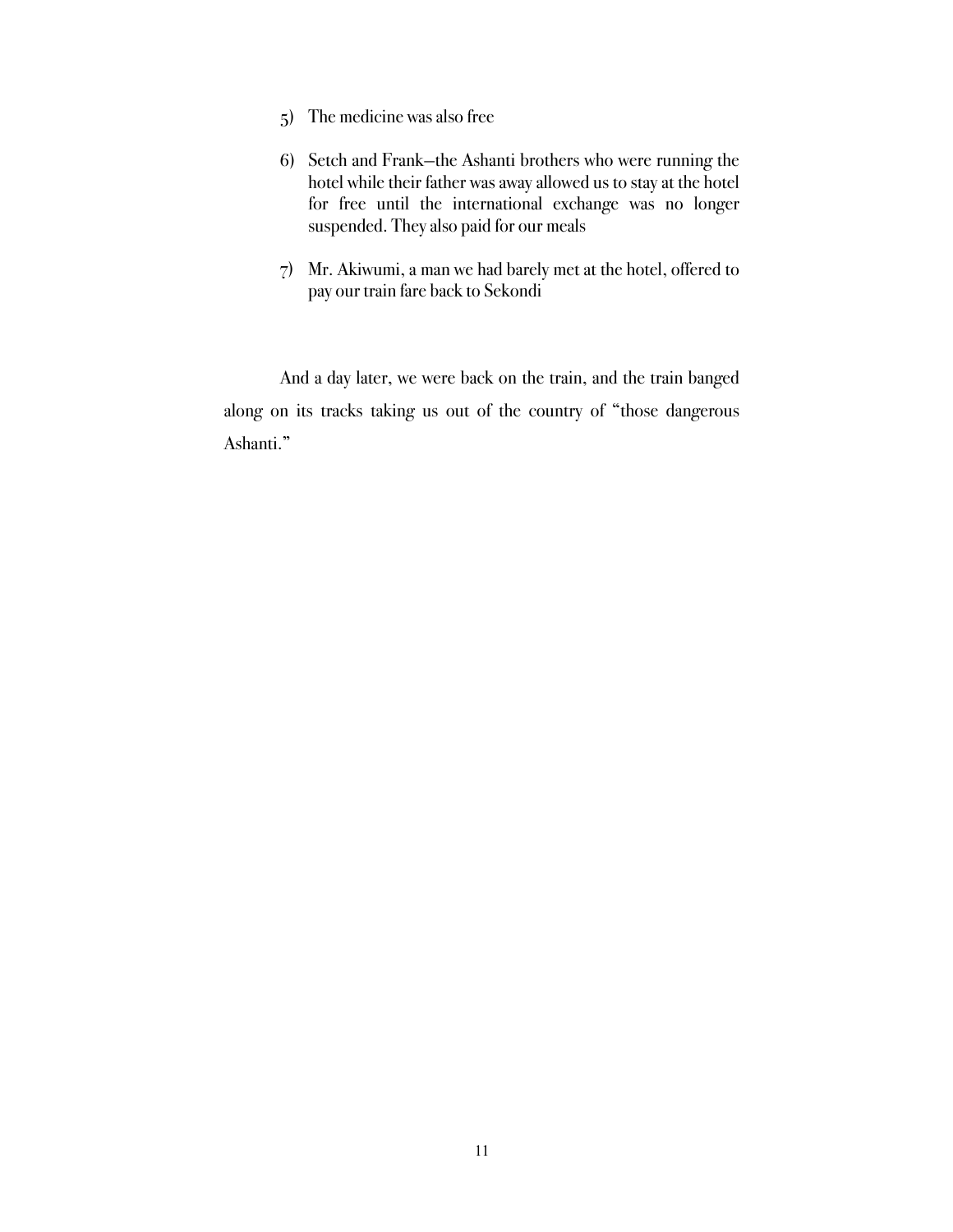# **Laugh As Much As Possible (Lots), And Try And Find Humor In Many Different Situations**

I heard recently on the radio that on any given day, children laugh much more than adults. Now this is, of course, very difficult to measure or quantify, but if we become aware of it and watch children and listen to them, we are sure to be convinced of its basic truth.

 What makes you laugh? When asked that question, we probably all tend to think of funny movies or plays or funny books or comedians. But, in fact, you probably also laugh quite regularly with certain relatives or friends. "My Uncle Fred is hilarious! He just opens his mouth, and we all laugh!"

 At one time, a group of us went straight from my house to Fat Apple's restaurant in Berkeley every Tuesday evening after Creative Writing class. The basic group was composed of seven people: Kari, Me (Mary), Nancy, Paulette, Rosemary, Suni and Yofe. Other people in the class sometimes came and were certainly invited, but the seven of us were the rock hard center of the group. We came rain or shine, excited or disgusted by life, in good moods or terrible.

 The group had a peculiar chemistry. It seemed that we were capable of laughing hysterically about almost anything, and the laughter might start because Kari looked at her soup and suddenly remembered her mother saying something about how she ate her soup when she was little; and Kari has an inimitable way of describing funny things that have happened. From there, we might move to other funny memories of our childhoods, and we'd be off!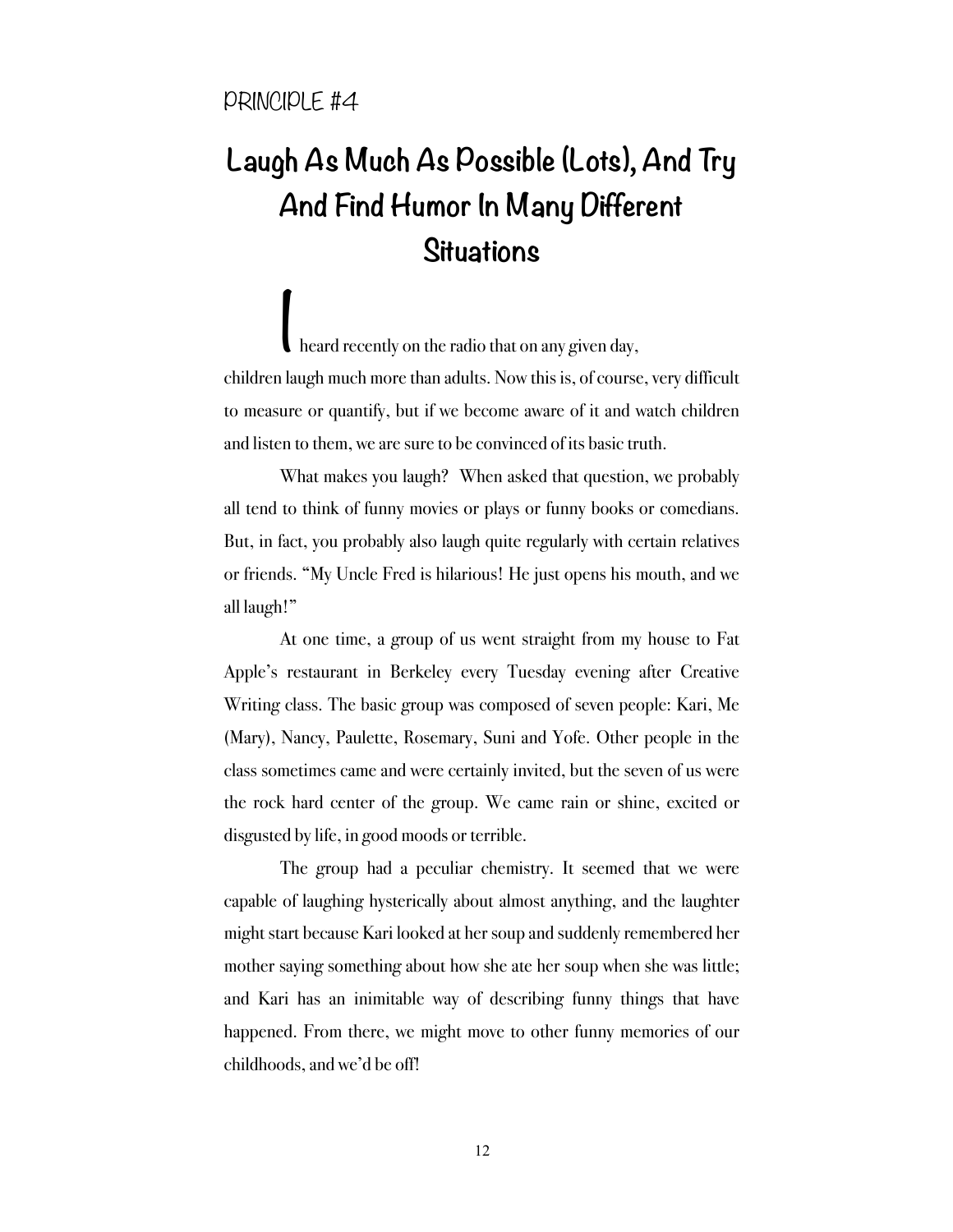I should say here that we had an incredible desire to laugh, and once we got started, there was no stopping us. Everything became funny. In retrospect, I think some of the waitstaff must have dreaded our arrival.

 But I think that if you are a great laugher—which I am—you should learn to appreciate the laughter of other groups of people as well as that of your own, and I try to do that.

 Some nights we were there so long that they were piling chairs on top of tables as we left.

 So what happened? Why didn't it go on indefinitely? Because I'm sure you noticed that I prefaced this with: "at one time…" Well, first of all, the owner decided she needed to close the restaurant at ten P.M. on weeknights. That made it impossible for us to eat there since class ended at ten.

 And the fates pulled restlessly at our little group tugging us apart with what eventually felt like winds of hurricane force.

Paulette died on March 23, 1998.

 As I am writing this, it has been almost six years since she died, and I still miss her every day.

 When someone is gone, you ask yourself: But what is it I miss most about her? Well, I guess with Paulette, it would be her laughter which was one of the most delightful sounds in the world. And her willingness to laugh about almost anything.

Paulette and I raised our kids together once Alex and I moved to California, and we were best friends for 22 years. We went through a fair amount of tragedy together as well, and while it is not considered okay to say so, there were times when we laughed—and laughed hard—in the middle of tragedy.

 Kari became more intensely involved in her vocation as a prayer group leader. Since she lived in an outlying town, she was no longer taking my class. She had also been my assistant so it was a double loss for me.

Nancy dropped out of class to pursue other creative endeavors.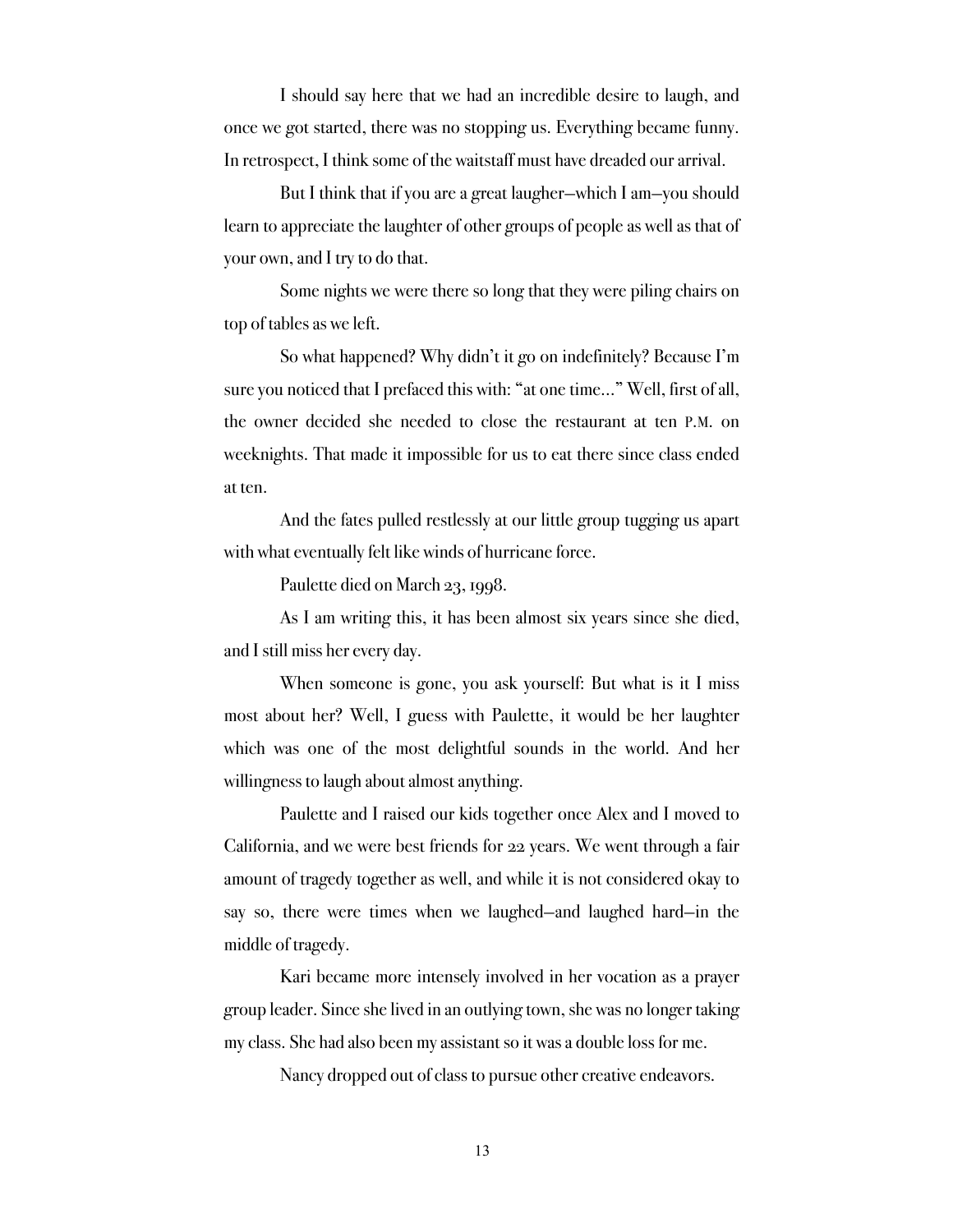Rosemary has been in and out of my classes since that time and is currently out because her Ph.D. dissertation is due in a month.

 Suni moved back to Florida somewhat permanently, and Yofe dropped out and is currently back in. I also take a yoga class from Yofe that has enough laughter in it so that I have suggested she entitle her class: Yoga With Yofe—Laughter Included.

 Does the beat go on? It does. In the years since the Fat Apple group broke up, there have been other groups—sometimes designed by me—that have been formed partially for the purpose of laughter.

 Another group: My son Alex and two of his closest friends— Morgan and Bill—formed a hilarious triumvirate.

 One day, I was riding around with the three musketeers (as I call them), and they had a Boy Scout manual from 1916 from which they were reading aloud. I was falling off my seat laughing. Why was this so funny? Hard to say, but the fact that all three are actors by profession probably helps.

 Later, Shirleyann (now my son's wife, then his girlfriend and also an actor) joined the group, and the four of them began to make videotapes for various members of their families and each other satirizing our idiosyncrasies. These were also hilarious.

But, of course, you may say, they are professionals. Well, that is true, but the group at Fat Apple's was not composed of entertainers; it was composed of writers who also did other things for a living.

 And Ellen and I can do it by ourselves (as could Paulette and I). One time Ellen and I went up to Calistoga (famous site of California mud baths) and decided to take a special bath of enzymes in sawdust imported from Japan. This sawdust-enzyme bath was supposed to be good for you in every way; it would enhance your health and give you new energy.

 The attendant got us into our adjoining tubs and piled enzymeladen sawdust on top of us. It was all very ritualized and serious and, yes, pretentious. The moment the attendant closed the door, Ellen and I began to whoop, and I don't think we stopped for a half an hour.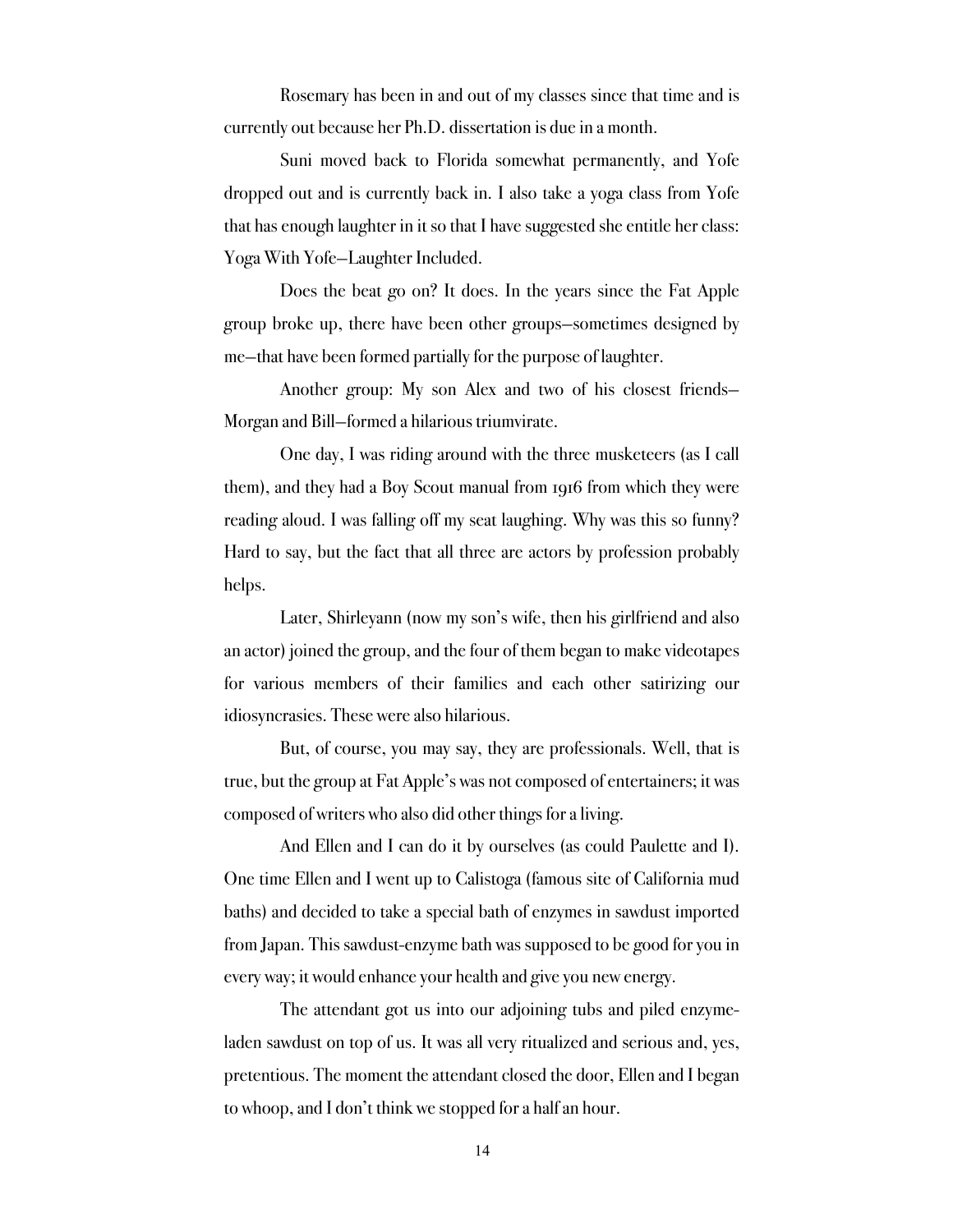Laughter is infectious. That is one of the beauties of it.

 Because I teach Fiction Writing, I often have occasion to read a student's story at home and later hear it read in class where there is a large audience. I find that I am often mildly amused at home—perhaps laughing out loud once or twice—but that in class, when the piece is read aloud, we are all practically falling off our chairs. Of course, if a person is a good reader, his or her reading aloud is even more spectacular.

 Hanging out with children absolutely guarantees you more laughter. My grandson Jabari and I play a game in the car that eventually has us laughing helplessly. We simply repeat simple words like spoon over and over and over again as fast as we can.

 And, of course, laughter is good for your health! That almost goes without saying. The Reader's Digest feature: "Laughter, The Best Medicine" did not just have a clever title. And Norman Cousins' book, *Anatomy of an Illness* in which he literally laughed himself well in response to a serious illness provides the ultimate evidence.

 It helps to notice who you have the most fun with. Then invite that group of friends to an event at your house. Try and create occasions for laughter among your friends!

Laugh a lot! You'll enjoy it!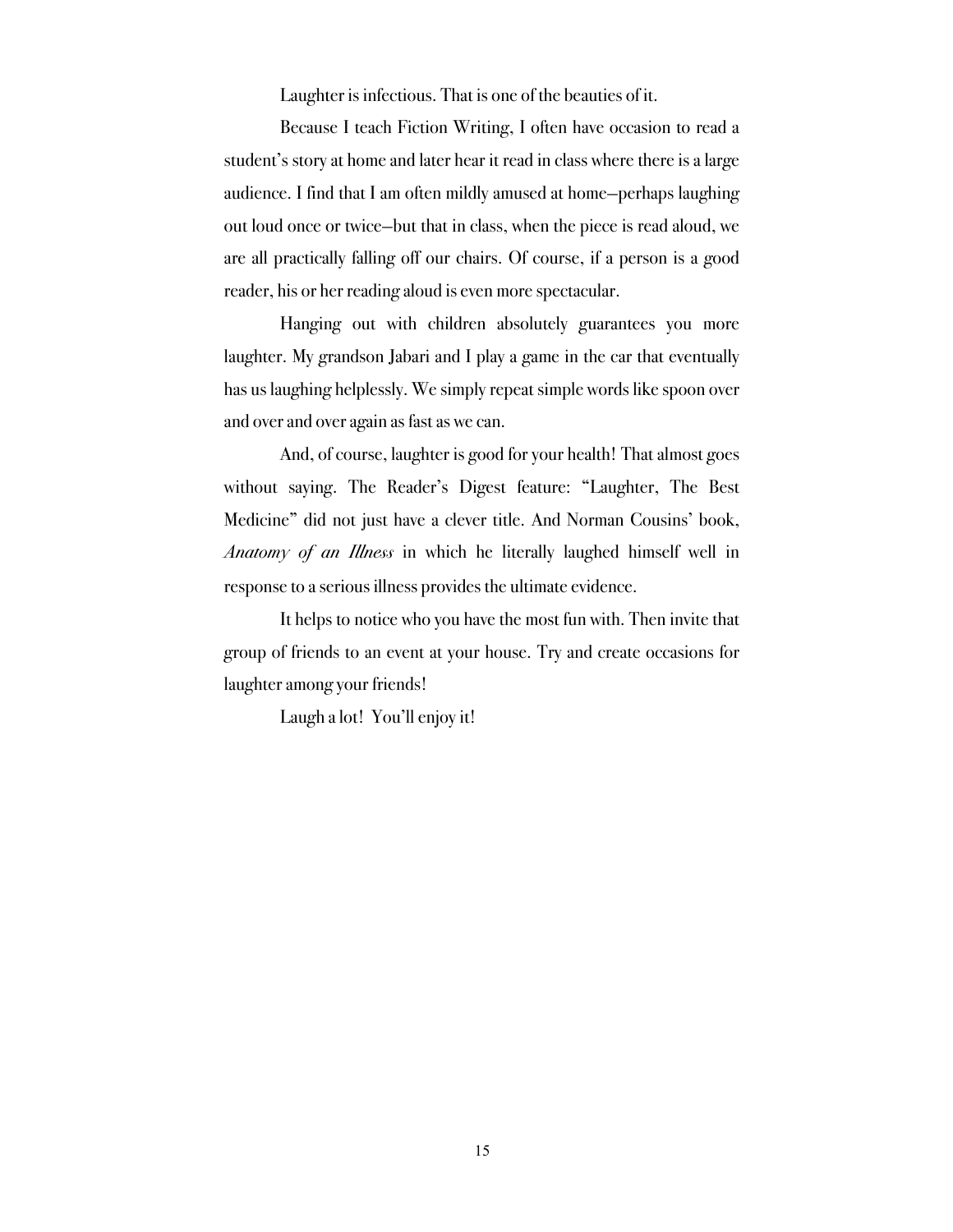#### PRINCIPLE #5

### **Nature Is Always There For You**

was driving down to the Bay Area from Mendocino three and a half hours to the North on an absolutely glorious sundrenched day after weeks of huge apocalyptic rainstorms. Everything had been soaked in rain and was now resplendent in light. The light stained the redwoods and filtered through the branches creating patterns of shadow and light on the road.

 I stopped the car and got out among the redwoods. I walked across the still damp earth and inhaled its deep rich aroma. I leaned against a moss-covered stump and gazed up through the magnificent trees to the stretch of blue sky above. My spirit soared.

 The plum trees bloom later up North so there were allies of brilliant pink trees as I drove South and pale pink and white apple blossoms and fields of yellow daffodils and every imaginable shade of green. And the sea I had left in Mendocino was a brilliant turquoise with a strip of green close to the horizon.

 We are immersed in nature and somehow often don't notice it. When my son and I were traveling through Africa, we were suddenly in cultures where people saw themselves as a part of nature. Nature in Africa is dense, intense, the bush a tangle of greens and reds, yellows and lilacs, the sounds of birds and insects and sometimes monkeys orchestrating a musical accompaniment to the incredible visual spectacle. African history and philosophy support the idea that we—as human beings—are a part of all this. Native American cultures in North America believe in the same concept.

But a way of life in which nature is a key player is open to all of us.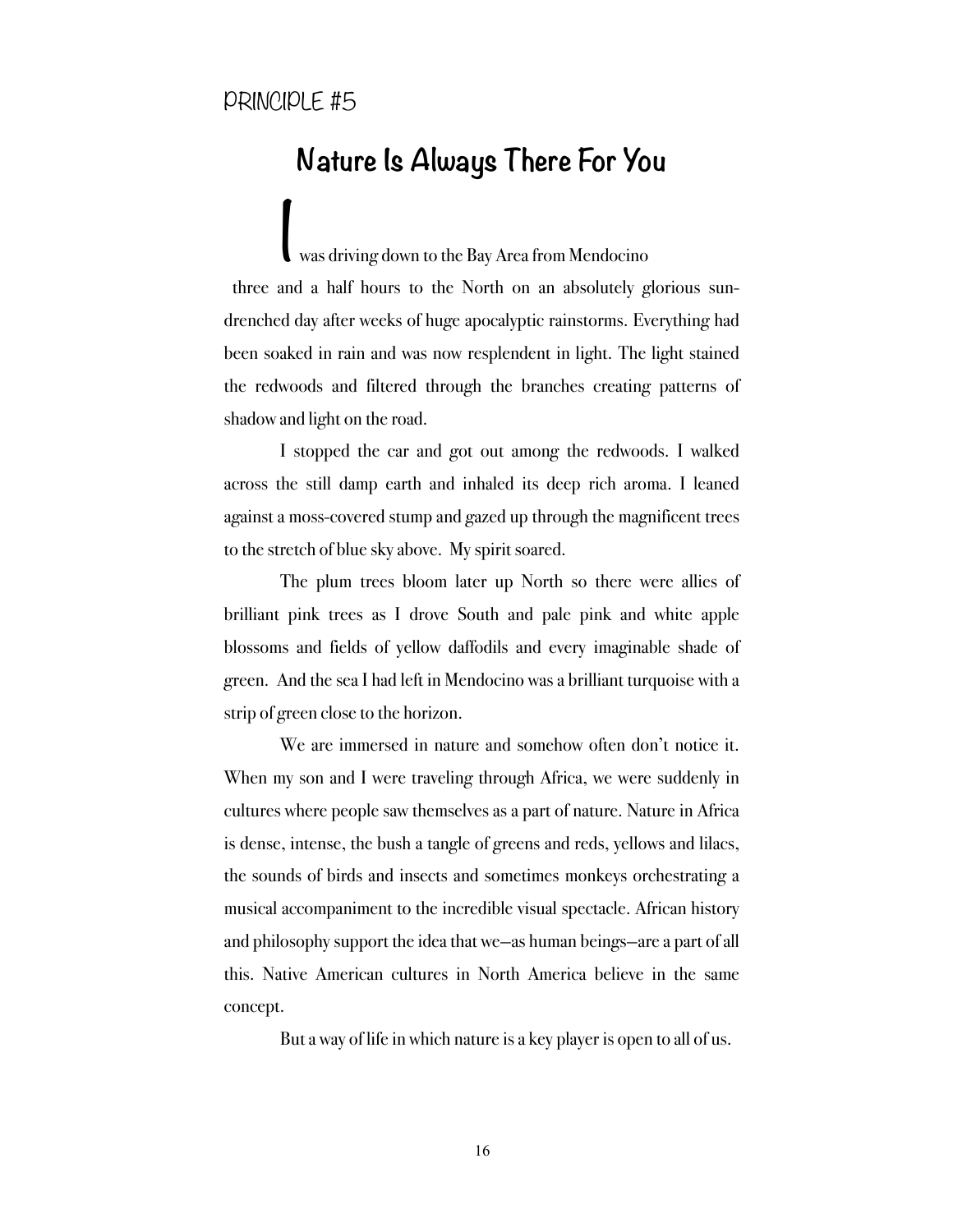When I was a child, we lived across the street from a bank—not a bank which contained money but a kind of hill with rocks and trees—and in the Spring, forsythia bushes thrust upward from the earth and almost overnight blossomed into thousands of yellow petals of sunlight.

 My friends and I climbed the bank, scaled its trees and hid among its bushes almost everyday.

 One winter, there was a record-breaking snowstorm. Schools were closed, and our relatively short street was declared impassable, and for two days, there were no cars driving up and down. My friends and I were delighted and promptly built a huge fort in the middle of the street.

 So I was a lucky city kid. But every city has parks, and one beautiful flower or the reach of one tall tree can change your day. The way in which we look at nature is what is most important. That's what Thoreau was talking about in *Walden*.

I think that when I was a child, my relationship with nature helped me get through a lot of difficult times. And it still does.

 When you drive to Mendocino, there is a moment when you curve up a hill, and suddenly the sea is spread out all around you, and I always catch my breath at that moment. I never tire of it.

 There is an old Sufi story that goes like this. A man said to the almond tree: "Speak to me of God!" And the almond tree blossomed.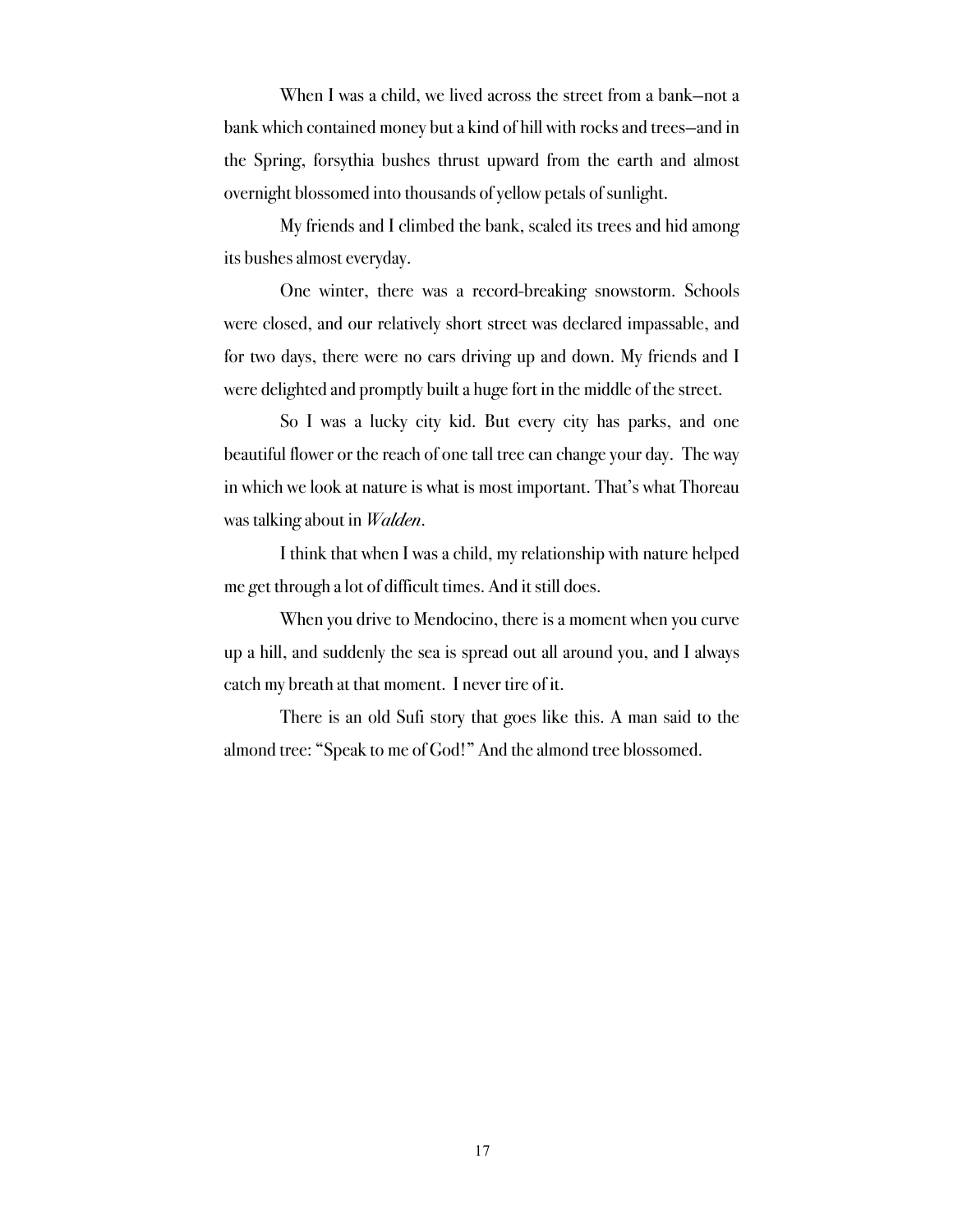# **You Always Have A Choice About Your Attitude, And You Can Turn Something Bad Into Something Good**

-llen and I were jogging in the park after a big rain, and the ground was thick with mud. Each time we ran a step, we had great difficulty in actually getting our feet out of the mud so that we could continue to run.

"This is really good for our quads," I said, and she laughed. "Why is *that* funny?" I asked.

 "Because you always manage to make something good out of something bad," she replied, "even in the most unlikely situations."

 That *is* the way I tend to think. Something happens that could be construed as awful, and I immediately begin to work on how I can change it into something I can live with, and I wonder if there are some hidden benefits that I can't yet see.

 When my son Alex was about thirteen, I got fired from my job as a secretary at a school. The school was not physically safe for the children. I had been complaining about that and about racism. As a result, I got fired.

 I was worried about telling Alex because we didn't have much money. He had been raised as a Civil Rights activist's child so my losing jobs was not new to him, but he was older now, and I wondered.

 When I got home that day, I told him, and he said: "That wasn't any kind of a job for you anyway, Mom. Something better will come along!"

 And it did! I began a plan to teach Creative Writing at various community colleges, a job I still hold today. Originally, I worked at three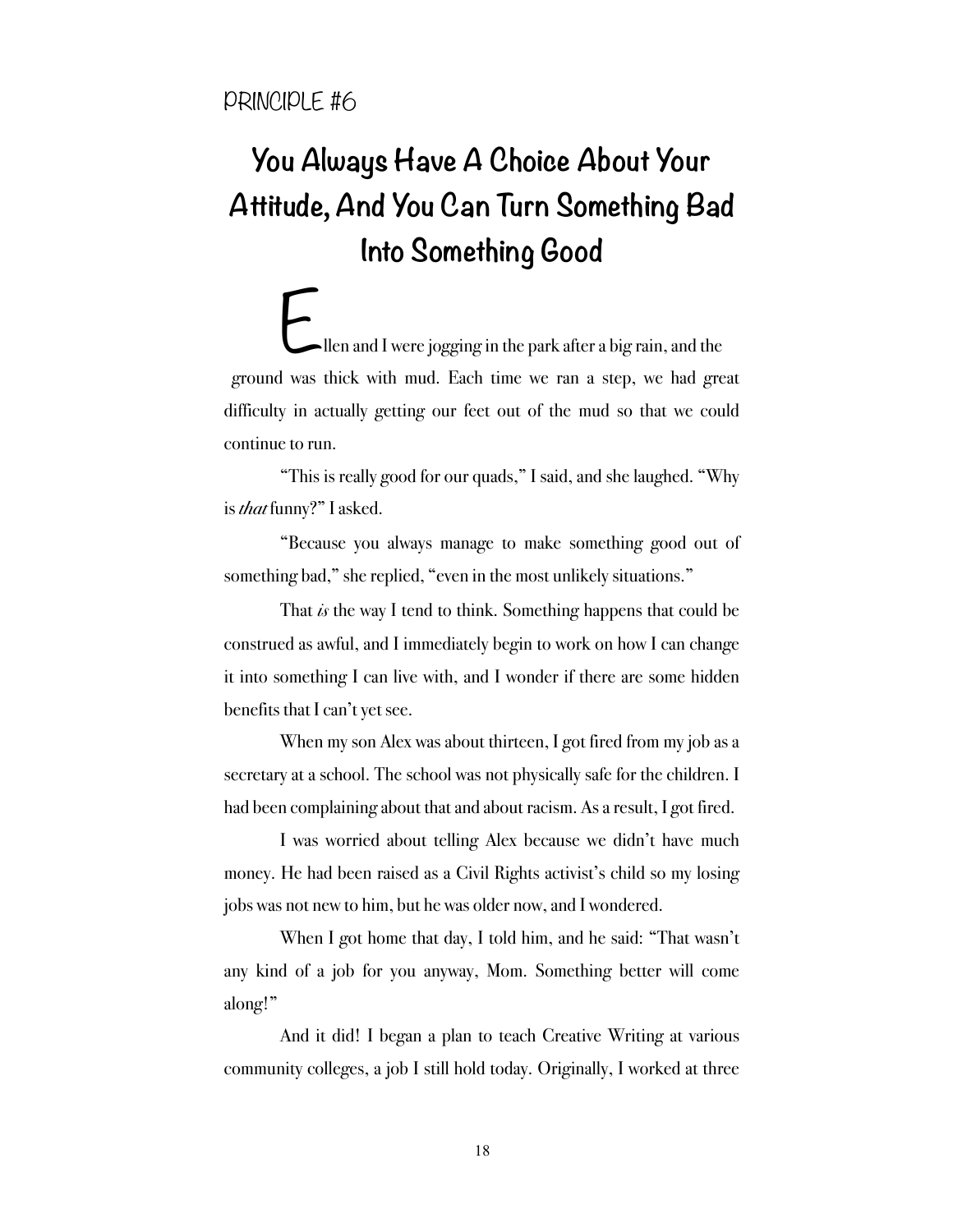colleges and was what is known euphemistically as "a freeway flyer." Now I work at only one and teach three classes privately.

 Those of us who were in the Civil Rights Movement or other political movements and lost jobs regularly as a result received invaluable training. We learned: 1) You can make it on less financially than you would have thought 2) There are many kinds of "jobs," "work" out there and you are better off if you don't restrict your thinking too much in terms of what you are "willing" and "able" to do to earn a living and 3) Being fired or laid off can often open a door for you that you might have been reluctant to even imagine before.

 You always have a choice about your attitude! That doesn't mean that when tragedy strikes, you smile happily and behave like an idiot. But even when tragedy strikes, you have choices—both about how you behave and about your attitude!

On  $9/\pi$ , my goddaughter Whitney called me. It was early-six A.M. where we are—in California.

"Are you talking to Alex?" she asked.

"No," I said, puzzled.

 "Turn on the TV," she went on. "Something has happened." I immediately turned it on and watched the second plane fly into the World Trade Center. My son Alex, my daughter by marriage Shirleyann, and my sister Miranda all lived in New York at that time. So I had three relatives in New York plus friends. Alex and Shirleyann called me within the hour, and I was able to run interference for them by calling Shirleyann's mom because they were having trouble making phone calls from New York. Later in the day, I was able to reach my sister, and I had pretty much assumed she was okay because she didn't live or work near the World Trade Center.

 But in the meantime, I had to plan my next steps. No one called to say that the college was canceling classes so I assumed that I would be teaching Fiction Writing that afternoon. I watched TV for an hour or so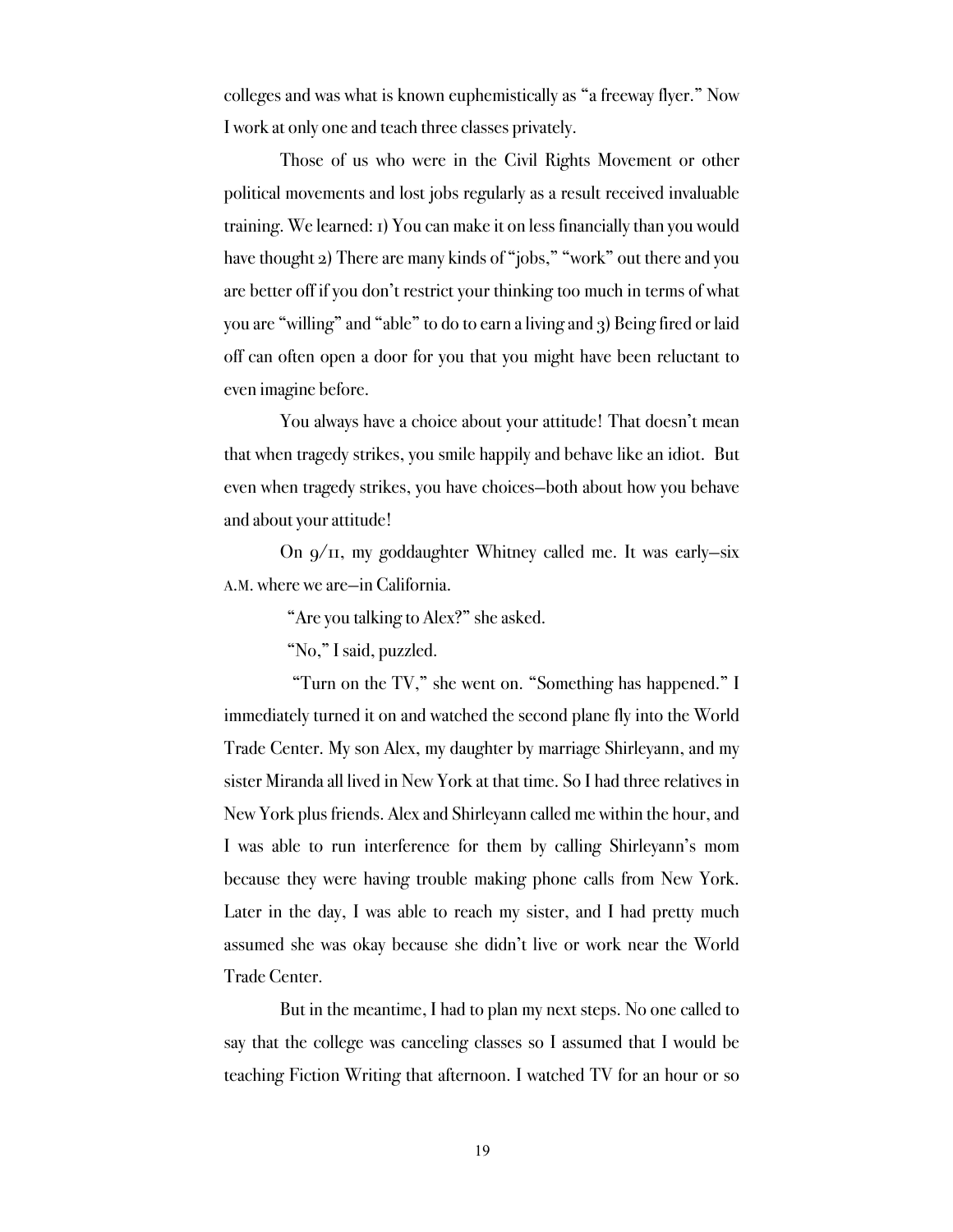and got the basics. Then I went to the gym because I wanted to be as calm as possible for teaching, and the gym calms me down.

 That afternoon, in the Fiction Writing class, we began by making a large circle, holding hands and having a moment of silence. People could meditate, pray or just think, but we were holding hands, sharing our energy with each other in a moment of great tragedy. And then I taught.

 Some people may feel I made the wrong decision, but if you are a teacher, you will understand that a classroom can often be a refuge for students, a source of stability—whether they are children or adults. I know this to be true because a lot of my students have told me it is.

 In the ensuing weeks, my classes were often used—because they are Creative Writing classes—to process what had happened. One student had lost a cousin who worked at the World Trade Center. Another had actually been in New York, had relatives who were policemen and firemen and wrote a stunning story about her experience.

 Small bad things like running in the mud or even losing a job can turn, with time or perhaps immediately, into something good!

 And even during a tragedy, you have some choice about your attitude. Look at all the people who have taken a tragedy and turned it into a drive toward something good!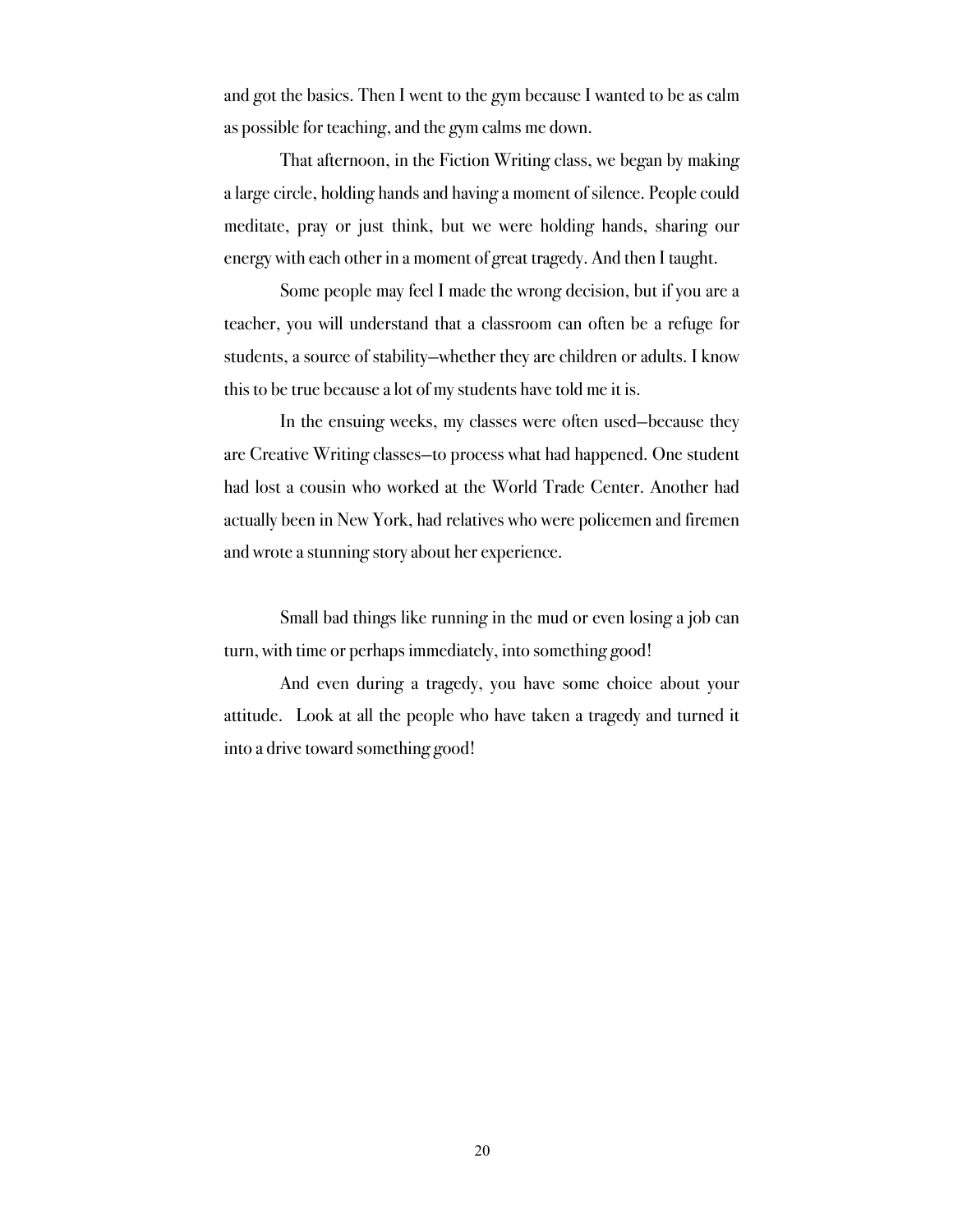#### PRINCIPLE #7

### **Take Risks**

I am not suggesting that you jump off the Golden Gate Bridge just to see if you can bounce! And remember—what seems like a small risk for you might be a big one for someone else! And vice versa. Each person has his or her own comfort zone.

 But later in life, it appears, people who have taken almost no risks look back and regret it. And regrets don't seem to me to help people. So I *am* suggesting that if you are a person who has taken almost no risks in your life, it might be good to think about it and consider moving in that direction. Each of us has a life's journey that is out there for us!

 At one point, we were living in Florida, and I took a risk. I felt it was time to leave Florida and move back to California. My son Alex and I started out in a beat up old car with our dog O'Malley planted firmly in a space on the back seat. We had \$5,000 in savings, no place to live in California, I had no job, and Alex was not registered in school.

 We did have a place to crash in Berkeley—the apartment of a friend's friend whom we had actually never met.

 As it turned out, she was extremely busy, and her apartment was crowded so each morning, it was incumbent upon us to be out of the apartment early. This was mostly our choice because she was also very generous and friendly. But we were aware that we were in a temporary situation there.

 We found a coffee shop we liked near her apartment in Berkeley, and each morning we would order hot chocolate for Alex—and coffee for me—along with various breads and pastries. During our time in Europe, we had enjoyed the European breakfast of *café au lait* or *chocolat* with croissants, butter and jam, and this was a version of it.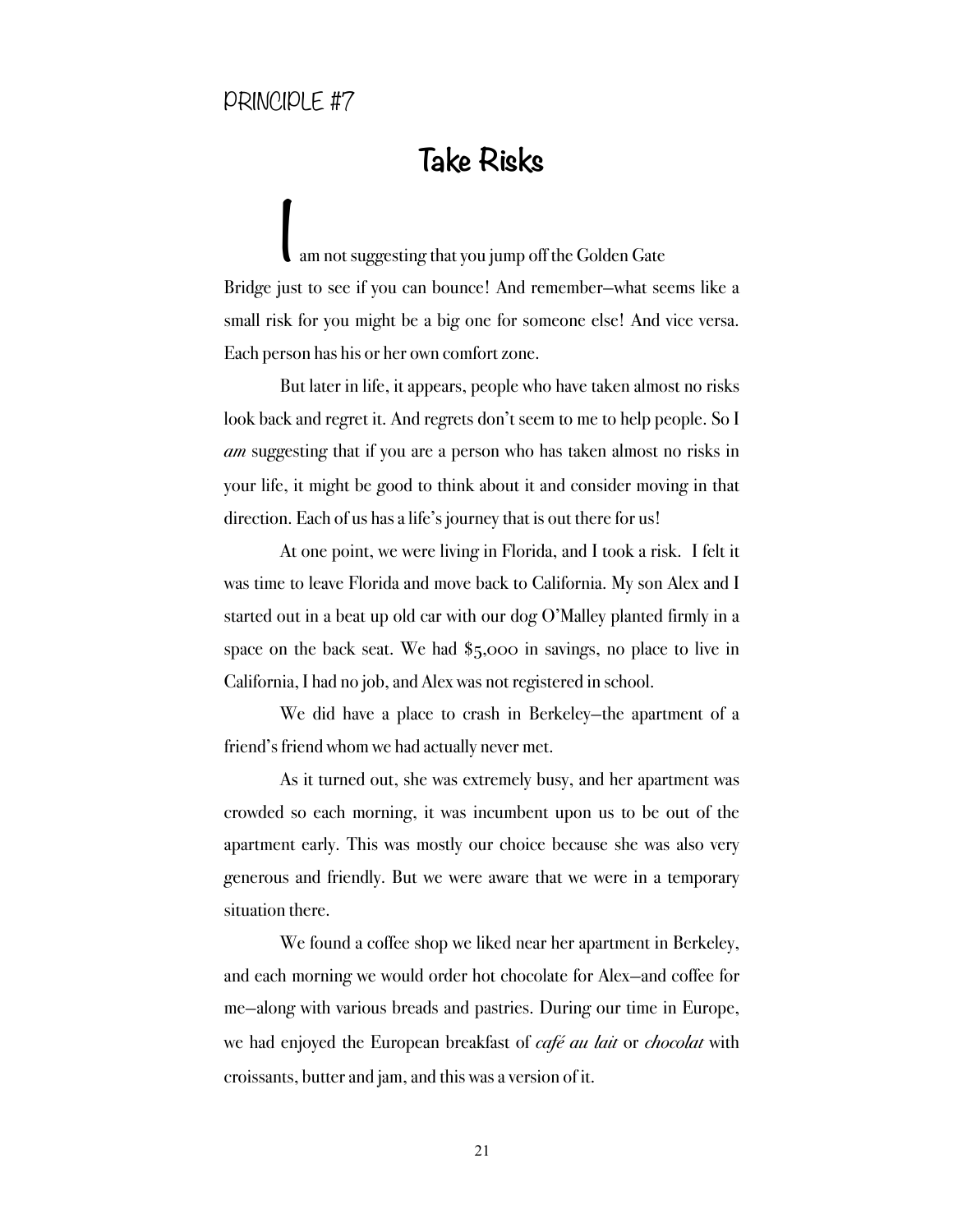Our breakfasts fueled us, and quickly, in retrospect at least, I registered Alex at a Berkeley middle school in eighth grade, we found an apartment where we were to actually live for only five months because our downstairs neighbor turned out to be crazy, and I got a job. But from that first apartment, we moved to the apartment (only ten blocks away) where we were "meant to live."

 At the second apartment, I met the man who later became my boyfriend for a number of years. We also made many other friends—most of whom I am still in touch with today.

 Alex had been raised by "a village" in Florida, and now we again fell into a community where everyone looked out for him.

 There were four apartments in the complex, and whenever anyone gave a party, everyone in the complex was invited. We planted a garden in the backyard, we had barbeques together out there, and often on Saturdays, the adults gathered in one of the four apartments to drink coffee and discuss art and politics—often for most of the day.

 At one point, three of us spent eight hours helping a woman who was getting her MFA at the San Francisco Art Institute to prepare for her exam. We asked her every question that we thought the Art Institute faculty members might ask her. And many that they wouldn't.

 It turned out to be an incredible time for learning things and our small multi-cultural group took advantage of learning from each other in ways which I found astonishing.

 As for jobs, my first one in California was working for Mrs. Nora Vaughn at The Black Repertory Group, an African-American theatre famous in the Bay Area for its quality productions of traditional Black plays.

 Mrs. Vaughn was a brilliant director, and in my job as Technical Arts Assistant, I had to attend rehearsals. As part of my job, I got to watch her direct!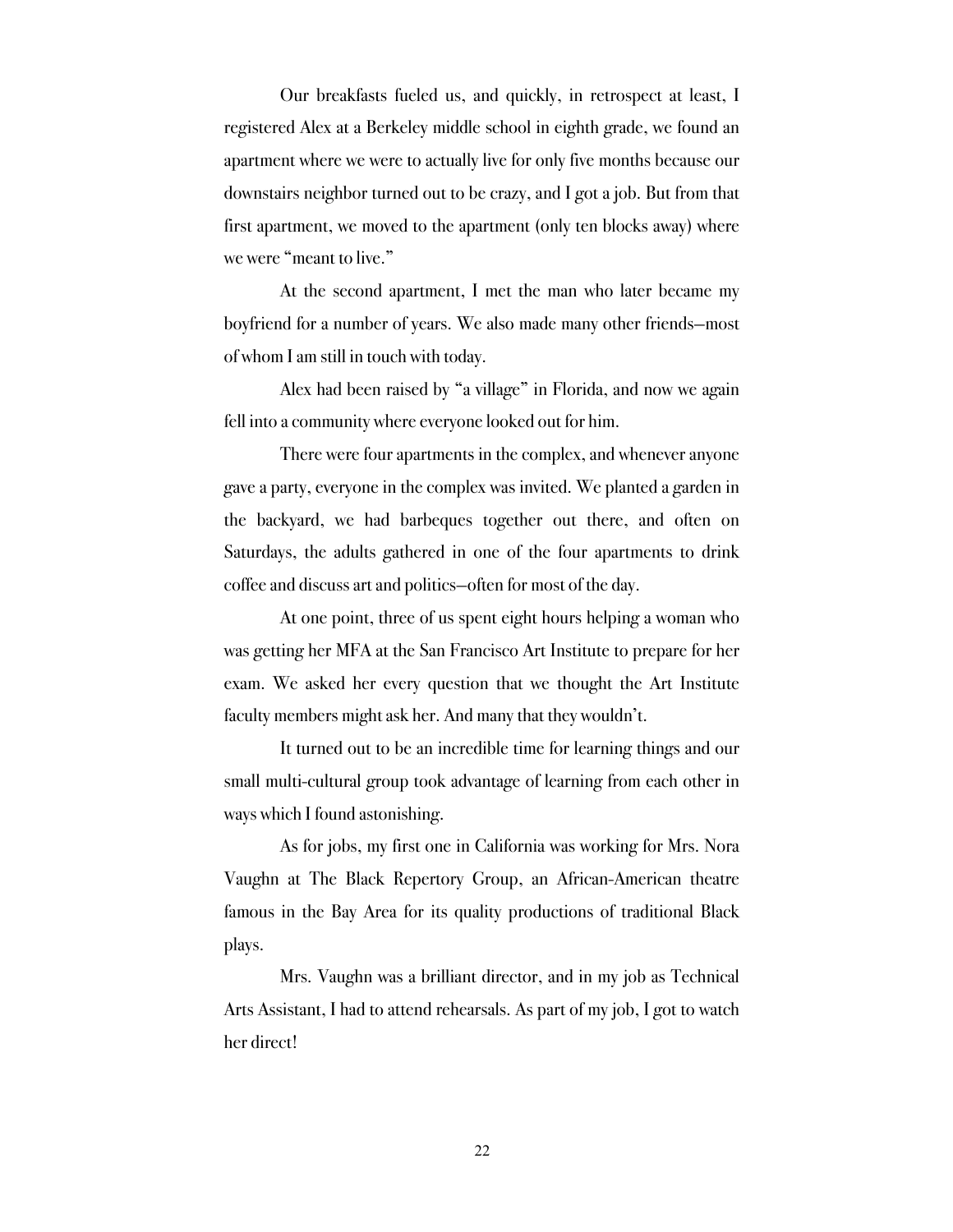At the time, I had no aspirations in terms of playwriting. I considered myself a novelist. Period. But since then, I have also written plays and was partially inspired by that experience working at Black Rep.

 In addition, Alex—then thirteen—also worked for Mrs. Vaughn as a sound operator for the performances. He saw a lot of theatre that year because he was part of the productions. And today he makes his living as an actor. Alex later told me that had he stayed in Florida, he might never have gotten into soccer (and he went as far as semi-pro) or into acting.

The thing about risks is that you can never calculate in advance what the effect of taking one will be on your life. That is their nature.

 But coming to California was, it turned out, a good risk for us to take!

So find the risks you are comfortable with or maybe a little *un*comfortable with and see how your life changes!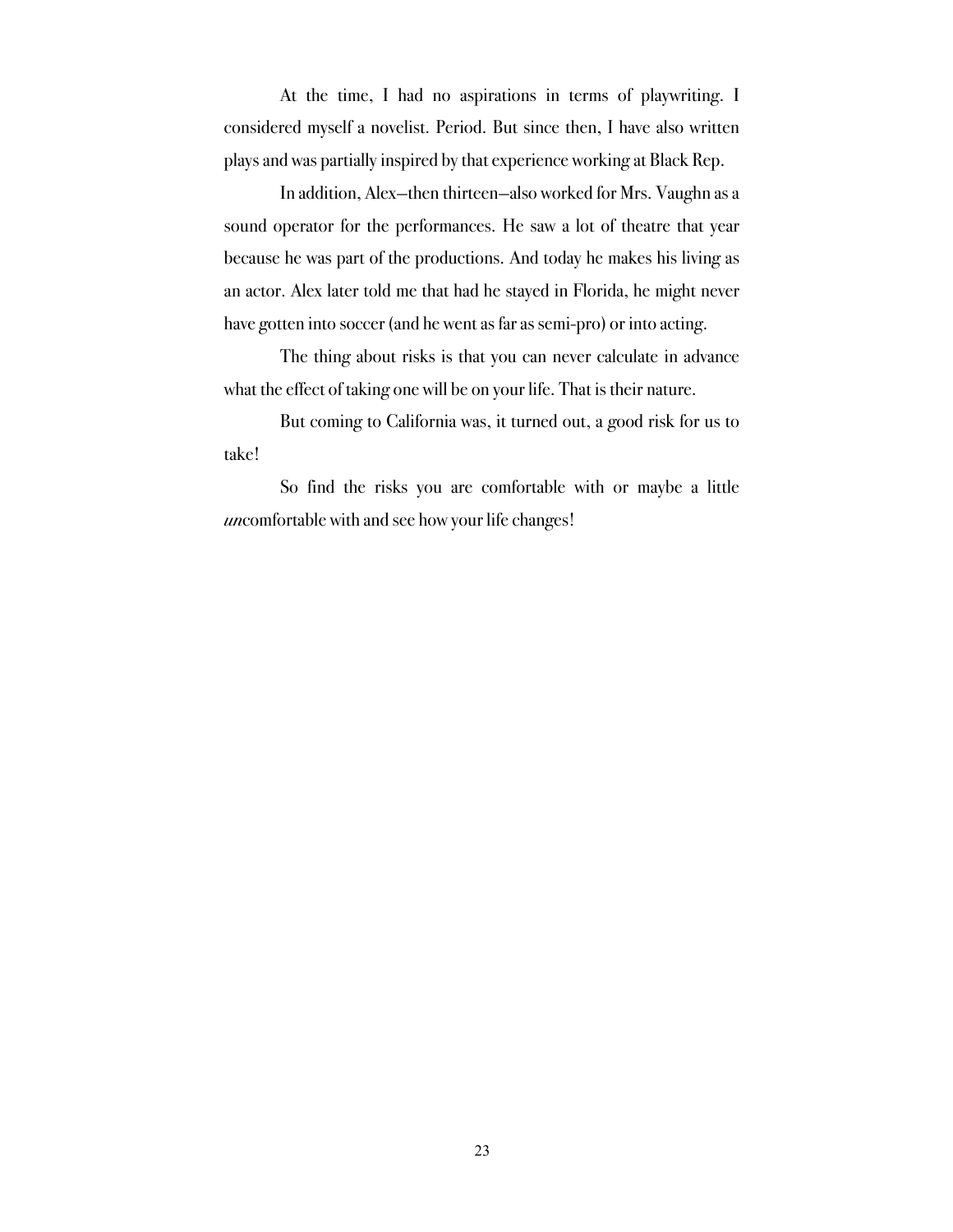#### PRINCIPLE #8

# **Learn To Make Choices, Know That Your Choices Have Consequences And Learn To Accept That Fact— A Decision-Making Process Helps!**

hoices! Decisions! These can be tough, but let me start with an example: A friend of mine recently told me that she had decided to take the California Bar Exam. In New York, she had been a lawyer, and now she is one of the directors of an agency that deals with issues of child advocacy internationally. She said that if she were able to practice law in California, she could be more effective as a child advocate.

 In addition, she said that she would not be taking my Creative Writing class in the summer because she would be in a class getting prepped for the Bar Exam Monday through Friday evenings. I said that I hoped she would come back to class in the fall.

 This all happened fast. I was *very* sorry to lose her as a student, but I admired her decision-making process. As far as I can see, she made *at least* three decisions very quickly—and probably more! 1) She decided to take the California Bar Exam 2) She decided to take a class that would help her in her preparation, that would virtually guarantee that she would pass and 3) She decided that she couldn't take my class because she would be absent from it too much while taking the other one.

 Where did she start? With the goal—passing the California Bar Exam! And with the motivation for the goal—being a California lawyer would help her with child advocacy issues. Then she went to the steps she had to take in order to reach her goal. 1) She needed to take a preparation course so that she would pass the test and 2) She needed to *stop* taking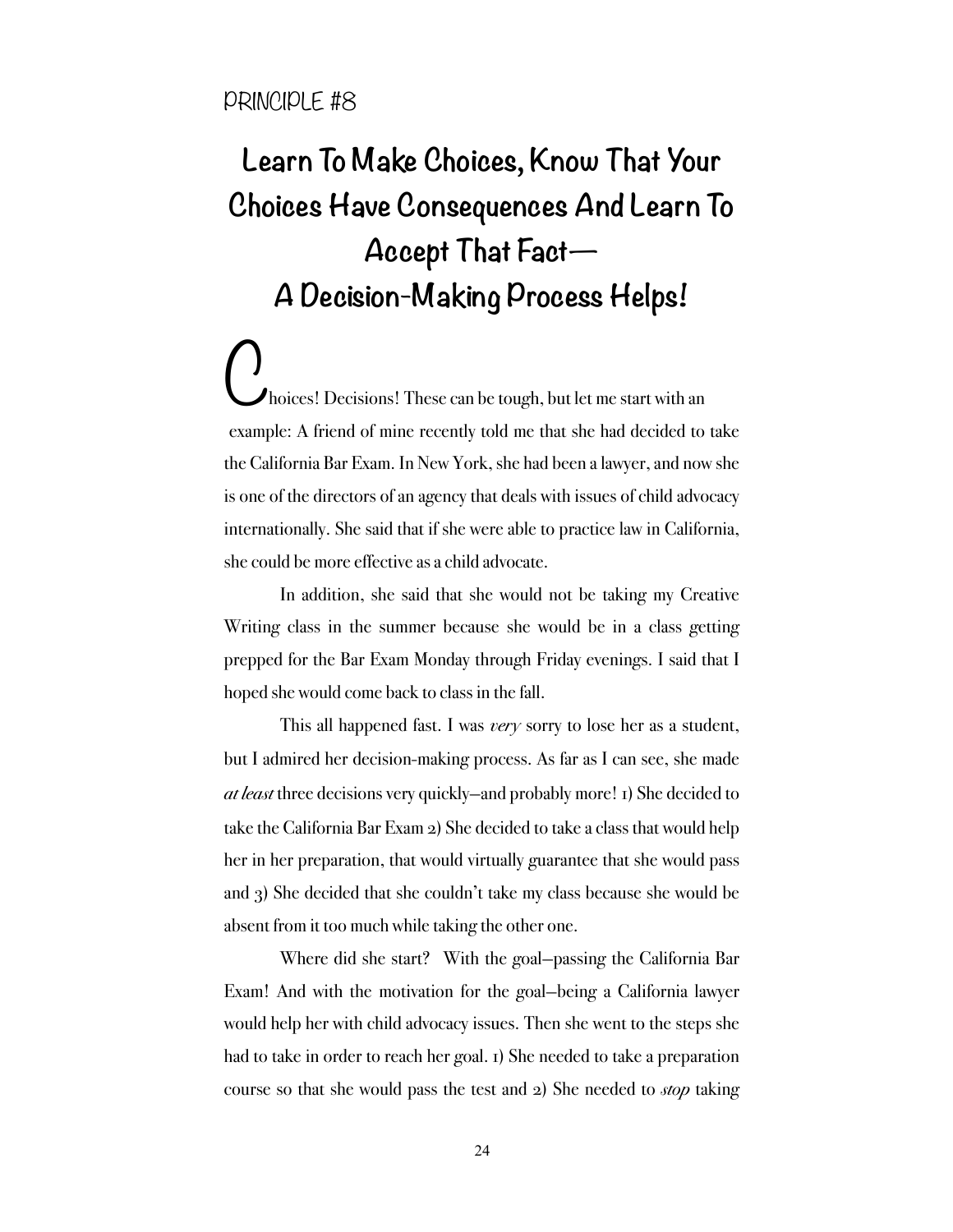writing workshops with me (which she also likes) in order to spend time on the other course.

 A little over a year ago, my son made a short film. It was set in his and his wife Shirleyann's apartment in New York and on the subway. Alex wrote it, produced and directed it, and he and Shirleyann starred in it. He hired a cinematographer and a soundman. He then taught himself how to edit the film on the computer.

 Recently, after having his film rejected by 22 film festivals, he got it accepted by the  $23^{rd}$ . He was thrilled, Shirleyann was thrilled, I was thrilled. We were all thrilled!

 During a phone conversation with Alex about this exciting development, he said repeatedly: "Mom, I could *never* have done this without you! I could *never* have even conceived of doing it!"

 "What do you mean?" I asked. I sensed that there was something specific here, something that perhaps I needed to know.

 "Mom," he said, "I watched you make so many decisions as I was growing up. First you'd say: 'There's something I want to do. How can we *imagine* that we could do it?' Then you'd talk about ways of doing it with other people. And then you did it!"

That *is* my process exactly! He's got it down!

 So after our conversation, I thought about some projects I'd done in that way.

> 1) Soon after we arrived in Gainesville, Florida, I started an African-American dance troupe. (There was at that time no dance for African-American kids in Gainesville.) I expected it to be a summer project, but I ran it for seven years, and then my lead dancer, LaVern Porter, took it over, and it became *The LaVern Porter Dance Troupe*. Several years ago, I went back to Florida for a celebration of the dance troupe. It was one of the most wonderful days of my life.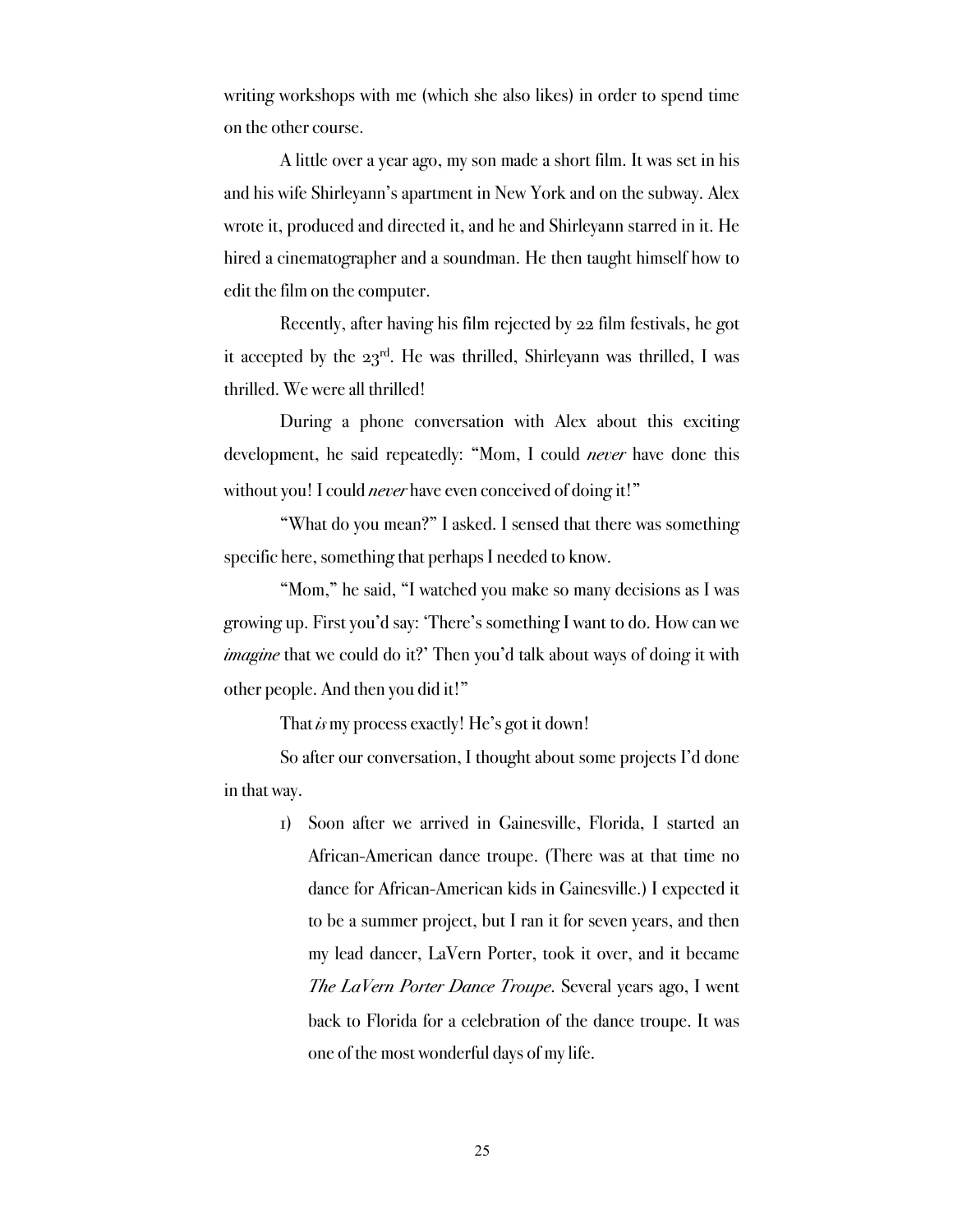- 2) I planned our educational trip through Europe and Africa including how Alex could afford to miss  $5<sup>th</sup>$  grade.
- 3) I started an Emergency Loan Fund for clients within the confines of the welfare system. Initially, social workers gave up their raises, then we converted to bringing cookies and donuts to the welfare office and selling them to workers and clerks. Proceeds went to the clients' fund. Eventually, the supervisors decided to give us all the money from the coke machine for our fund. In the first year, paraprofessionals in the department were able to get back 75% of the money loaned out. This wasn't bad when you consider that the money had been loaned out to people who were on welfare.
- 4) In November of 2000, I hosted the first *Dialogue On Race, Racism and Ethnicity* in my living room. We had a potluck dinner first and then a discussion. People from all over the world attended. I figured if it didn't work out, I wouldn't have a second one. As of 2017 we've had these Dialogues for 17 years! We have never had fewer than 22 or more than 40 people, and we always start with a potluck.

 Okay then! So the process of decision-making starts with a goal! A lot of motivation in relation to the goal helps! Then you have to figure out what your implementation process will be that will get you to the goal! That's really *all* you need!

 Some people have trouble making decisions! I *do* realize that! Some people seem *almost to need* to make their decisions at the last possible moment!

 I have a close friend who's like that! Since she is one of the best, most generous and warm-hearted people in the world, I have learned to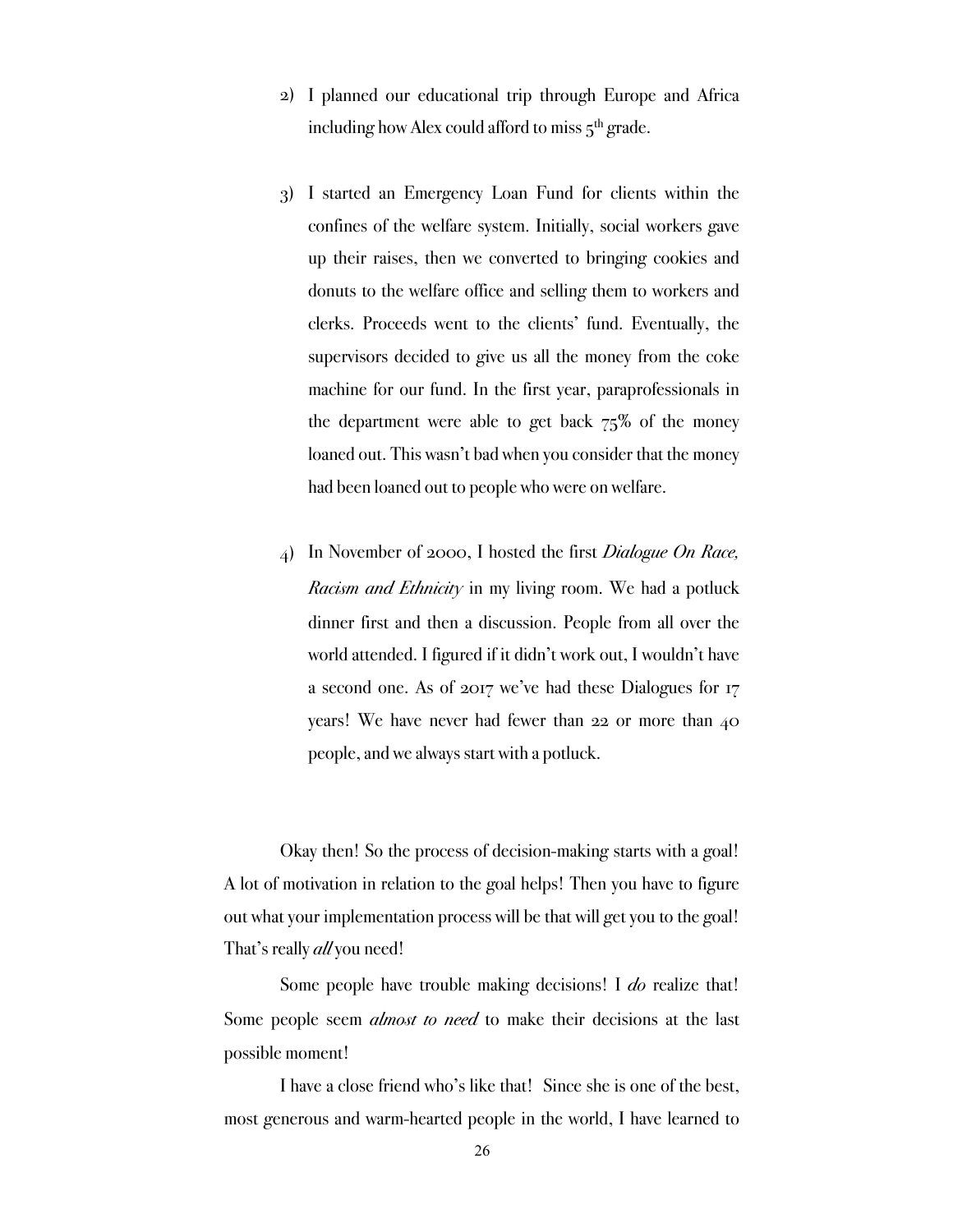accommodate myself to her, but I don't count on her for certain kinds of events; and if there is an event that requires a lot of advance planning, I simply don't expect her to be part of it. I would say that her process works for her, but she is a spectacularly unusual person so I couldn't recommend her process to other people. If you follow that process on a regular basis, you may miss some events you'd like to participate in.

 Which brings us to how you teach people to make choices! Start early would be my advice.

 When my son Alex was two, he attended a birthday party. In those days, the parents went along with the child and stayed through the party so all three of us were there to witness a five year old almost literally having a fit over whether to eat chocolate or vanilla ice cream. He screamed, he fumed, he fretted, he threw himself around, and his mother attempted to calm him never suggesting that this was not okay behavior.

 On the way home, I was angry, and I delivered a lecture on people who did not teach their children to make choices.

 "You're making too big a deal out of this!" Alex's father said. "The kid's only five years old."

 "Well, Alex is going to learn to make choices!" I said emphatically. Alex's father shrugged, and Alex just looked at me no doubt wondering what I had in mind for him.

 So I started with Alex when he was two, and I started with my grandson Jabari when *he* was two. We can either do this or that but not both. And once you've made your choice, you have to live with the consequences.

 I have enormous numbers of adult students who seem to go into a kind of paralysis when they need to make a choice. And I believe that if we don't learn to make choices and to follow our hearts and our dreams, someone else—usually someone in power somewhere—will pick up the slack and make our choices for us.

 So if you are an adult who was not trained to make choices as a child, what do you do?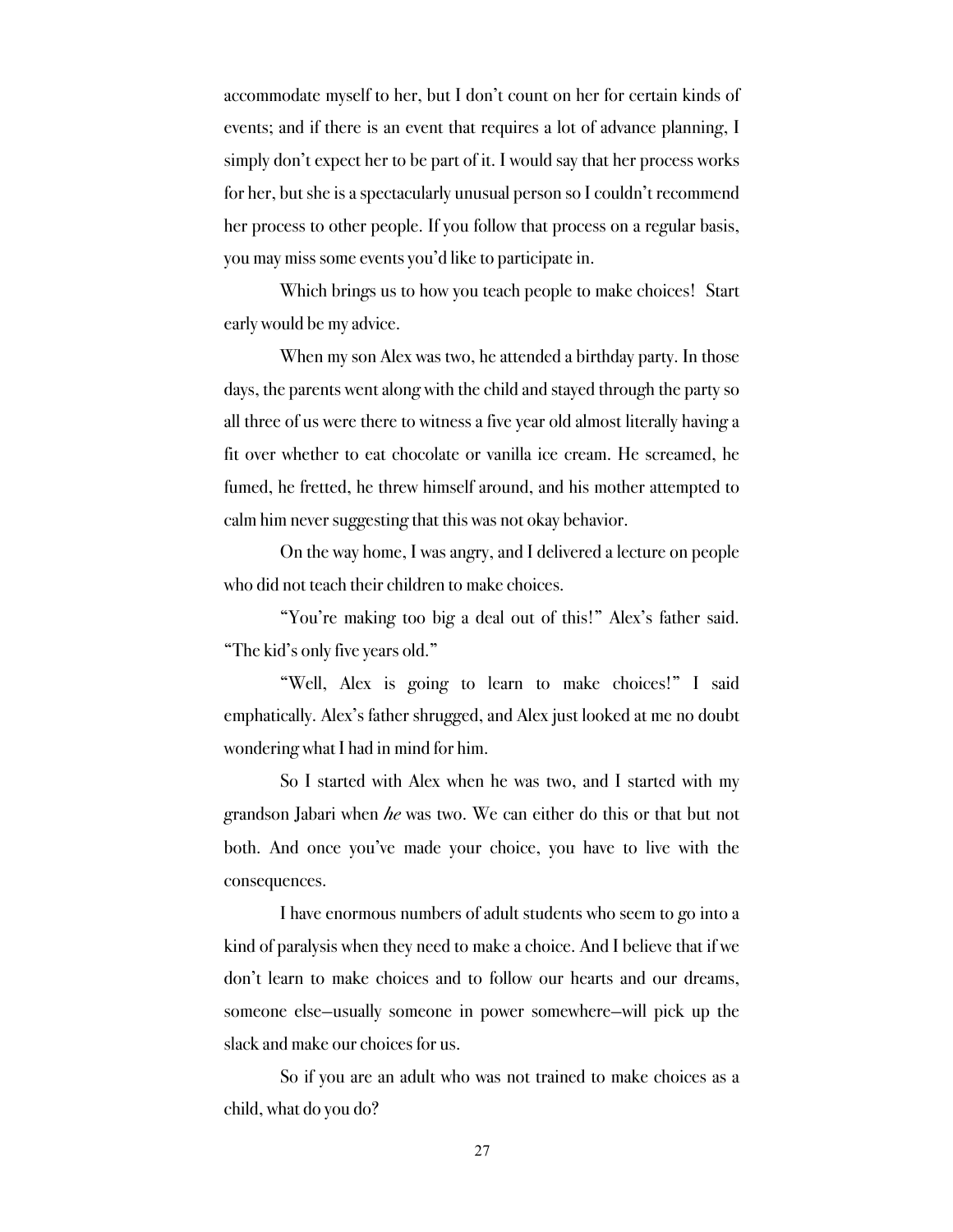Well, I think that everyone's decision-making process is a little different, but following your intuition can, I believe, work wonderfully. If you feel that you don't know how to do that, you might want to take a course in developing your intuition or read some books about it or learn meditation to still the mind or self-hypnosis to focus it.

 Okay, suppose you think all that is a lot of hooey, and you distrust your intuition and want another way. Then I suggest a sheet of paper with two columns, the pros on one side and the cons on the other. Should I Move To Cleveland and Take This New Job? might be the heading at the top of the page. So you list all the pluses and minuses that you can possibly think of. Do this late at night! Then read it over about ten times. Then go to sleep. In the morning, you should have your answer. This obviously also involves intuition. But maybe you can find a version of the decisionmaking process that doesn't involve intuition. Whatever process works for you—with the least anguish and nail-biting—is the one you should use.

 My boyfriend—who has made some interesting choices in his life said that the problem is not *getting* opportunities but being ready for the opportunities when they arrive! That means having your priorities in order.

 In one lifetime, you probably cannot do all that you imagine you want to do/should do/are obligated to do, etc. So you have to make choices! You have to let some things go! And if you have a strong sense of your priorities, you probably won't mind too much!

 Every minute counts—this doesn't imply you have to work all the time. If you're going to the beach for two weeks, make the choice to have those weeks filled with the most wonderful kind of relaxation! Decide to leave your anxieties and worries at home and let your work slide away. Otherwise, you might as well not have gone. And suck that juice!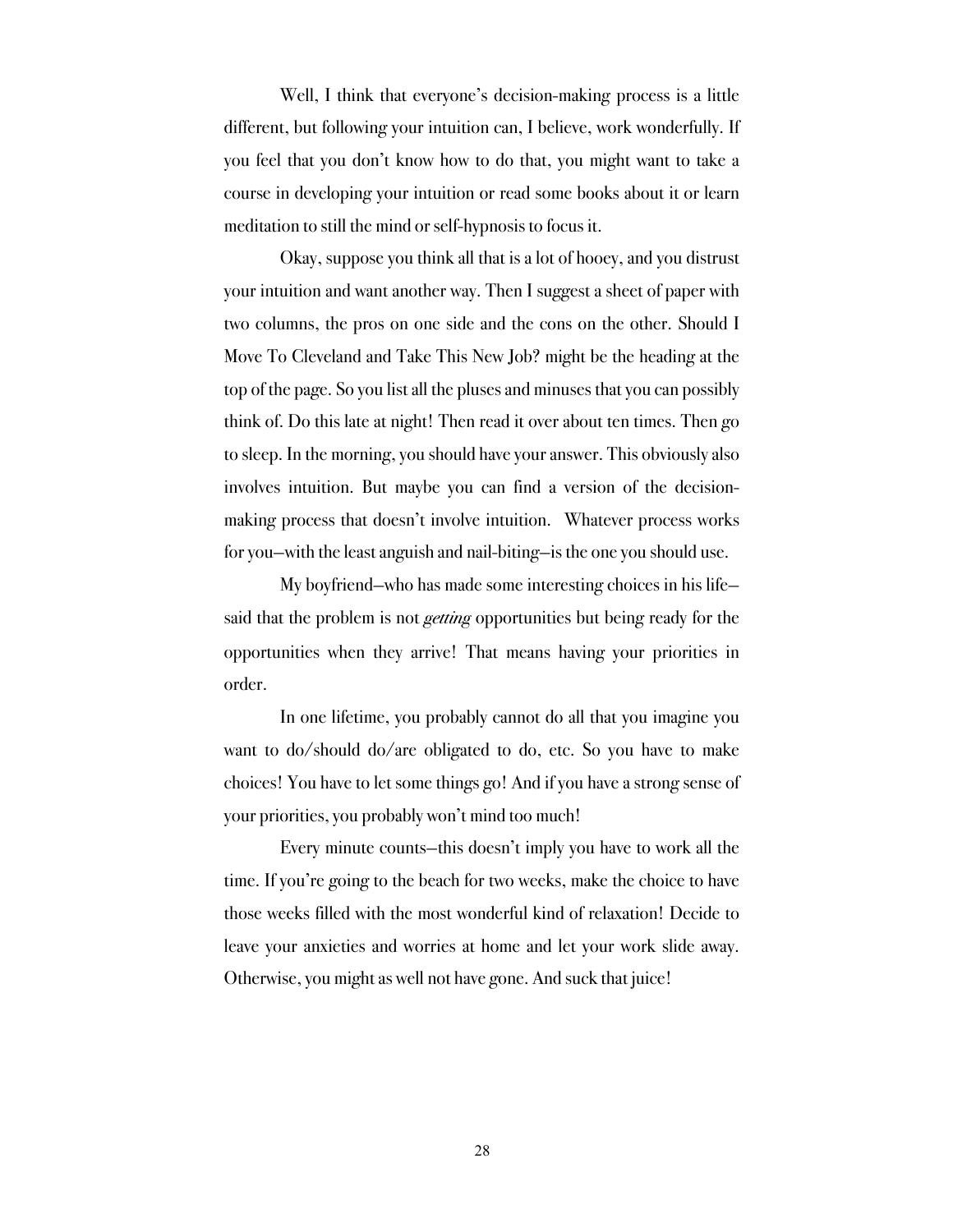**Life Is A Problem-Solving Operation**  hen Alex and I moved from Florida to California some years ago and found an apartment in Berkeley, it turned out that there was a crazy man living in the apartment underneath us. I can, of course, hear those of you who don't live anywhere near California laughing and muttering: "Well, of course, he was crazy! It's Berkeley, isn't it?" Well, yes it is, but actually, there are lots of us who are sane in Berkeley, and that's why we don't want to live on top of crazy people!

 In August, we moved into the apartment, Alex turned 13, and at the beginning of September, he started 8<sup>th</sup> grade. I was working at The Black Repertory Group and was not always home. He was a mature 13, and I wasn't worried about him coming home alone, getting a snack and doing his homework. I would get home a couple of hours after he did and make dinner, and all seemed to be going well. *Until…*

 I will call the man Fred. Until Fred started laughing hysterically and loudly. His ceiling was our floor, and all the partitions were thin.

 One day in mid-December, we saw him outside downstairs, and he smiled and waved baring very strange looking teeth. "He looks like something out of one of my horror movies!" Alex said.

 A week later, my mother arrived for Christmas vacation just to add to the mix. Not only did Fred laugh loudly and hysterically, but he pounded on his ceiling with a broom handle.

 Somehow I got the phone number of his family and talked to his mother. She said: "We really don't know what to do because we're afraid Fred might kill us!" I hung up the phone—chilled—and thought: what are we doing here? I went and talked to the manager who assured me that Fred would be evicted at the earliest possible date. Probably in a month or two. Not nearly early enough to suit me!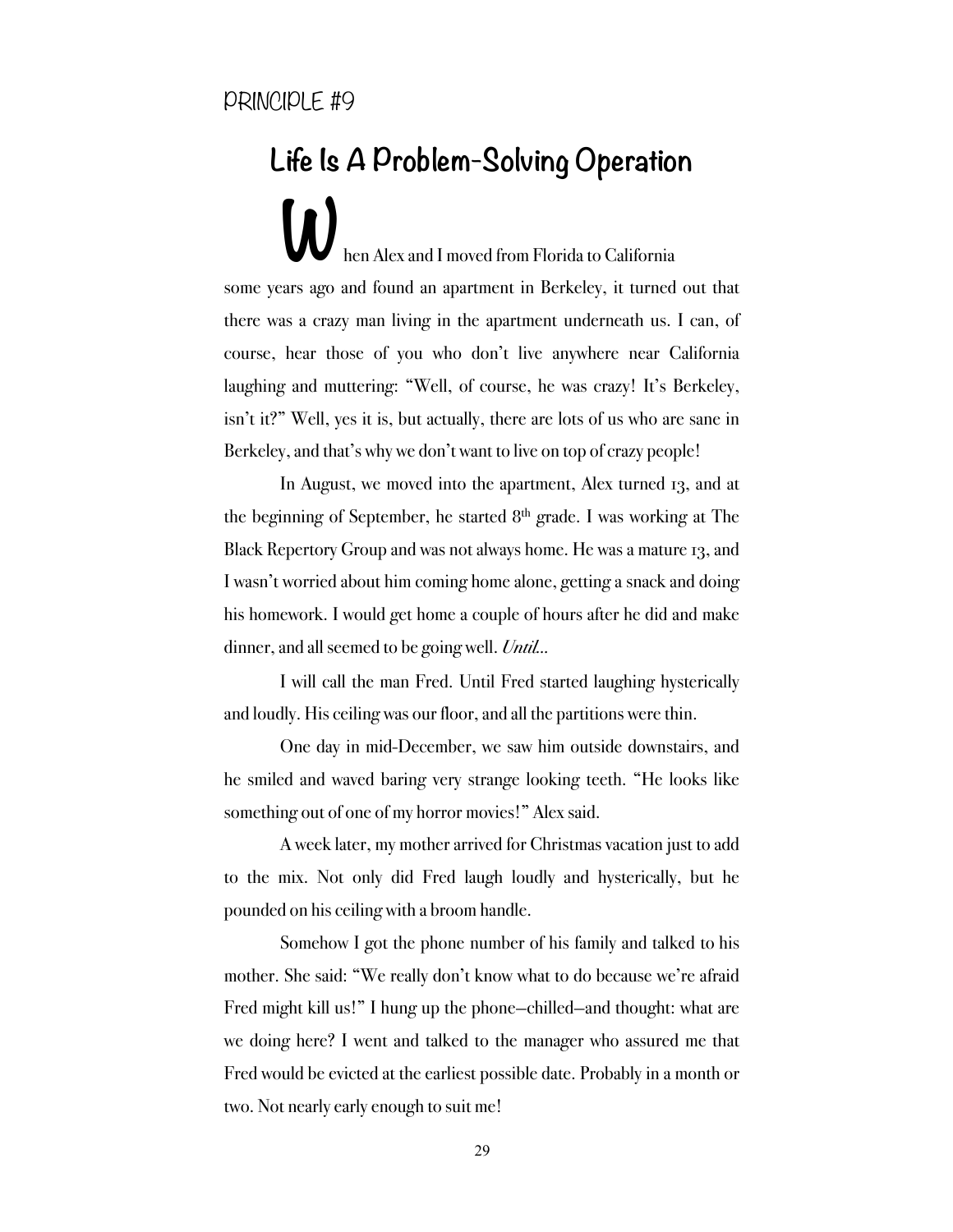"I have a thirteen year old son," I said. (Which of course the manager knew, and Alex was standing right there anyway, but I was reiterating.) "He can't do his homework with all of the noise, and I'm afraid to leave him by himself." The manager shrugged but was sympathetic. "I'll do whatever I can!" he said. But what he could do was not enough so we took action ourselves. We found an apartment, we moved, and we were in our *new* apartment by the middle of January, only a month after Fred had begun to get scary.

 It was my son who reminded me of the Fred incident. I was talking to him recently, and I said: "You grew up with problem-solving as a way of life. What's a good example of that that I can use in the book?"

 "When we left the apartment with crazy Fred in it," he replied. I told him that I was surprised that that had been so important. "Oh, yeah, Mom," he went on. "It taught me that if you're in a bad situation, there's always a way out. And you made the decision so fast. A lot of people would have stayed there much longer thinking that the situation would probably get better!"

"It wasn't going to get better," I said. "Fred was crazy, and his own mother was afraid that he might kill her."

So what happened here?

 1) I defined the problem. We were living in close proximity to someone who was crazy and might, at any moment, become dangerous.

 2) I quickly got past the phase that we all go through which involves thinking: I wish this had never happened, and: I'm sure the problem will solve itself or go away if I simply don't think about it.

 3) I followed the only possible course of action which would solve the problem.

 First of all, I think it's important to recognize that life *is* a problem-solving operation. And what *isn't it*? Well, it isn't a hayride or a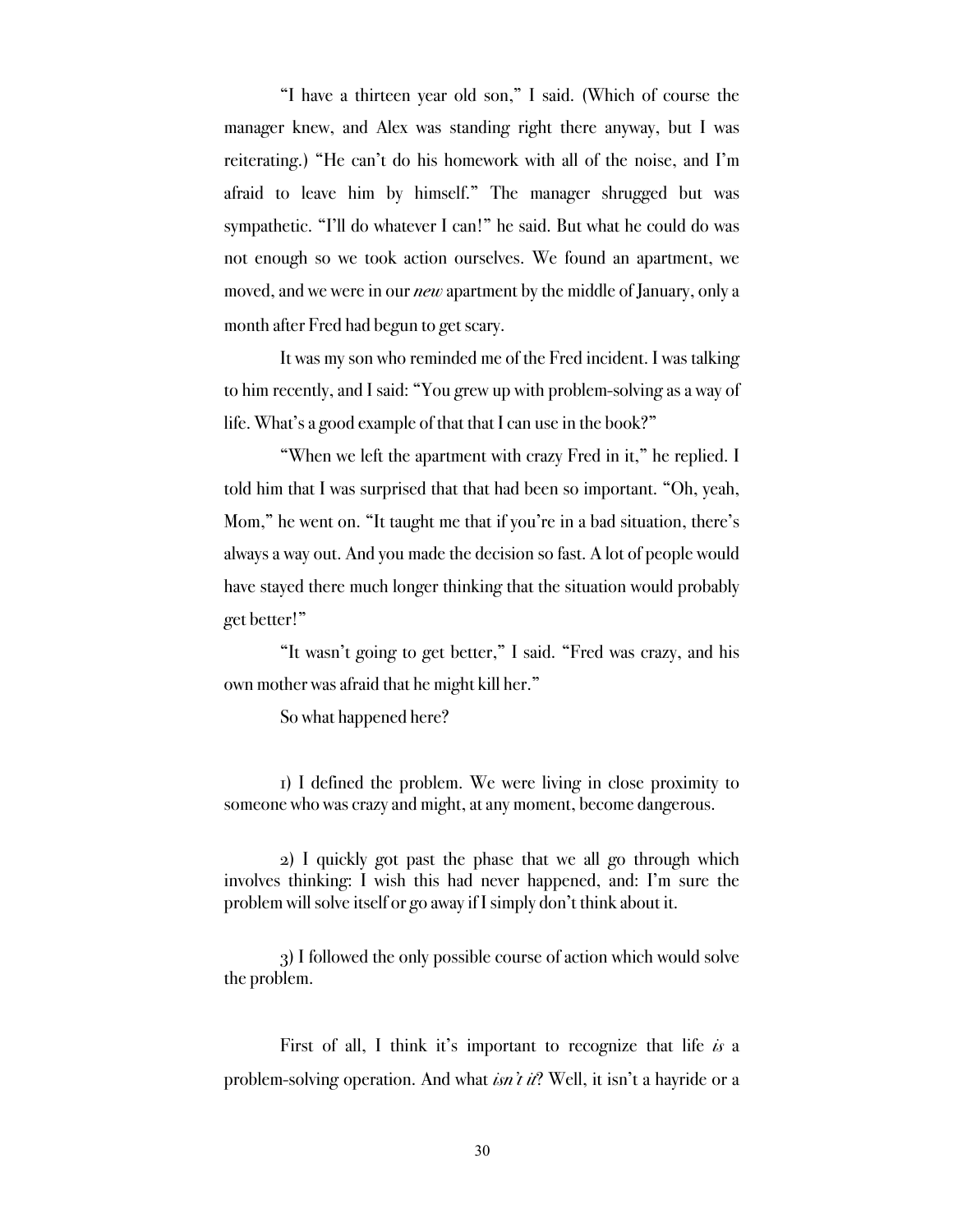sleigh ride. It isn't a movie that you observe, and it isn't one lick after another of an ice cream cone!

 When I hear people talking about their problems, I often hear resentment in their voices—as if they feel that they shouldn't have any problems. I don't know where that attitude comes from but probably from an unrealistic appraisal of life. Once you get the idea that—Life Is A Problem-Solving Operation—you can go: Oh, I seem to have a problem here! Now how do I solve it? You can skip some of the moaning and groaning phase of the process or perhaps all of it, and since moaning and groaning invariably take a lot of energy, you will then have more energy to help in solving the problem!

So to review:

- 1) Accept the fact that life is a problem-solving operation!
- 2) Define the specific problem that you are having!
- 3) Run through and eliminate impossible solutions to the problem!
- 4) Select the best possible solution to the problem available to you!
- 5) Begin to solve the problem as quickly and efficiently as possible!
- 6) Also: Don't be afraid to ask for help! People actually like to help each other!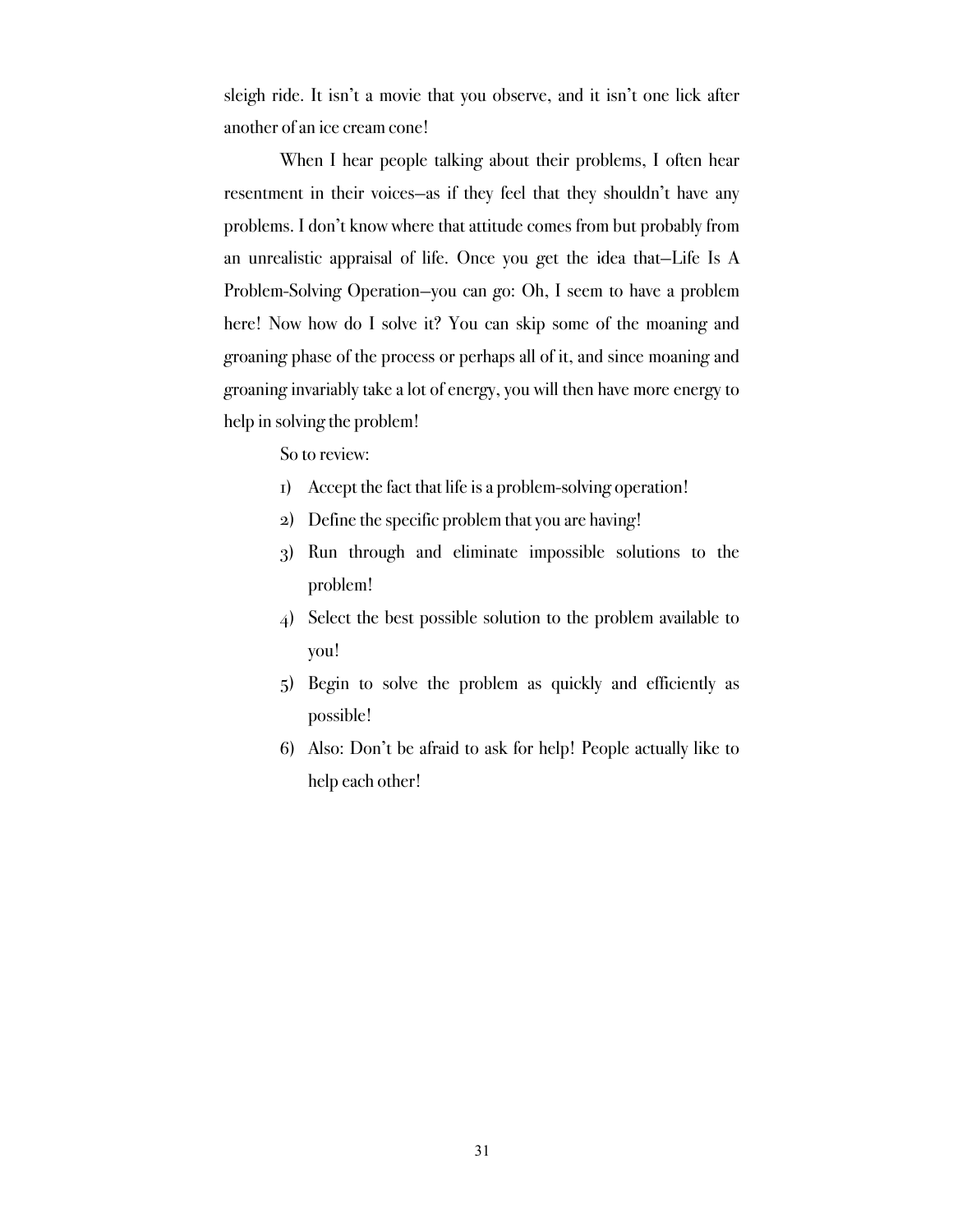#### PRINCIPLE #10

### **Develop A Sense Of Wonder About The World**

*"There are only two ways to live your life. One is as though nothing is a miracle. The other is as if everything is."*  —Albert Einstein

famous scientist who is noted for his complex and difficult work makes an incredibly simple statement. You can have the attitude that everything is a miracle or that nothing is.

We can see what he's talking about most clearly when we hang out with small children. When Alex was about one year old and we were out walking, I used to become impatient about how slowly everything was going—namely, us. And then one day, I tried to see the walk through *his* eyes. He would bend over, pick a flower, smell it, drop it and smash it. He would see a tiny stone and just stare at it for moments on end. He would look at the color of a car, at the color of the sky, at the sun, at me, and then smile and laugh loudly.

 And after a few days of watching this really attentively, I thought: this is amazing! I can really slow down and experience the world that a one year old sees  $if \, I$  can relax and allow myself to do it. Today, I have photographs on the wall of Alex experiencing the world as a miracle. In one he is entranced by his image in the mirror. In another, he has been playing the xylophone, and he is still holding the xylophone stick in one hand and gazing out at the camera with a look that says: I have just invented music.

 I am trying to repeat the experience with my grandson, Jabari. We often go places like the Lawrence Hall of Science or The Exploratorium in San Francisco where kids can experiment largely without supervision.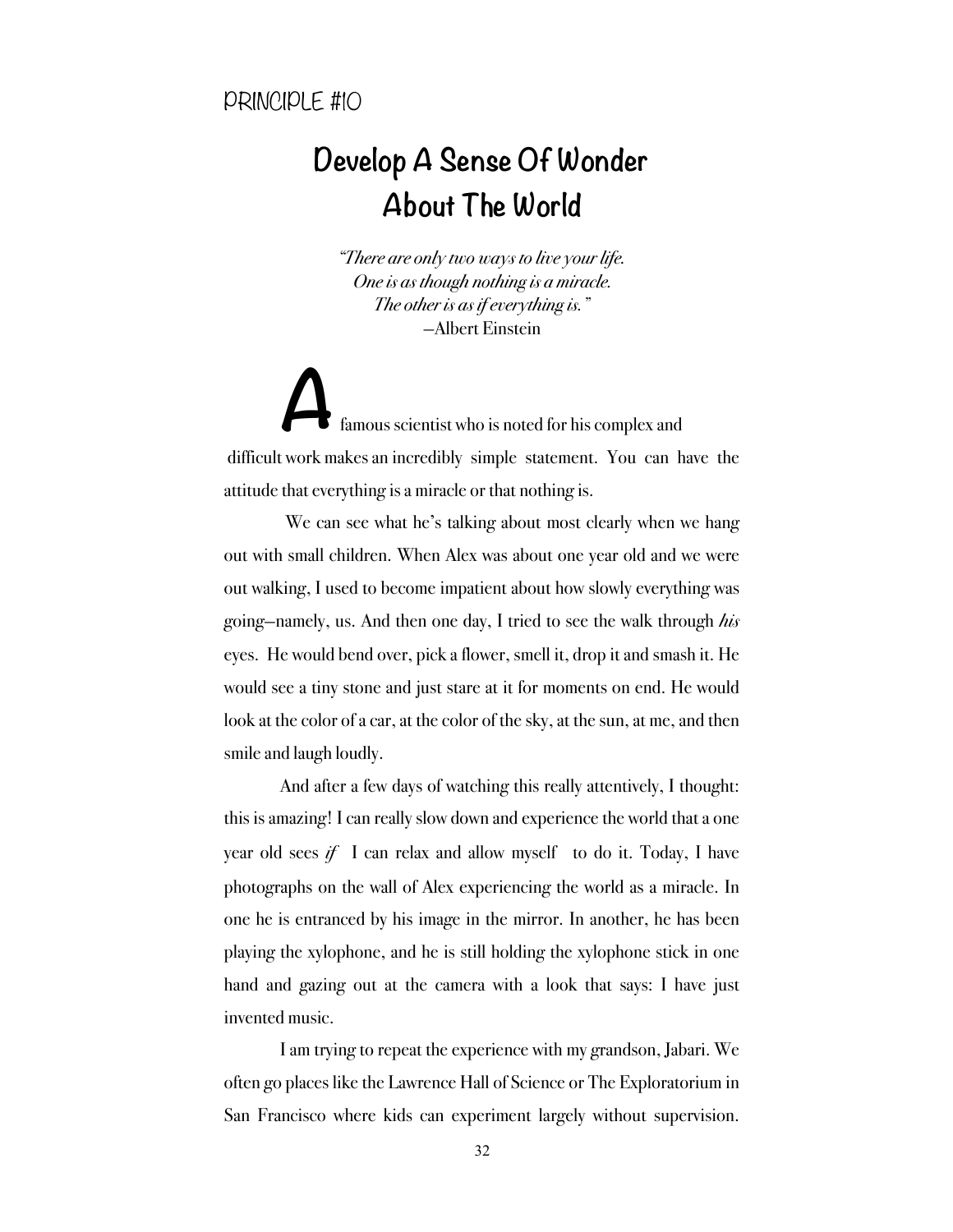These are hands-on places. What astonishes me is the way a lot of parents, grandparents—whoever—try and encourage or force the children they are with to move on as if they are on a European tour that promised them a quick six countries in two weeks.

 One time when Jabari was three, he became interested in a rectangular box that could be manipulated by means of knobs to tilt backward and forward and from side to side. Inside were two ping-pong balls that would roll into holes depending on how you moved the box.

 Jabari wanted me to play this game with him. We each had control of one wheel, and we moved the box up and down, to one side and the other, by means of them. (When I'm out with him, I try to be on his clock with a few notable exceptions—I need to eat occasionally, I need to go to the bathroom, and there is a time when we have to go home.)

After a while, I looked at my watch and noticed that we'd been playing this game for twenty minutes. Was I bored? Yes, I was bored by the game, but I was fascinated by the length of his attention span and by his intensity. So I began keeping track of the time. We played that game for one hour and fifteen minutes.

Now what had we gained by doing it that way? He was immersed in his deep sense of wonder at how the world works. And he didn't see every exhibit at The Exploratorium that day. But does it matter? The Exploratorium wasn't going anywhere, and we could come back another day.

 Now suppose you're not hanging out a lot with young children at this moment in your life. Well, you might want to read or *reread* Henry David Thoreau's *Walden* or the books of any scientist or nature writer who has lived in relation to nature in a very specific way. Loren Eiseley is a good person to read or Annie Dillard, particularly: *Pilgrim At Tinker Creek*.

Or you might simply go on a walk and tell yourself that you will take forty-five minutes to walk around one block. And just see what you experience!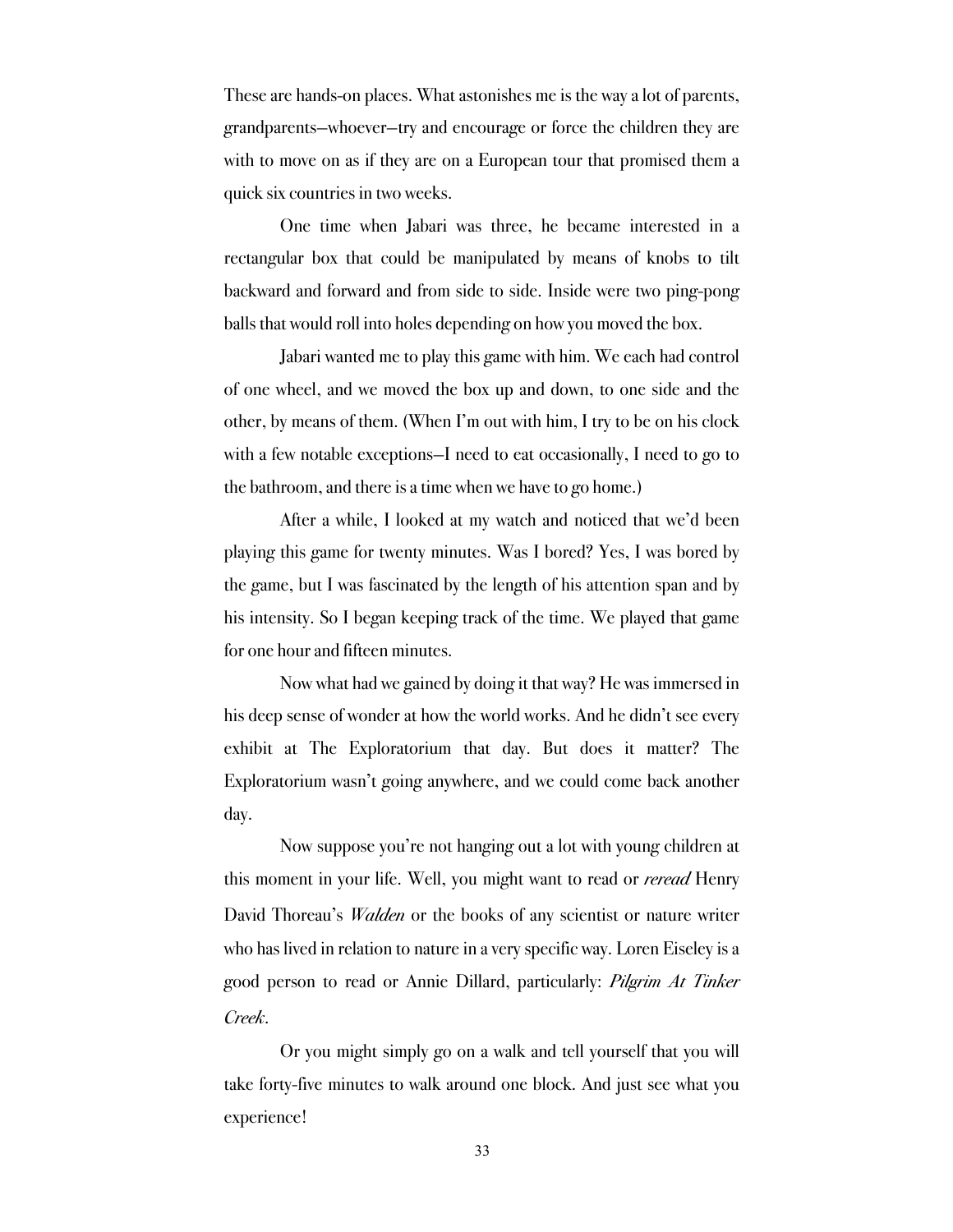Now back to Einstein's words: "There are only two ways to live your life. One is as though nothing is a miracle. The other is as if everything is."

Obviously, I favor the second.

Every time a baby is born, it feels like a miracle to everyone involved.

Scientists say most of us use less than 10% of our brains most of the time. I would suggest that if people became a little more curious and involved in the wonder of the universe, they might be inspired to use more.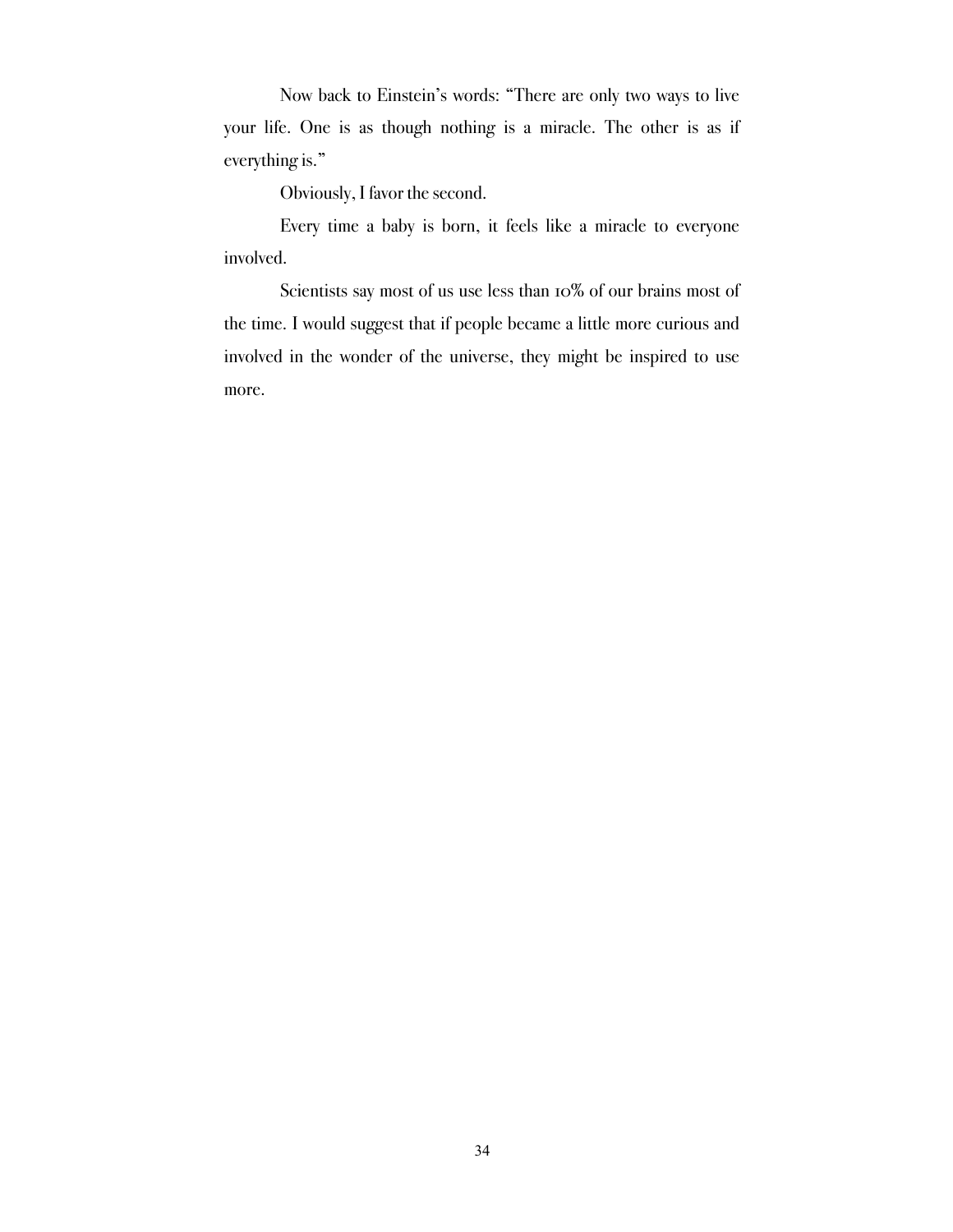# **Find Work That You Love And Pursue It**

I can hear the objections to this one already.

"The economy is difficult." "I have to pay the bills!" "I have kids, come from a working-class family and don't have the luxury of finding work I love." Well, it's possible (as almost every artist knows) to have a day job and also do the work you love: dancing, acting, writing, painting, photography in your "free" time. I hear the objections again. "I have no free time. The kids…my husband…" Well, it doesn't actually take very much time to begin the work you love. You may have to sacrifice TV or movies or a few parties. You may even have to tell your friends and relatives or the hundreds of people whom you don't know but who want you to spend your time in a certain way that you can't do it. If someone calls me and asks me to do something I know I don't have time for (I'm talking about a stranger someone now), I simply say: "I can't do it. I have thirty-nine jobs!" I pick out a large number at random. This usually stops them. Sometimes they say: "Thirty-nine jobs?" I say: "Yup." And I'm off the phone in seconds. Now if this feels to you like lying, you can always justify it to by saying to yourself: "I drive the kids to school, one job; I do the dishes, second job," etc. Remember in terms of getting art or science or whatever done—Geoffrey Chaucer (1340-1400) was a full-time customs officer all his working life and managed to produce: *The Canterbury Tales*, *Troilus And Criseyde*, etc. in his spare time!

 But there is another aspect to this. Try and love the work that you find yourself doing at any given moment. I knew a wise man named J.L. who worked in a parking lot and was full of wonderful bits of philosophy. He said to me one day: "There's no point in worrying, Mary, because most of what we worry about doesn't happen. And we can't worry about the things we should have worried about because we didn't know what they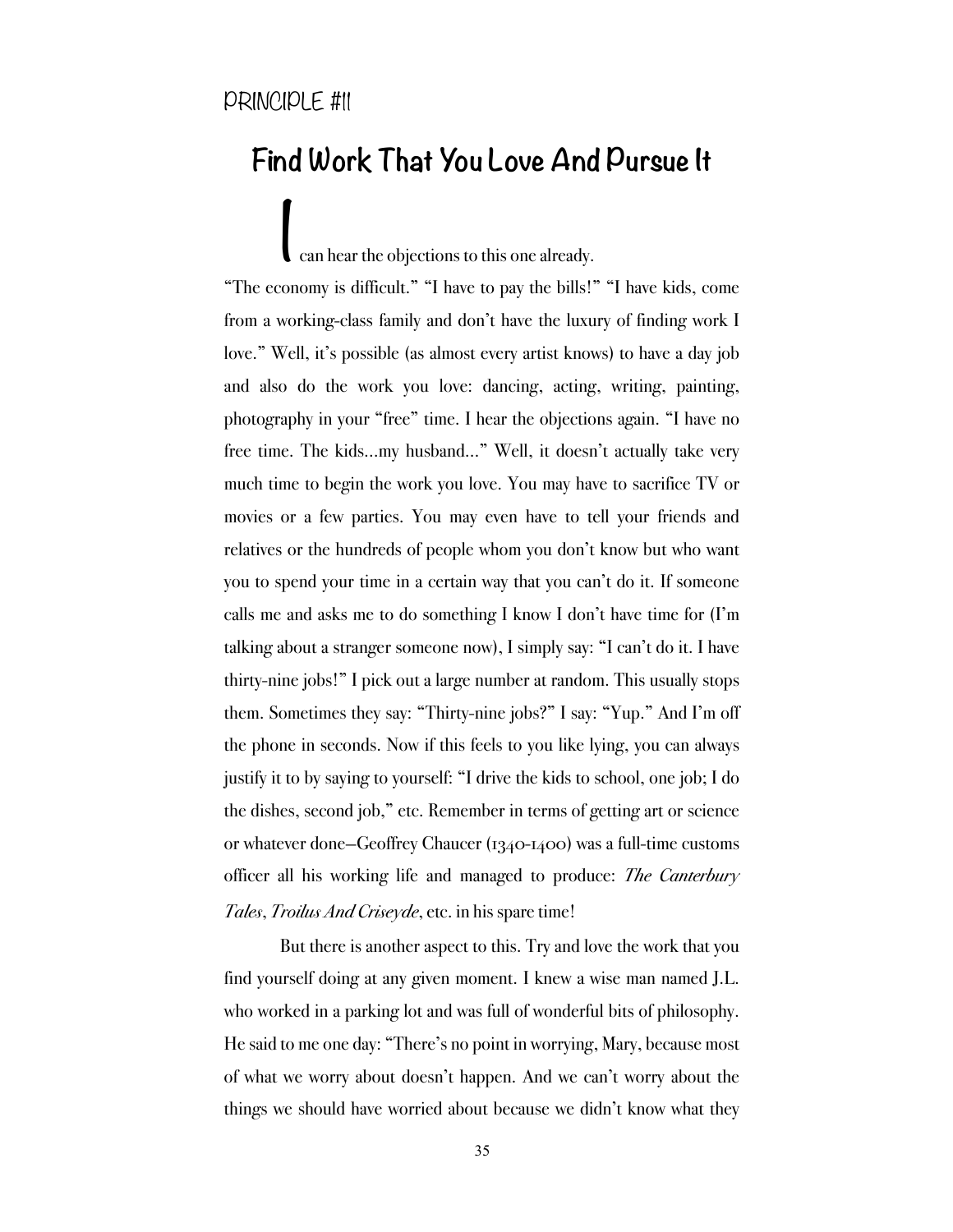were." I looked forward to taking my car to the parking lot each day so that I could absorb some of his wisdom. He had made a wonderful job for himself out of something that might have bored many people to extinction. He also made friends and taught people a lot. He loved the work that he found himself doing!

 One summer, I decided to work as an assistant to my friend Paulette who was a plumber. In the winter, I taught and wrote, and for five summers, I was an assistant plumber. It was very hard work. However, I loved it. I am physically strong, and this gave me a place to put my strength. I am also an outdoors person, and we spent a lot of time outdoors. And we got into people's houses on a regular basis so I had the opportunity to see how various people live. And I learned how many bizarre people are out there. One man never got out of bed while we worked on his bathroom, and his bed was in the front room so we had to pass him innumerable times with our many tools. My point here is: I took this job to help out my friend and to earn some money, but I gave myself to it wholly, and I learned to love it—love the work you find yourself doing!

 Also—when I was in my twenties, I assumed that teaching or whatever other day job I was doing was just a backup for my writing. I thought that soon I would be well known as a writer and that then I might give up teaching. Well, it didn't happen, and it wasn't meant to happen because over the years, I have begun to look on my teaching as an art form. And I have been thrilled to see my students learn how to say what is uniquely theirs to say.

 Some people just don't know what work it is that they would love to pursue. I suggest vocational guidance counselors whenever possible or talking to people who *actually do* what you are thinking of doing.

 Also volunteer some place that is involved in what you think you might want to do. Or take a course at a night school or at your local community college. If you are an internet person, spend time getting information off that vast computer network.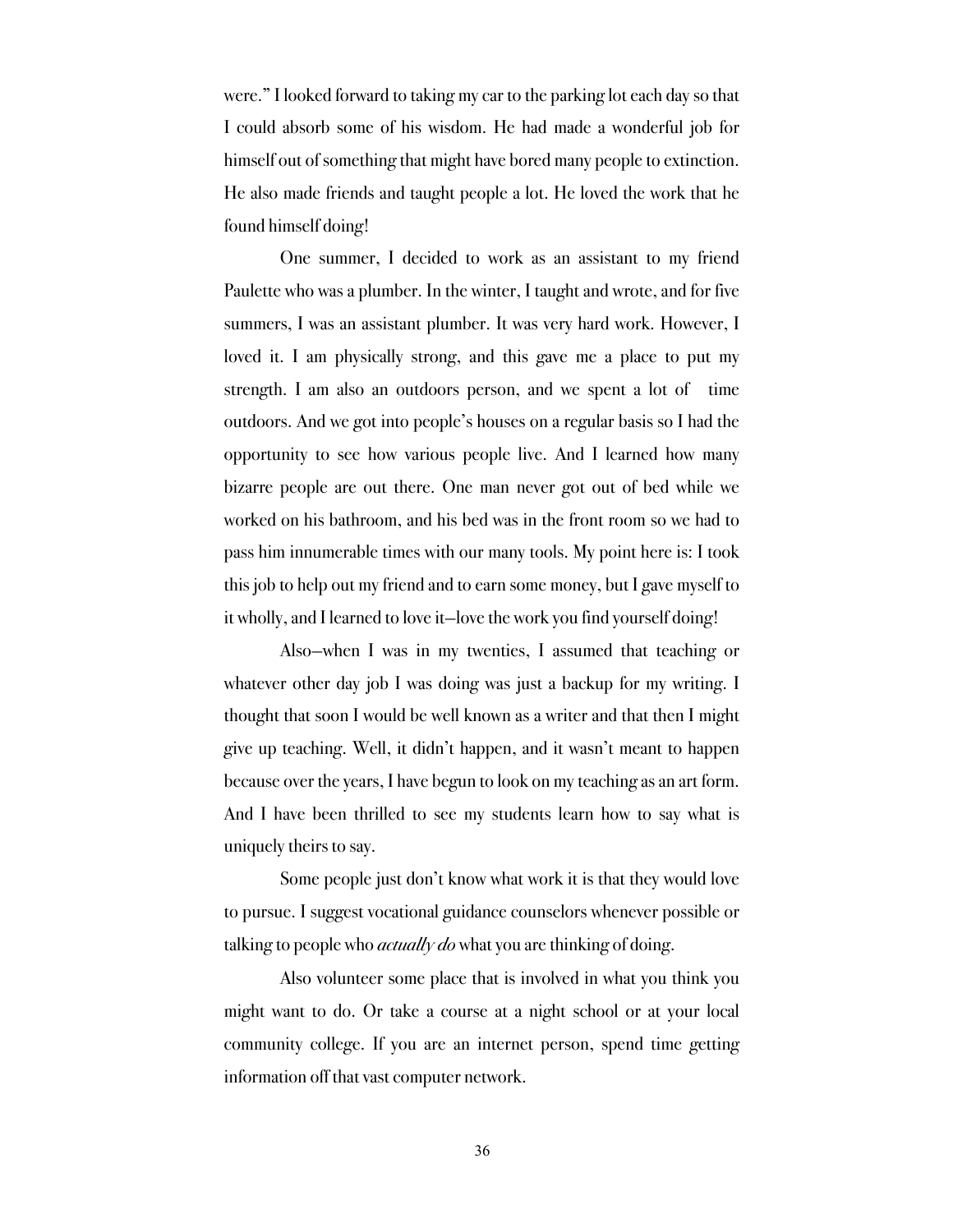No matter how unlikely it seems to you that you could do a certain kind of work, never give up on the possibility of it. People do amazing things all the time!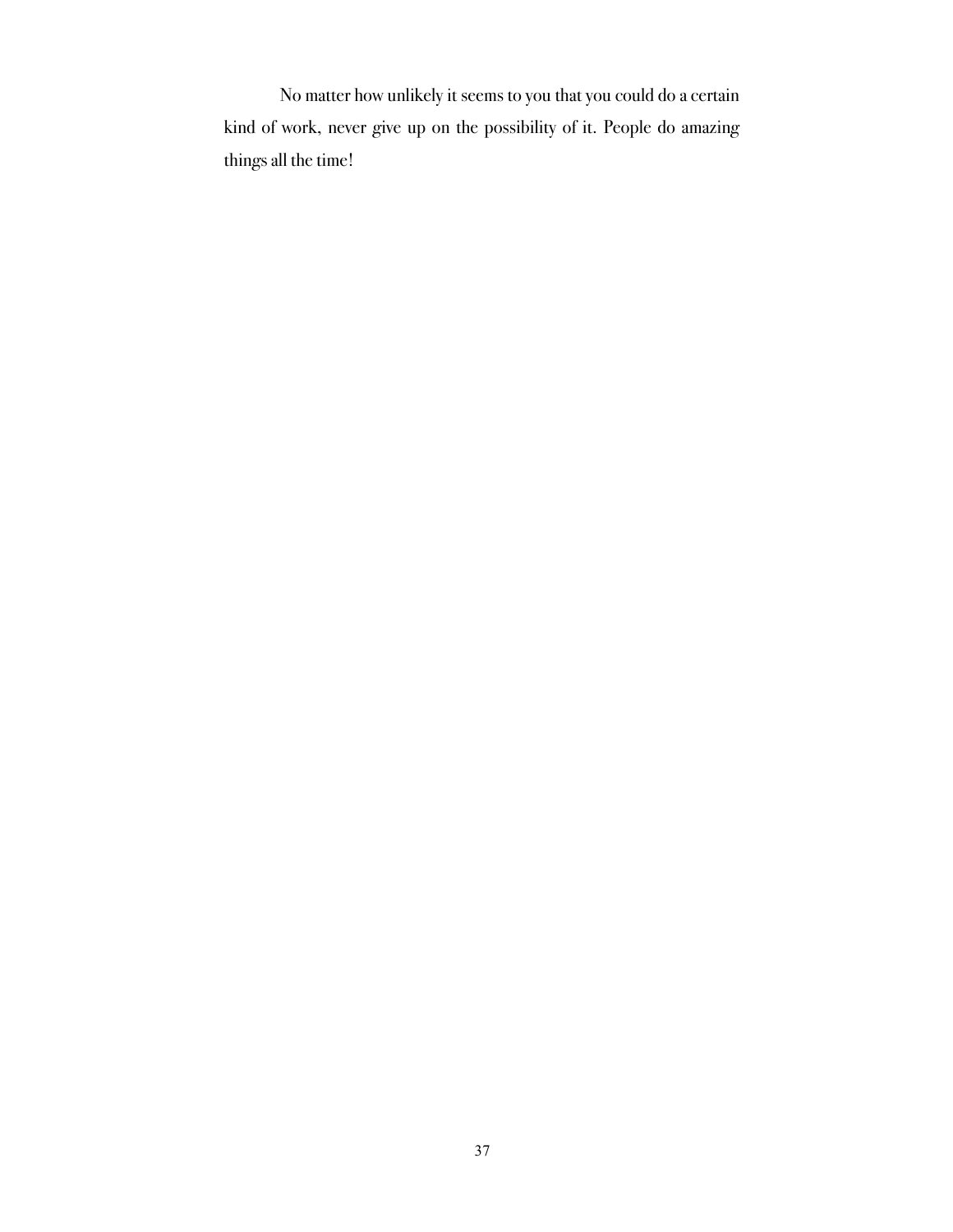#### PRINCIPLE #12

### **Never Give Up**

ever give up!

 Cut to the chase! My own writing career! Has been difficult. After much effort, my novel *Dark Roads* was sold by an absolutely terrific, highly intelligent and sensitive agent named Toby Eady to a very prestigious British editor, Tony Godwin, who had left London because more money was available for publishing books in America. In the course of just three months, Toby Eady got *Dark Roads* in and out of three major publishing houses and got me the offer from Tony Godwin at Harcourt, Brace & Jovanovich.

 Subsequently, Tony Godwin died, and Toby Eady (who had never particularly cared either for American publishing or for New York—he was also British) decided to give lectures on American wildlife and African politics and stopped being an agent.

 I have had other agents who gradually faded out or never faded in, but when it came time to get *The God-Hustlers* out there, I sent it to a few publishers, received a few rejections, and then my friends convinced me that I (or we) should self-publish. It was a long and grueling but very educational process.

 We raised money by means of: pre-publication orders, gifts, loans and projects such as readings and raffles and a fabulous collectibles sale basically, by means of anything we could think up. *The God-Hustlers* came out just ten years after *Dark Roads*. We were under-budgeted in every way, and I did as many radio and TV shows as I possibly could in order to publicize the book. It was a huge amount of work, but it turned out to be worth it!

 Another example: *A Confederacy Of Dunces* was sold by the author's mother after he committed suicide. She never gave up.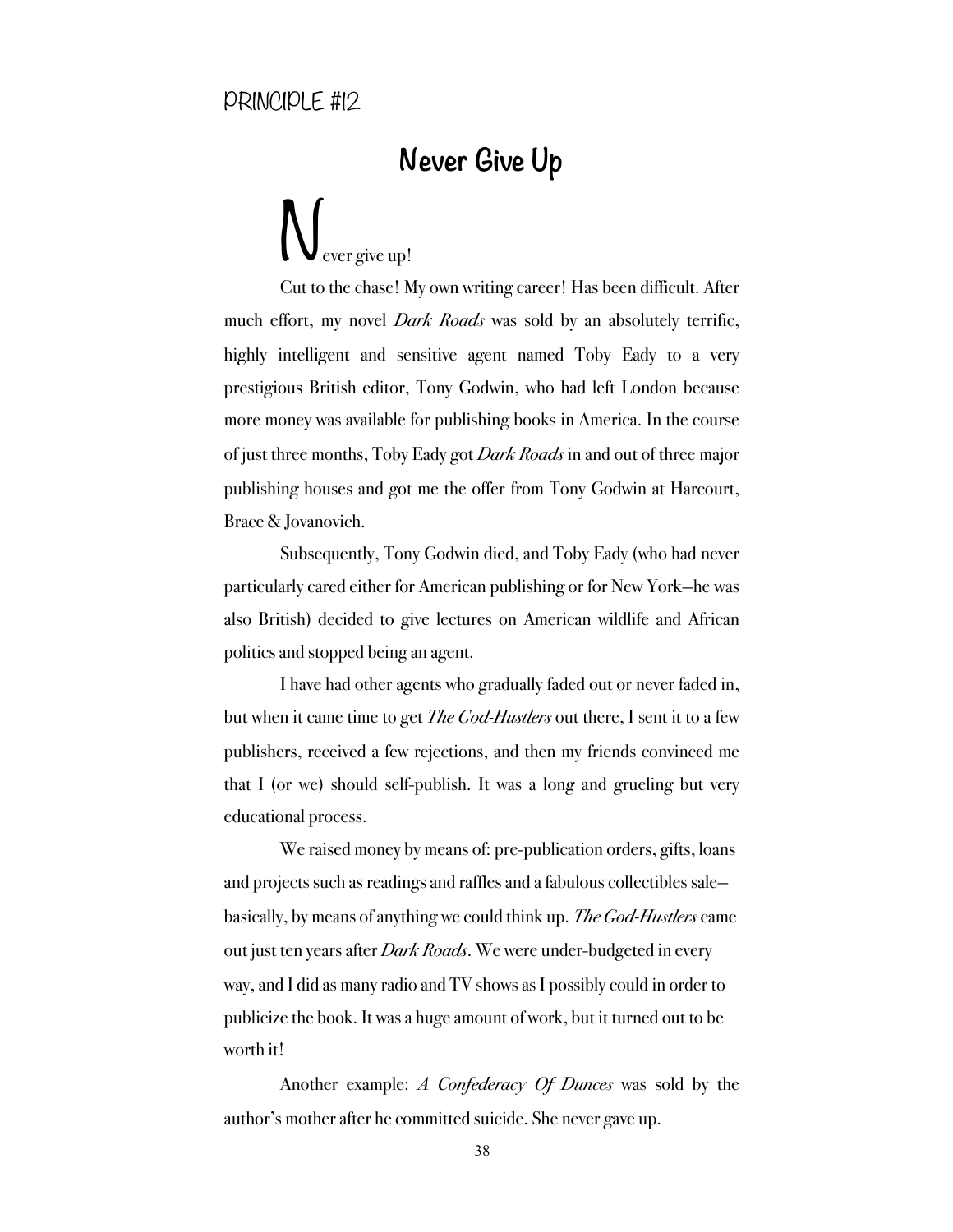The movie *Ray* about Ray Charles' life which came out at the end of 2004 to accolades might easily never have been made. Taylor Hackford worked fifteen years to get the money necessary to make the film.

 If you care enough about your art form, your science, your hobby, your gardening, your passions—and by definition, you should care about your passions—you will never give up on them! Pursue them! Commit yourself to them! Follow through on them! Work on them! As Auntie Mame said: "Live life! Live life! Live life!" For it is there—rich, raw material like so much damp earth! And remember: *Suck The Juice Out Of Every Moment Of The Day!*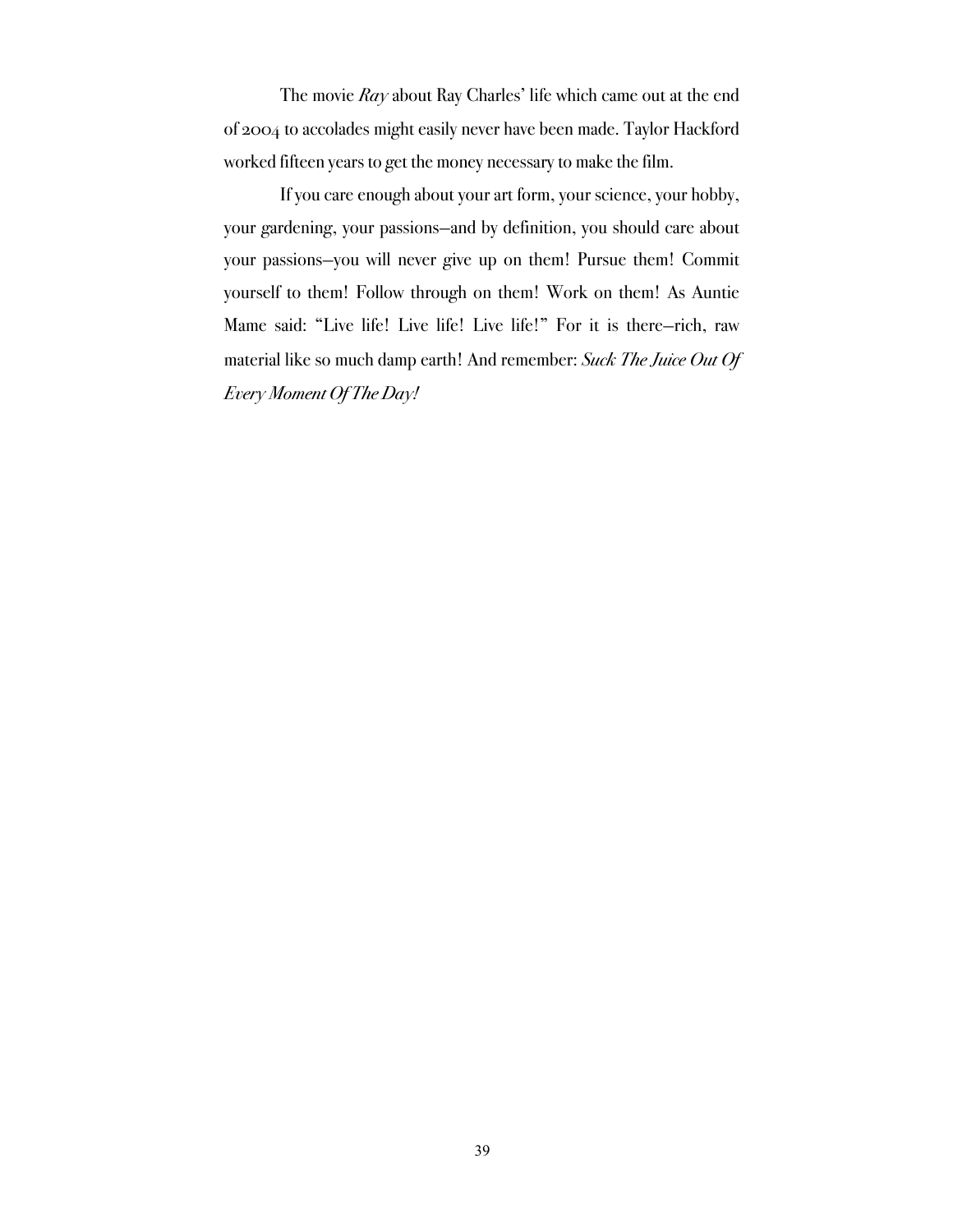# **Everyone Is A Human Being And Deserves To Be Treated That Way; Potential Friends Are Everywhere**

ur society prides itself on being a democracy, but I notice huge numbers of class distinctions being made everyday. Some are based on money, some on the kind of work you do, some on what you look like, and some on what you sound like.

 A well-known novelist friend of mine—William Melvin Kelley once conducted an experiment. He went into various businesses, spoke in different ways in each one and noted how they treated him. In one case, he had an elegant British accent (and he does the accent perfectly); he was treated with deference and as if he were a foreigner. Next he spoke in a fairly neutral way: middle class, educated with a New York accent—the way he normally speaks. And he was in New York at the time. They treated him all right but not well. And third, he spoke in street slang with no attempt to make it eloquent and with no concessions to so-called "correct grammar." Then they didn't want to deal with him at all. They simply wanted him out of there. It should be noted that he is African-American so racism definitely comes into play here as well. But however you interpret the issues of class and race in relation to the outcome, it was an illuminating experiment. And they never got it right! They never knew who he was because they were not trying to *see* who he was. Instead, they were operating from a base of prejudice. Actually, he is a sophisticated, brilliant, Harvard-educated, well-traveled professional novelist. And that is only the beginning!

 I try hard to treat everyone in the same way. If I am talking to the guy who runs the parking lot or to the mayor, it is all the same to me—they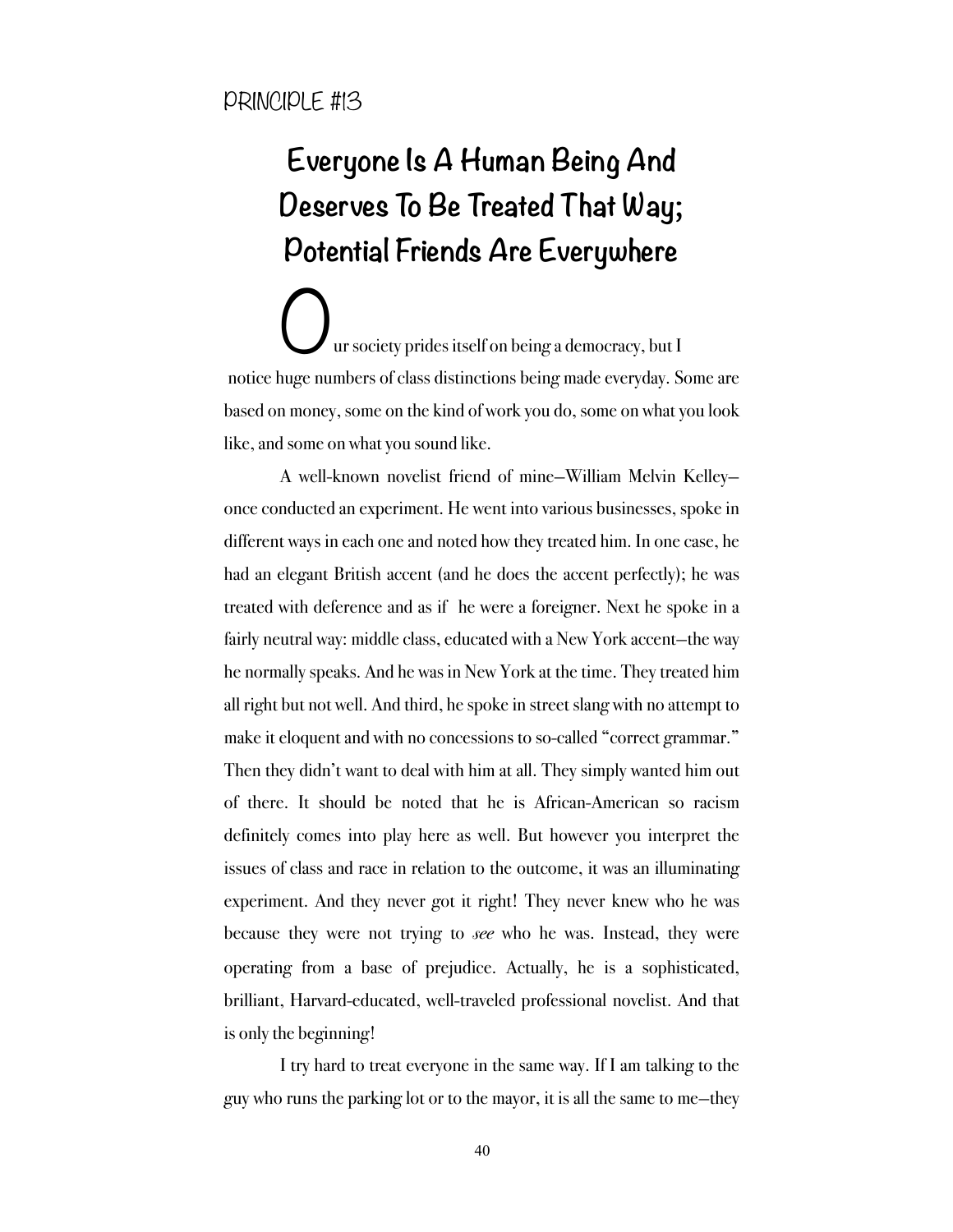are just people! And, frankly, I probably have a lot more to say to the guy in the parking lot than to the mayor.

 People like to lock themselves into little prisons that contain only people who have the same job as they do. So lawyers socialize with other lawyers, and truck drivers go to parties filled with truck drivers.

 "But," you might say, "Where would I meet someone who doesn't do the job that I do? I work, I go home, I see my family, and that's all I have time for." Well, actually, there are people all around you of all kinds every time you walk out your front door, and huge numbers of them have jobs that are different from yours.

 Often the next question is: "What would I have in common with these people?" Well, the easiest answer and also perhaps the most complex is: your humanity.

 Because I do *Dialogues on Race, Racism and Ethnicity* in my home, I often have thirty or forty people in my house who are not only from different ethnic groups but also from different countries and professions. I have been doing this since November of 2000 so I have had ample opportunity to watch these people mingle in my living room and kitchen. Sometimes I will glance over and see two people deep in conversation. Oh, of course, I will think, they are alike in such and such a way, or they are both interested in horses or art. It could be anything, but it is almost never that they simply have the same profession.

As you know, my best friend Paulette Jourdan was a plumber, and I am a writer and a teacher of Creative Writing. She took my classes and became a really brilliant writer and had several of her stories about plumbing published in national tradeswomen's magazines. She also worked for me and helped me out in terms of my writing projects. She was stage manager for several of my theatrical productions, and when she became ill, her daughter Whitney jumped in and did an incredible job as stage manager under very difficult conditions—i.e., she took on the legacy.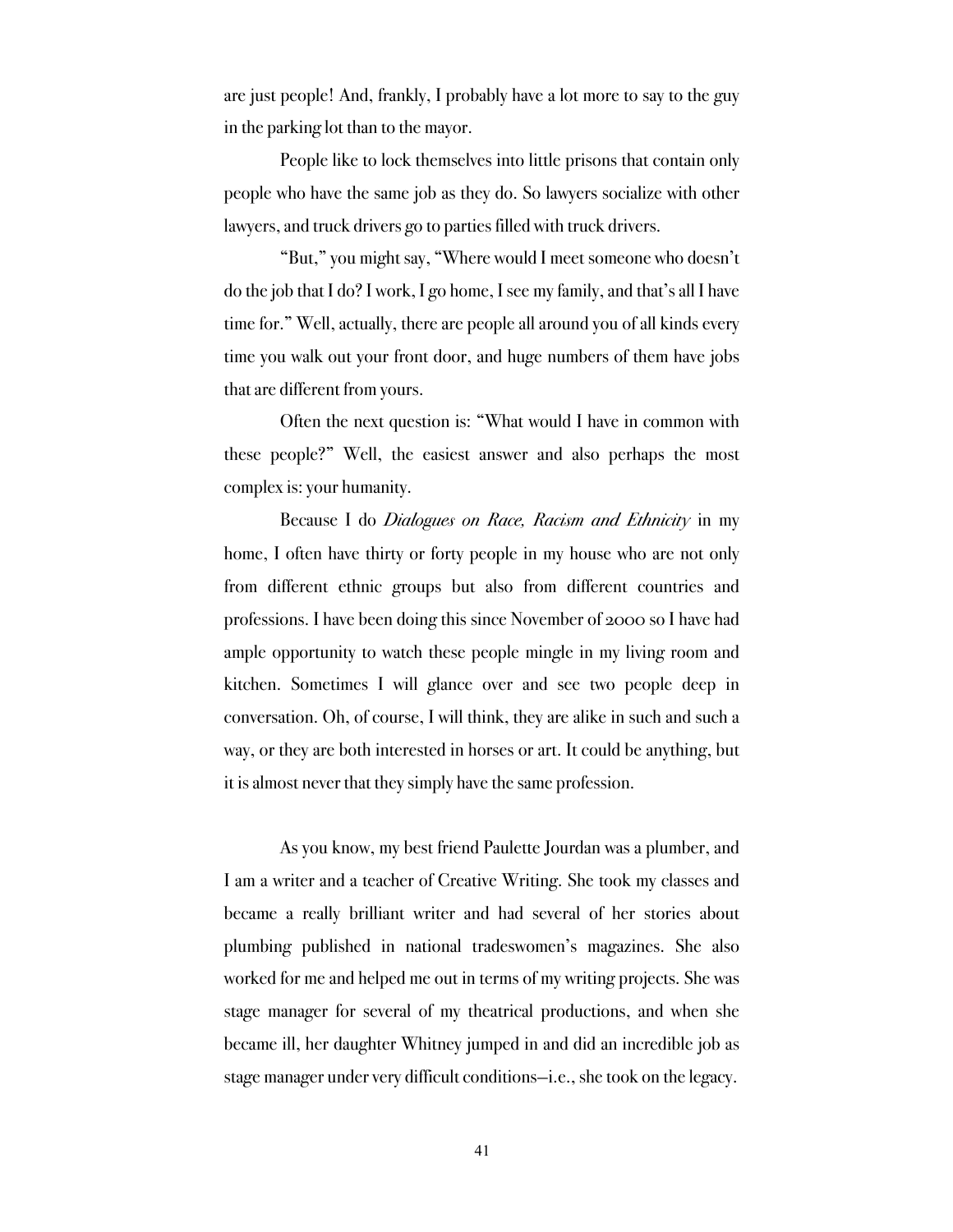And, of course, I worked for Paulette and learned some plumbing from her. We were in different professions, and we were best friends so we ended up blending our professions as well as our lives. She also was doing presentations in high schools about a year before she died, i.e., *teaching* plumbing.

 Most people might find blending their professions an overly complicated concept, but they can still appreciate the pleasures and difficulties of what another person does. I met my friend LaVada in the drugstore. She was working there; I was a customer. We enjoyed talking so much that eventually we took it out of the store and began having brunch together. We still talk at the store (a different store now), but mostly, we enjoy having long brunches with lots of food in a lovely restaurant overlooking the Bay. We don't see each other nearly as much as we would like, but we have plenty to talk about. The problems that people have working in a drugstore are very similar to the problems people have working in a community college. LaVada and I have been close friends for over twenty-five years, and we met completely by chance!

 You will have much more fun if you treat everyone as a potential friend. Snobs definitely have *less* fun because they must worry constantly about where they fit into whatever hierarchy they have constructed and where everyone else fits. They also have to "keep themselves up" so that they look, at least to themselves, better than most of the people most of the time.

What a chore! What a bore!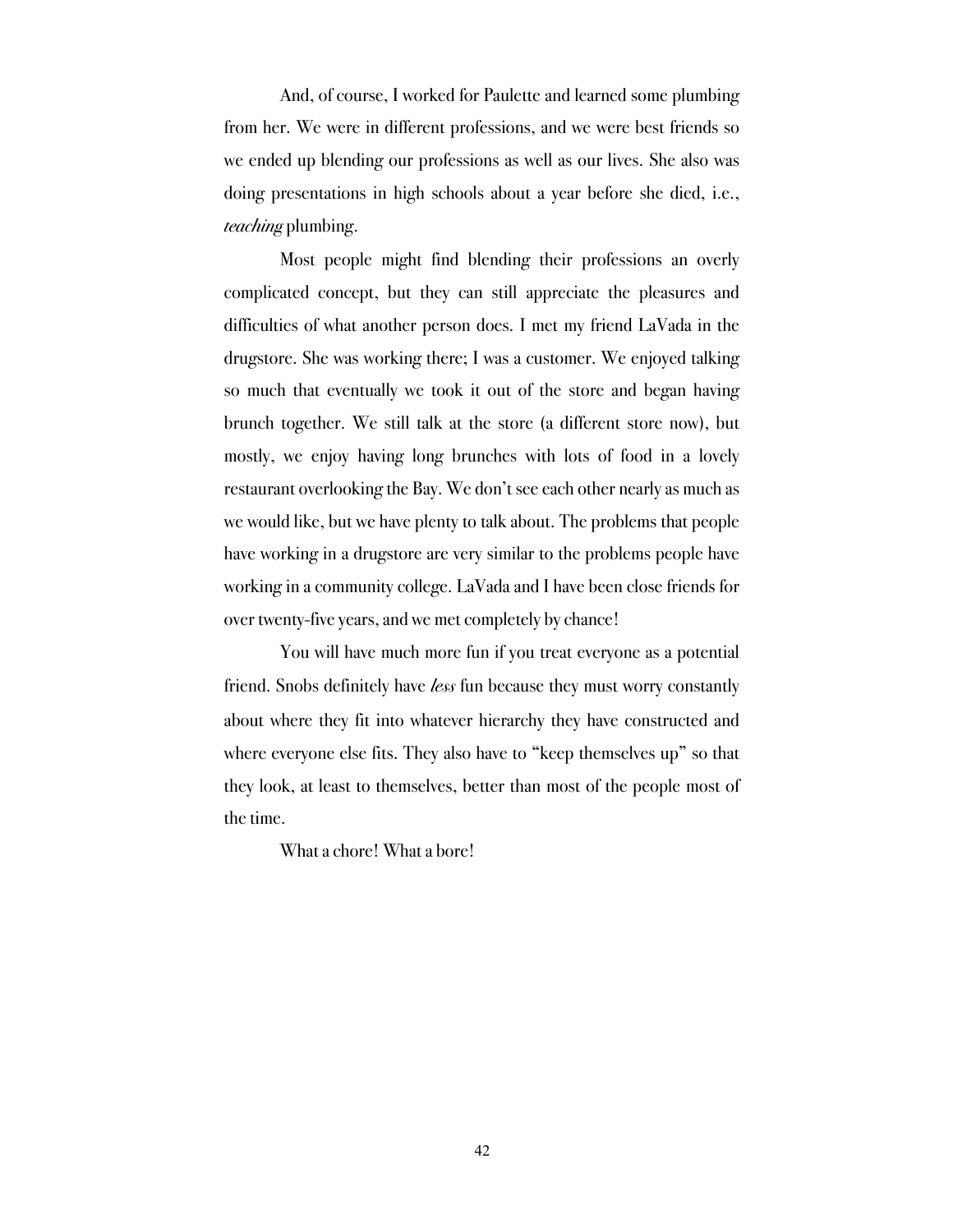#### PRINCIPLE #14

### **Learn Experientially**

I deas and theories are all very well, but for me, the experience always comes first. From the time that we are small children, we learn experientially. No one gives us a theory about how to walk or talk; we simply experiment, and one day it starts to happen.

 When I was first learning how to use a computer, a hypnotist friend put me in a relaxed state and said: "Go back to when you were five or six and learning to read. Remember what it was like when you looked at the letters and couldn't decipher them, and then gradually they began to reveal themselves to you. Learning to use a computer is much simpler than learning to read." I found that that helped me immensely.

 When Alex and I traveled through Europe and Africa, we were learning thousands of new things on a daily basis. I did not do a lot of research before we took this trip. I thought: let's just see what happens.

 When you are constantly meeting people from different cultures and having new cultural experiences on a daily basis, you need to be open in order to *receive* the experience you are being offered. If you enter a country—especially one that is radically different from your own—with lots of ideas about what someone else's culture is all about when you have only read about it, you will probably *never* be able to experience it.

 Both my son and I found Africa to be an *incredible* experience and one that is best received if you can empty your mind of Western ideas before you leave the United States.

People tend to try and control their experiences by means of theories and ideas, and that's impossible. However, it *is* possible to block the experiences you might have had by too much theorizing. Intuition seems to me to be closely related to living in terms of direct experience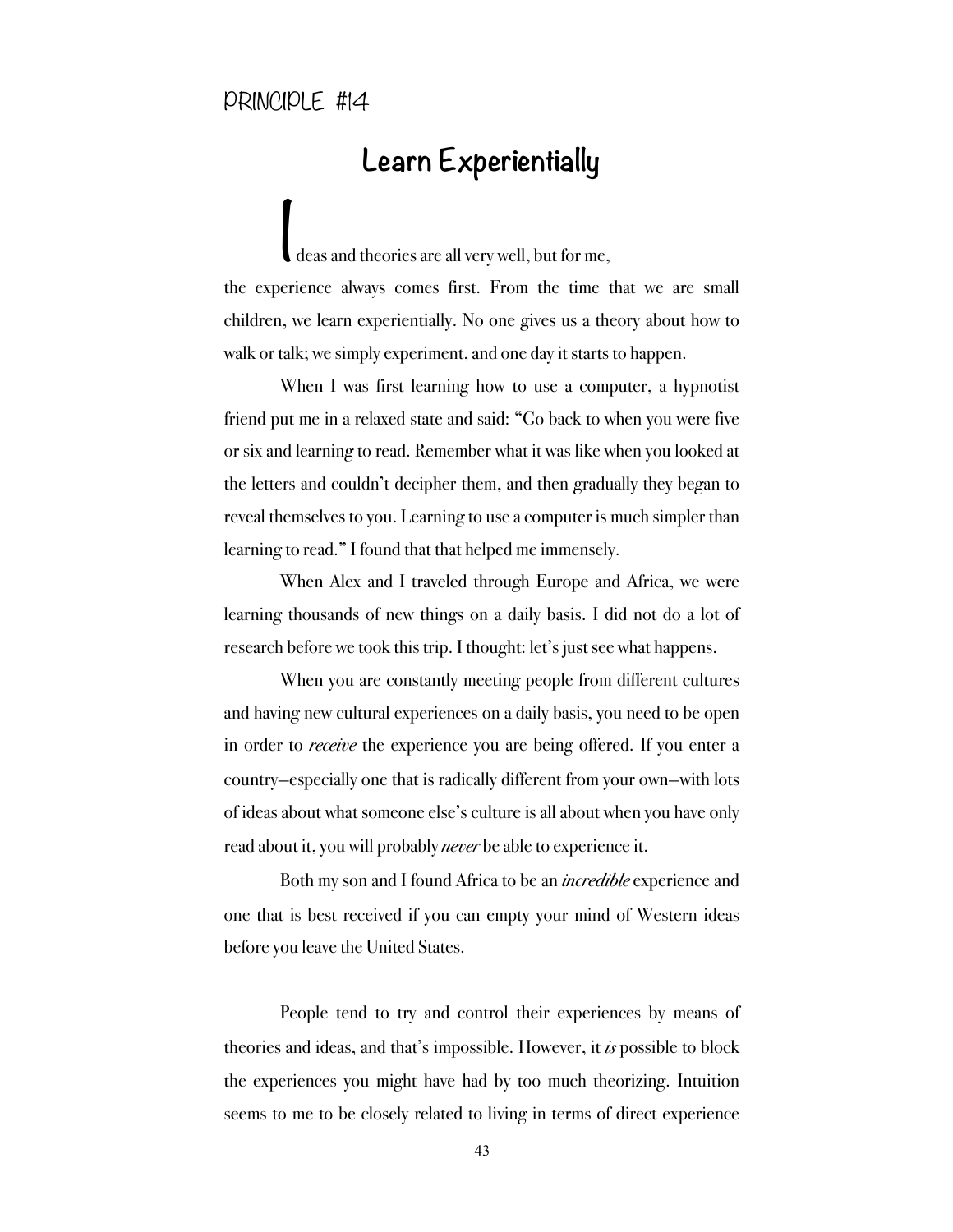and learning from it. Intuition prepares you to receive the experiences that are "waiting" for you. If you live intuitively, you will definitely live more richly and creatively. Trust your intuition!

 An example: Alex and I were in Morocco, and we needed to get to West Africa. If you do not have the money for a plane, there are two ways: across the Sahara or taking a boat from Casablanca around the western hump of Africa to the western coast. My friend Noureddine and I walked to the tourist office. (While we did this, Alex was playing soccer with Noureddine's brother Mimoun and his friends.) At the tourist office, we were told there were no boats from Casablanca to West Africa. In order to take the Sahara route, we had been told we would need visas for Niger and Nigeria and that to get them, we might have to return to Algeria. I told Noureddine that I did not think we should return to Algeria and that I needed one more piece of information before I could figure out what to do. "And what is that?" he asked me. "I don't know," I replied. "I just know I need one more."

 Now you might ask: how did you know that you needed one more piece of information? Well, it makes no sense in any but intuitive terms. I just knew. So the question becomes: how do you develop your intuition? Well, if you clear your mind of preconceived ideas, you make room for intuitive ideas that are often extremely useful. We have all gotten good ideas suddenly (the proverbial light bulb popping on in the head), and those ideas often come from a kind of intuition. So you can develop your intuition by allowing your imagination to help you solve problems instead of relying solely on reason.

 We arrived at the Algerian Consulate and discovered that we would need another visa to return to Algeria in order to get visas for Niger and Nigeria. In addition, I really didn't think that a trip across the Sahara would be good for a ten year old child. Luckily, or fortuitously, we ran into some English tourists at the Consulate who told us that there were all kinds of boats in Casablanca that sailed all along the western coast of Africa. So that was the piece of information that I needed, and we ended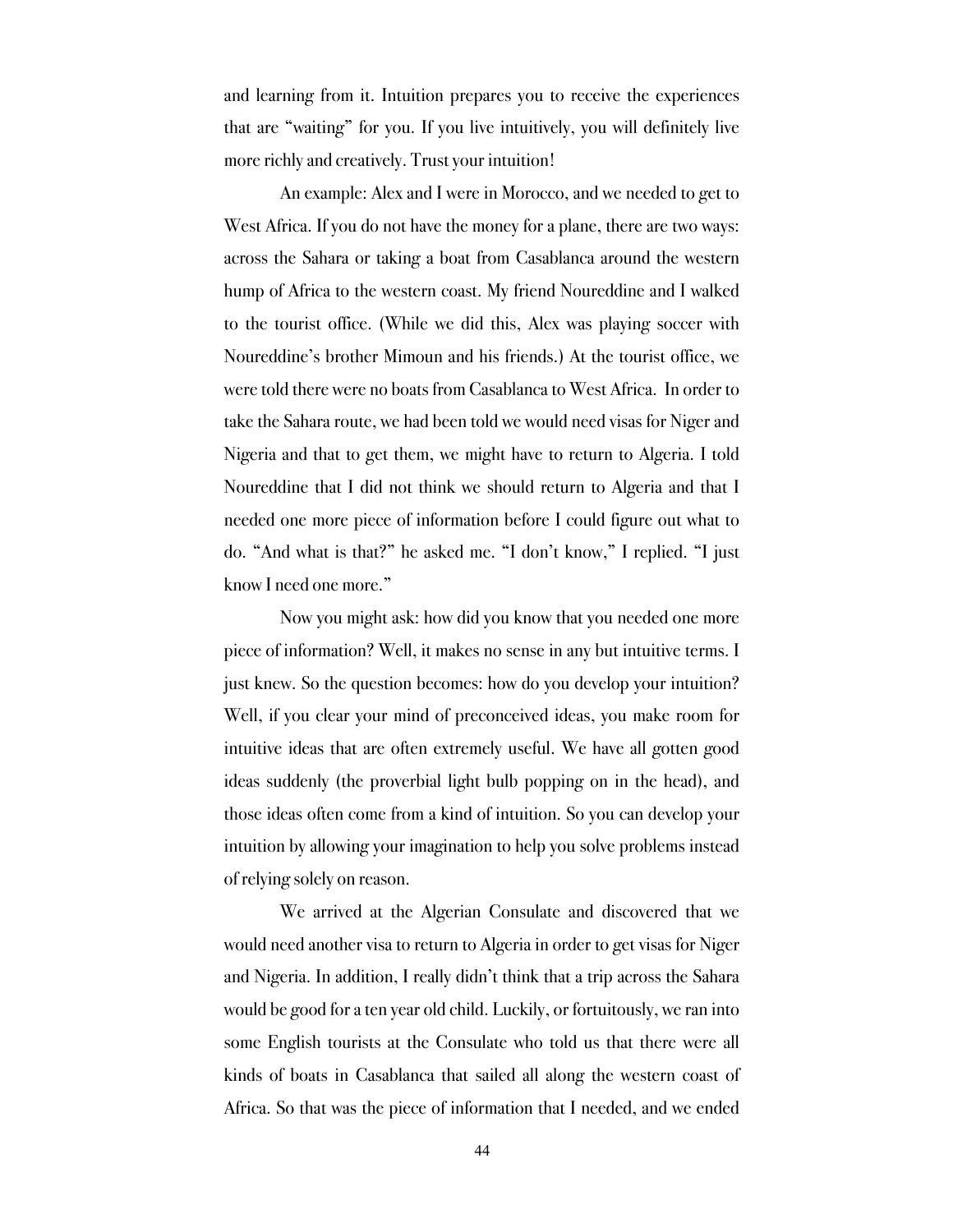up traveling by several boats and learned all sorts of new and wonderful things!

 When people are doing a lot of theorizing about an experience before it happens, they also tend to do things in "expected" or "officially accepted" ways. So someone might have taken the word of the Tourist Office as an absolute and believed there were no boats in Casablanca. That person might have ended up going back to Algeria for additional visas incredibly time-consuming—and gone across the Sahara which might have been dangerous for a ten year old boy.

 If you're not a person who learns experientially and uses your intuition readily, try an experiment. Take a class in something you know nothing about and don't find out anything about it in advance. Or: take a short trip or meet with new kinds of people in some informal setting and try to empty your mind of preconceptions, theories and ideas, i.e. expectations of any kind before you go. Just let go and live it and learn from it what you can! You'll also find that it's a lot of fun!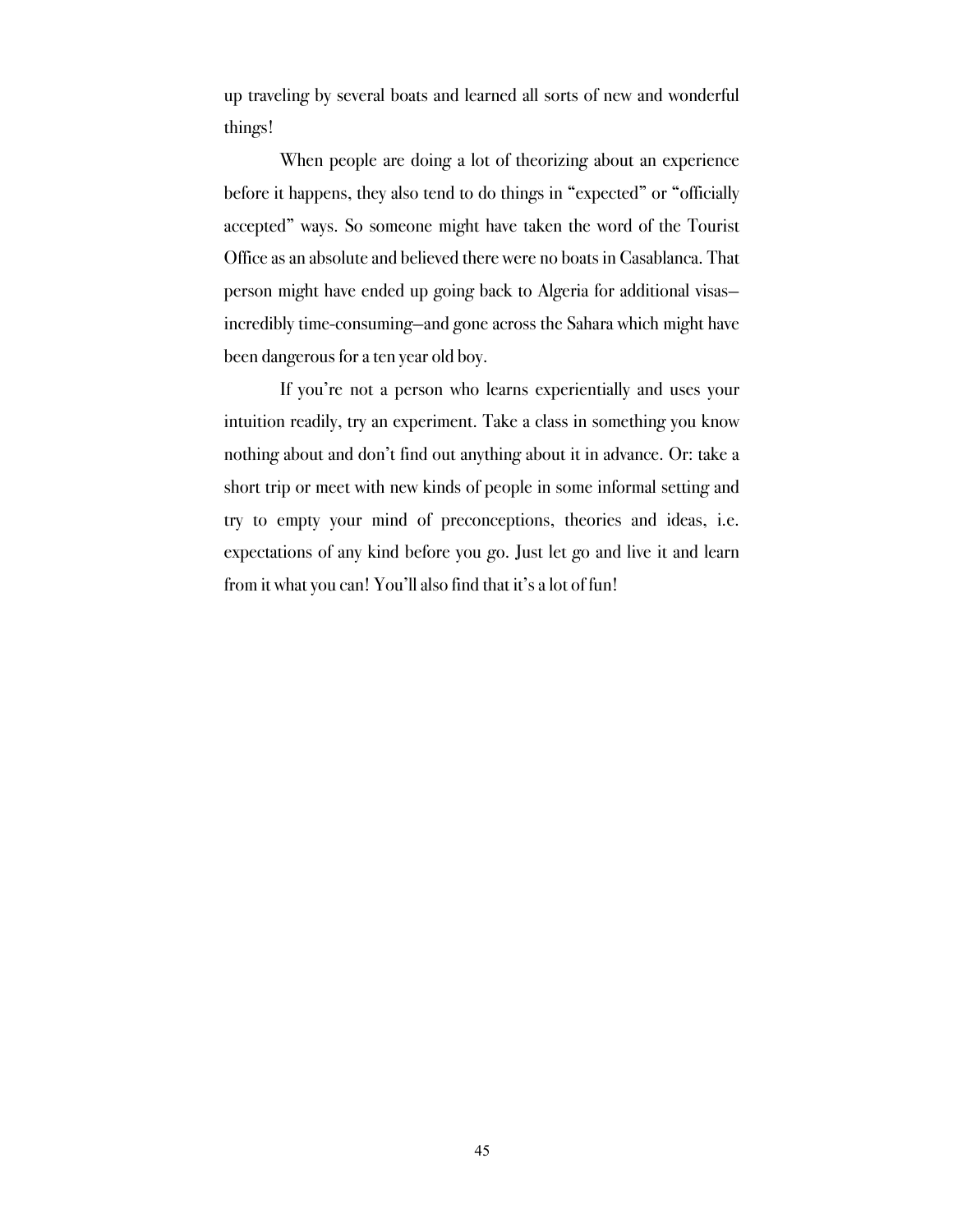#### PRINCIPLE #15

### **Do Things For Other People**

This one is a no-brainer! Everyone knows that it's good to do things for other people. And yet all around the world, there are people who do as little for other people as they possibly can. And other people who spend their lives actively seeking to harm other people.

 It's hard to get any kind of fresh perspective on this. But if I feel sad or discouraged or generally bummed out about the state of the world or my own life, I often think: well, why don't you do something for someone else? And often I do. And I then find that I feel much better about the state of the world or my own life, and, in addition, something has been accomplished.

 Almost all religions and philosophies suggest this, and some people do it on a regular basis. But what if everybody did it? What would happen then?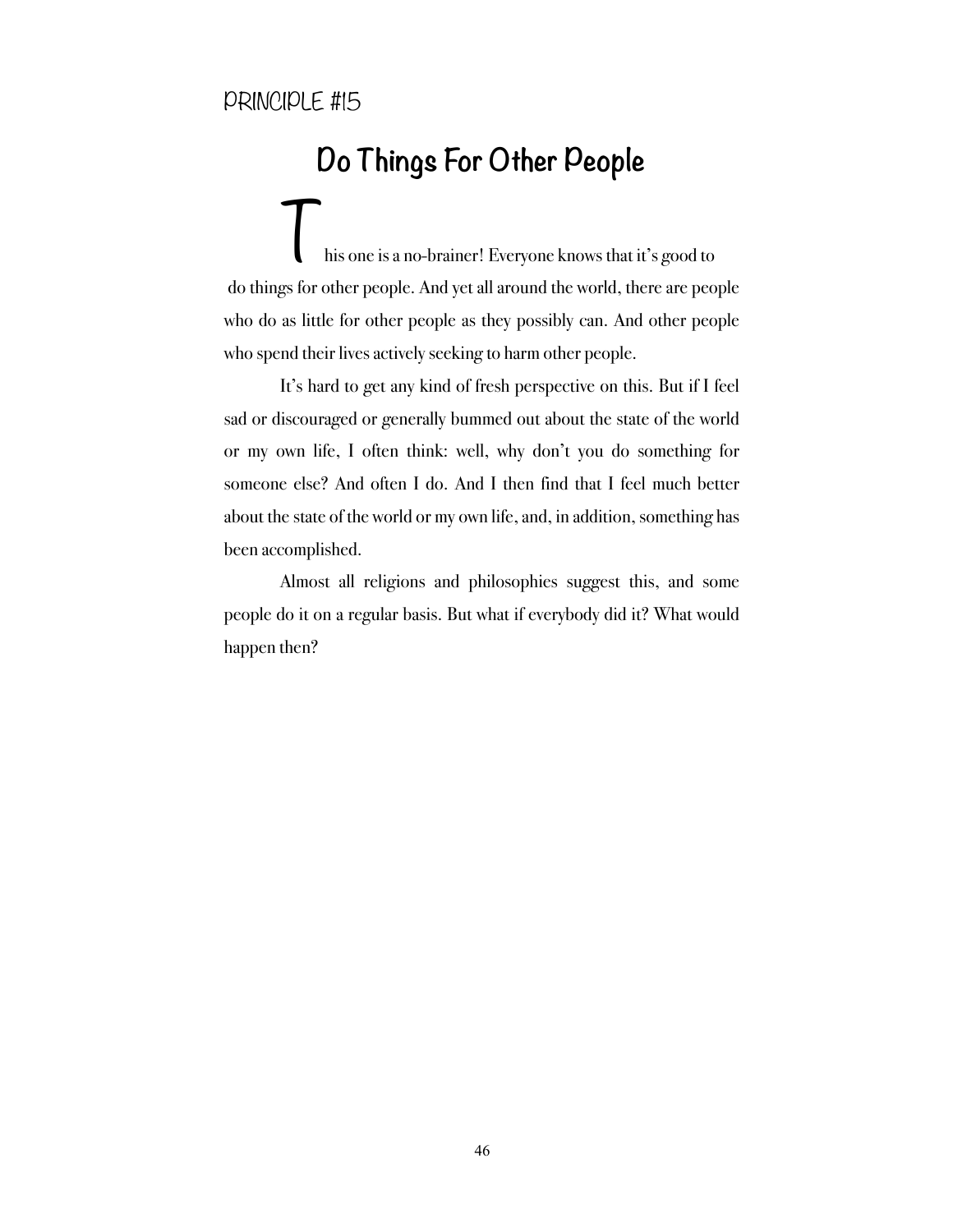# **If You Can Get Rid Of Or Diminish A Worry By A Simple Action— Take It**

I often look back on a worry and think: you were really worried about that (speaking to myself as I often do), but once you started actually *doing* something about it, it didn't turn out to be much.

 If you think you have a tax problem, call a tax person or a friend who is more knowledgeable than you are about taxes. A phone call is often all that you need! People seem to be reluctant to pick up the phone because they think the problem will get worse if they ask anyone about it. Actually, it's more likely to get solved. Or e-mail them if you prefer.

 I worry about getting poison oak when I'm hiking in the woods. I don't want to give up hiking, and I *am* sensitive to poison oak so my solution is to take a shower as soon as possible after hiking and to bundle up my clothes and wash them as soon as a washing machine is available. My friends *who have never gotten poison oak* feel that I'm overzealous, but I'm really miserable when I get it so this has proven to be a good solution for me.

 If my car is making a strange sound, I take it to my excellent mechanic Dave immediately. If there is some big repair to be made and I don't yet have the money for it, I can at least find out what it is and consider a timeframe for getting it repaired. If it's a serious problem, I may also not want to be on a long trip on the freeway! Because, as we all know, breaking down out in the middle of nowhere is not fun. Unless, of course, you see that as a great adventure. (See Principle #4)

 But by and large, worry is not good either for your psyche or your health! So to repeat J.L.'s statement under Principle #11: There's no point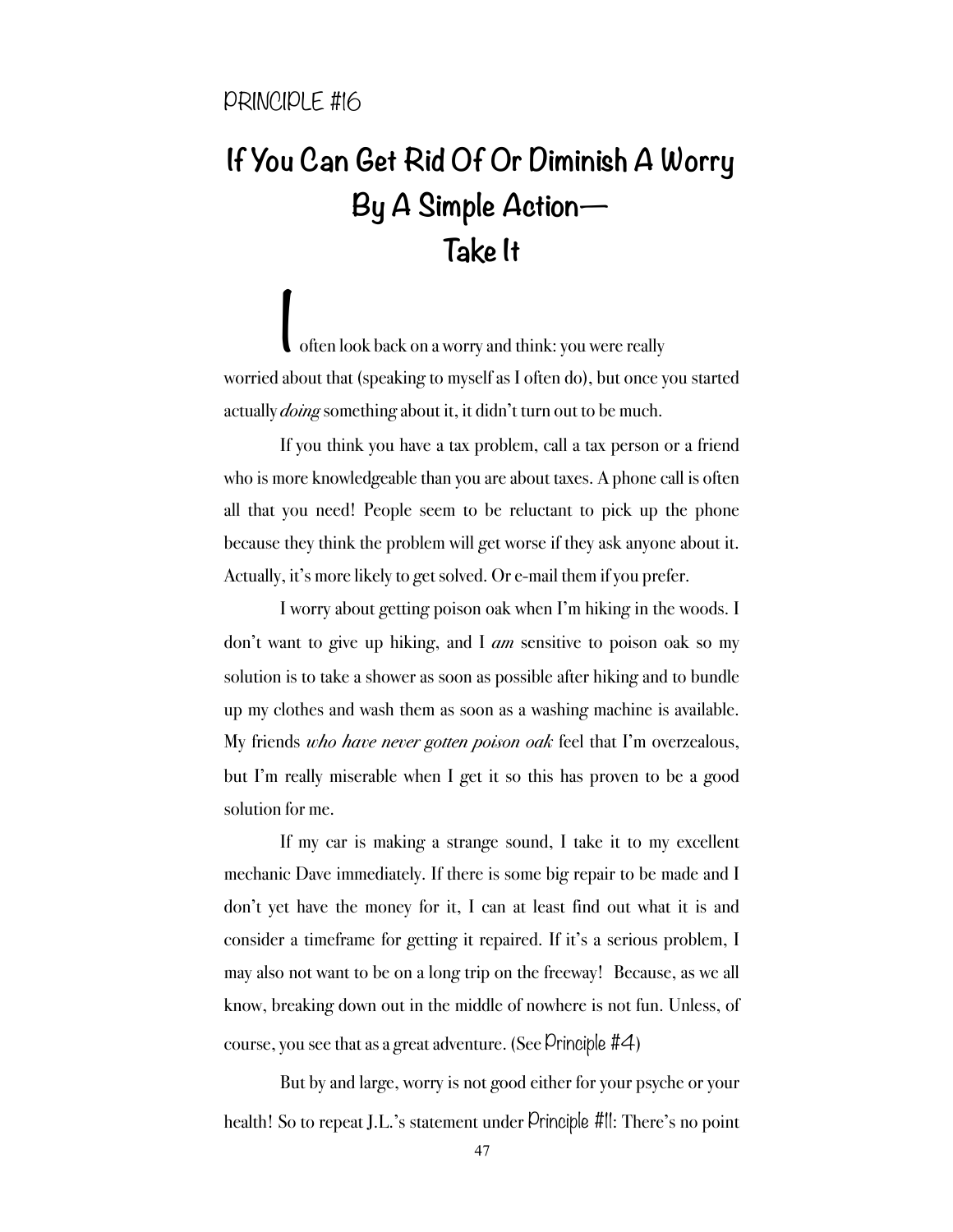in worrying because most of what we worry about doesn't happen. And we can't worry about the things we should have worried about because we didn't know what they were!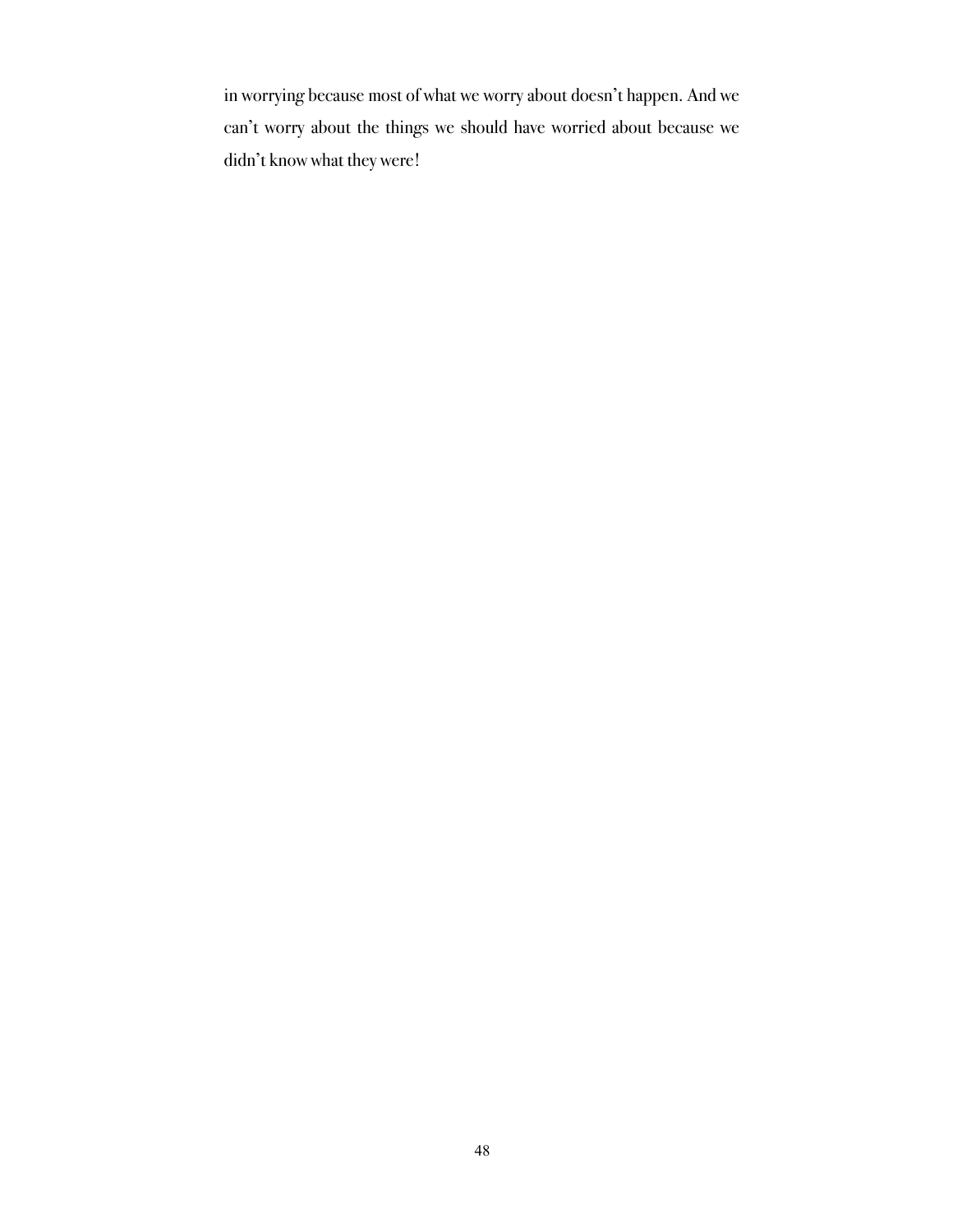### **What's The Point?**

ow this one is very personal. It works for me, and it just might work for you. I was eating out with friends, and I said: "I don't see the point of focaccia!" They laughed their heads off. What I meant was: there are all kinds of great breads—from my perspective—and I don't really like focaccia so why bother with it?

 I eat out regularly with this same group of friends, and over time, they pointed out to me that I say: *What's the point?* a lot. It became a group joke—about me.

 So what *is* the point of: *What's the point?* Well, it simplifies my life. And my life is far from simple so it needs simplifying.

 If someone tells me a story about someone involved in elaborate sorts of behavior for reasons that are obscure to me, I ask: *What's the point?* Why are they doing this? Why are they spending their time and energy in this way? (See Principle #18) I like to know what the point is in relation to anything I'm doing. This doesn't mean I can't do lighthearted things—go to the water slides, laugh a lot over nothing—but for me, those things *have* a point. After a day at the water slides, I *feel* much better! It's a great one-day getaway. And I'm convinced that laughing a *huge amount* promotes health, well-being and a better attitude toward life.

 My grandson Jabari asked me recently: "Mary, how come people get these houses that are very, very big, and they can't even live in all the rooms?" And I replied: "Well, they don't need them, and often they don't really want them. I think they buy them so they can show them off to other people and impress them." He said: "You mean boast about them?" I replied: "And show them off." His final word: "Well, that doesn't make any sense to me at all!" *What's the point?* Perhaps you've bought a huge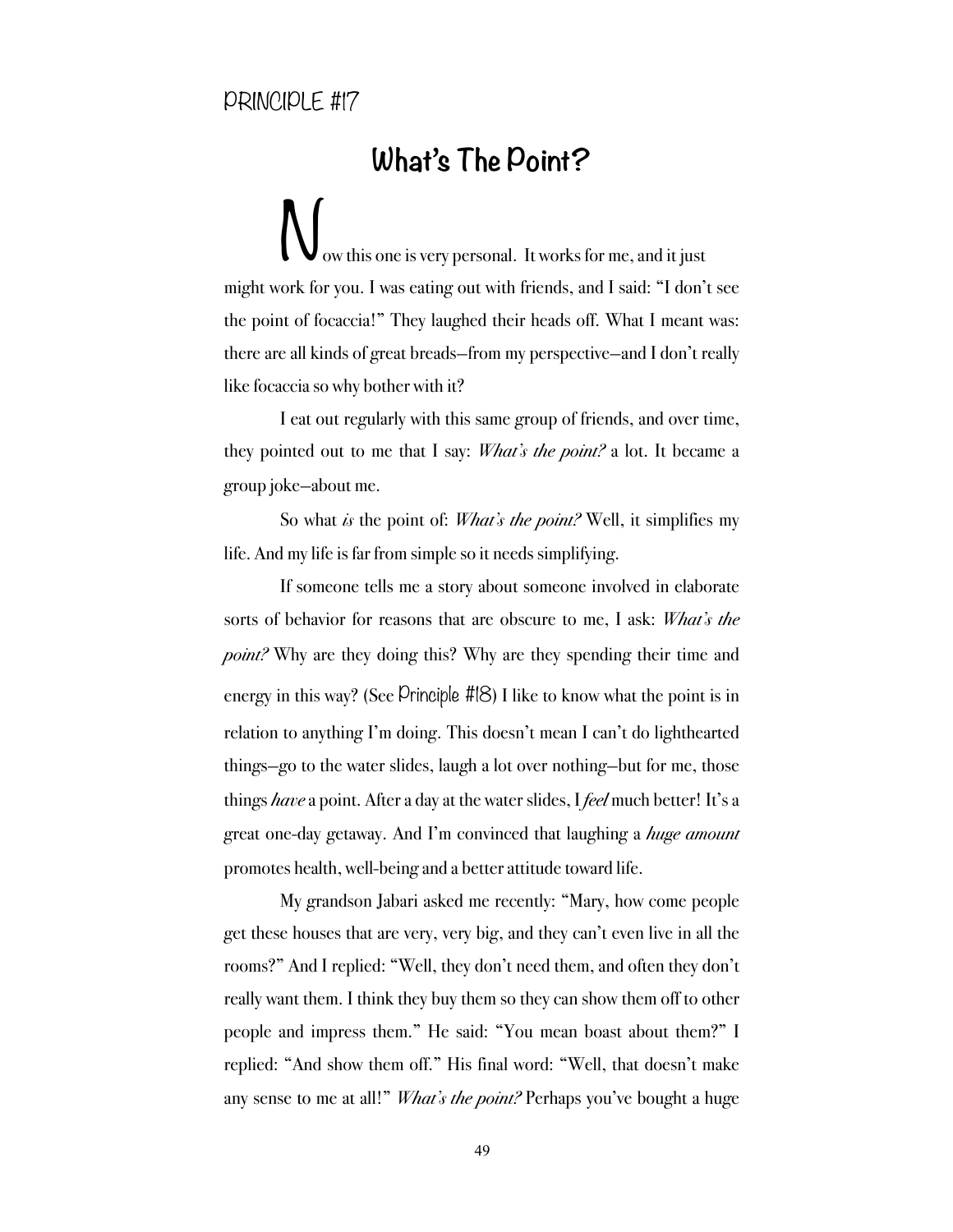house and really need it—for visitors or business or whatever. Then for you, there is a point. But for me and Jabari, there wasn't. It's individual. But when you find yourself floundering in terms of a decision, *What's the point?* is a good question to ask yourself! It's a grounding mechanism!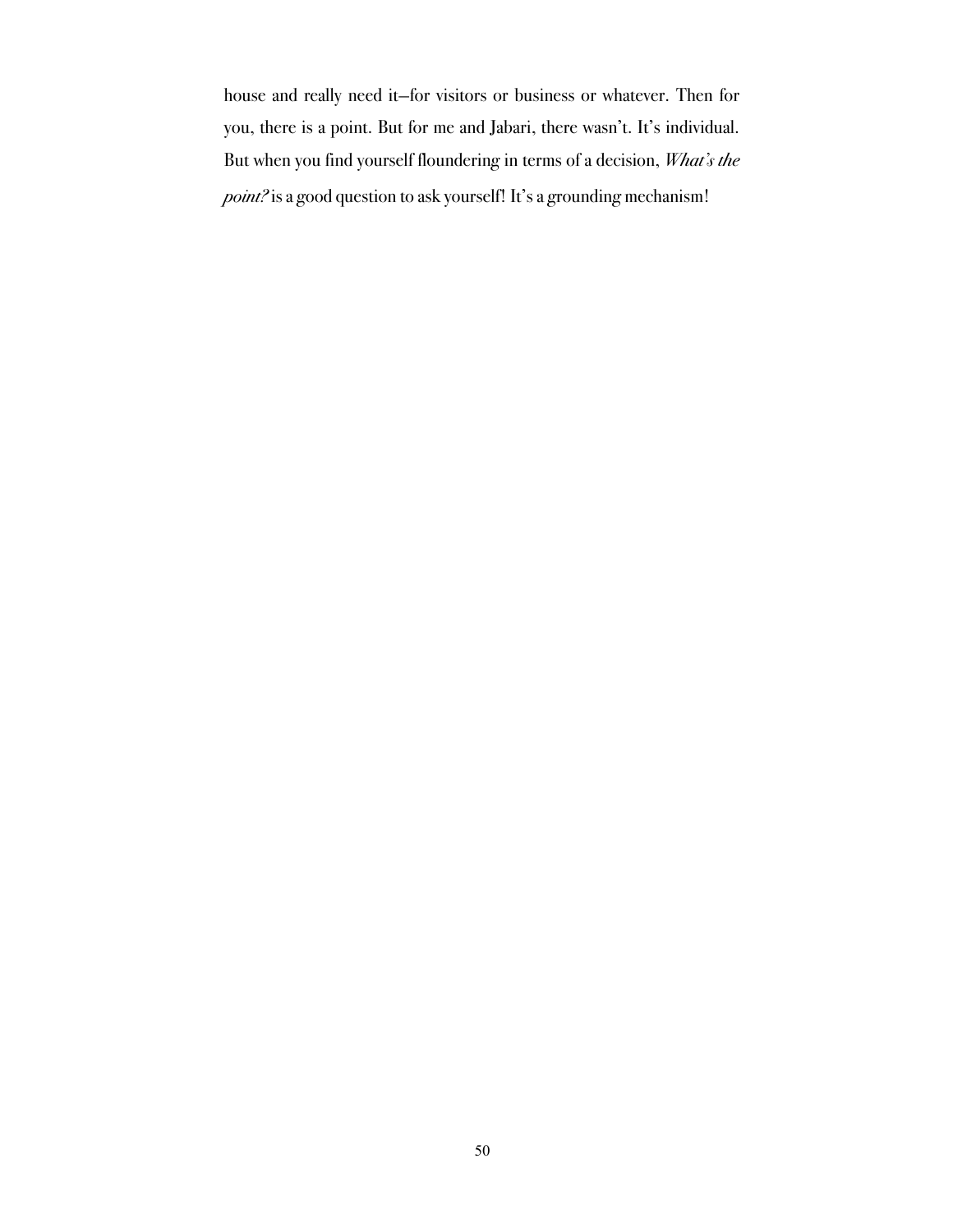### **Balance Your Resources: Energy, Health, Time, Money And Imagination**

**Everyone has resources. Obviously, some people have** more energy or more money than other people. And some people have better health, but everyone has resources.

 If you have serious health problems, then everything shifts, and you have to take care of those before you can even consider anything else!

 But if your health is pretty good, then every day is a challenge in terms of how you will balance your resources.

 Often I will wake up and within the first half-hour of wakefulness, think: well, the first place I have to be today is at 10:30 A.M. so I have three and a half hours in which I can do…whatever. And then I prioritize. A cup of Irish Breakfast tea with honey helps my energy begin to flow, and sometime within that three and a half hour period, I will do either selfhypnosis or a combination of meditation and self-hypnosis. These techniques help me to focus my day and allocate my resources. I am a person who believes in breakfast—at least for myself—so I will make a smoothie. Then I shower, and I'm out the door by 10:00 A.M. or 10:15 depending on the length of my travel to my 10:30 appointment.

 I believe that I am here—on earth—to do certain work so maybe I am particularly intense about time. I do not like to waste it, and since I was in my twenties, I have seen myself as a system for work. That does not mean—as I believe anyone reading this book will understand by now—that I do not have time to have fun! I have fun working, and I have fun: talking to my friends (on the phone or in person), going to the water slides or the beach, eating out, driving through the trees on the way to Mendocino, hanging out with Jabari and his friends, hanging out with his mom, Whitney, and his dad, Khalid, hanging out with my son Alex and my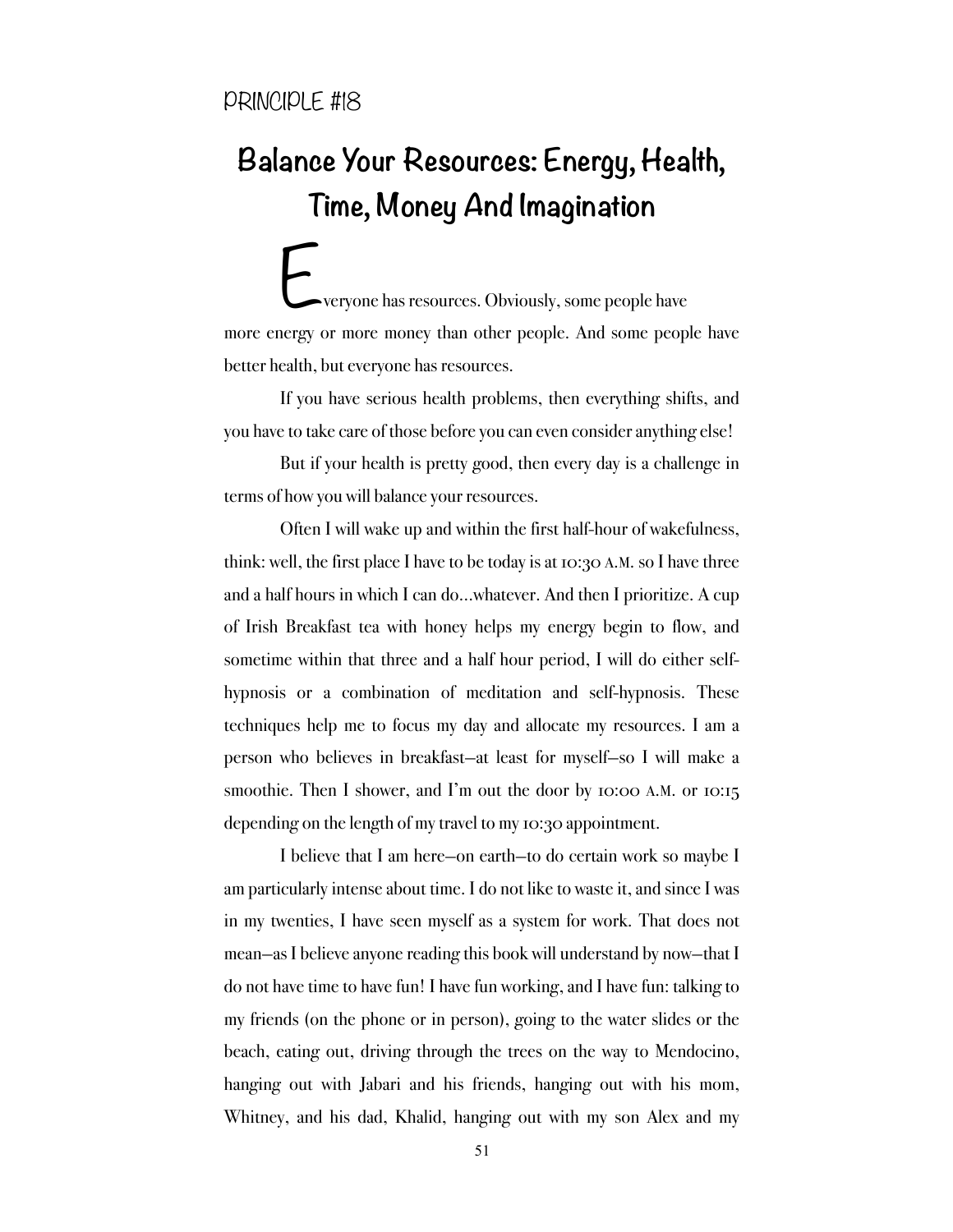daughter by marriage Shirleyann, hanging out period, sitting in a café writing in my journal, writing in general, swimming, working out at the gym, hiking, skating, etc.

 As I am writing this, I have a sign on my front door that says: "Working! Not available! Please do not knock or ring bell! Thanks." The sign does not contain my name. This makes it anonymous. It keeps lots of people away. It ensures my uninterrupted privacy while I work, and thus it helps me not to waste time!

 Everyone tells me that I have a lot of energy so I have to accept that as a given! I cannot possibly tell other people to do everything in a certain way if it requires my energy. However, I do have one relevant statement. I believe that I use my energy well! Even if I have a lot, it isn't endless. And I have to *choose how to use it!* When I feel that I am wasting my energy, I try to alter my life so that that is not happening even if it means no longer seeing someone who would like to see me.

 With money, you have to decide whether what you are buying is 1) worth the price; 2) something you really need or want; 3) whether you will regret having bought it later on and  $\phi$  whether you can afford it. Will the lights be turned off if you buy this? Will your children be going without something they need?

 And last: Imagination. Imagination is an endless resource! When all else fails, use your imagination! Make something up! Think up a way to do something that no one has ever thought of before. Sometimes my fiction writing students will say: "But she can write that because she has a great imagination. I don't!" And I always reply: "Imagination is like a muscle! It needs working out. You go to the gym for your muscles. You have to spend time working your imagination for it to get better!" Imagination is also a great problem solver.

 So my theory is: if you take care of your health as much as possible, spend time with your imagination and balance your time, energy and money, you will get more done and have *much more time for fun!*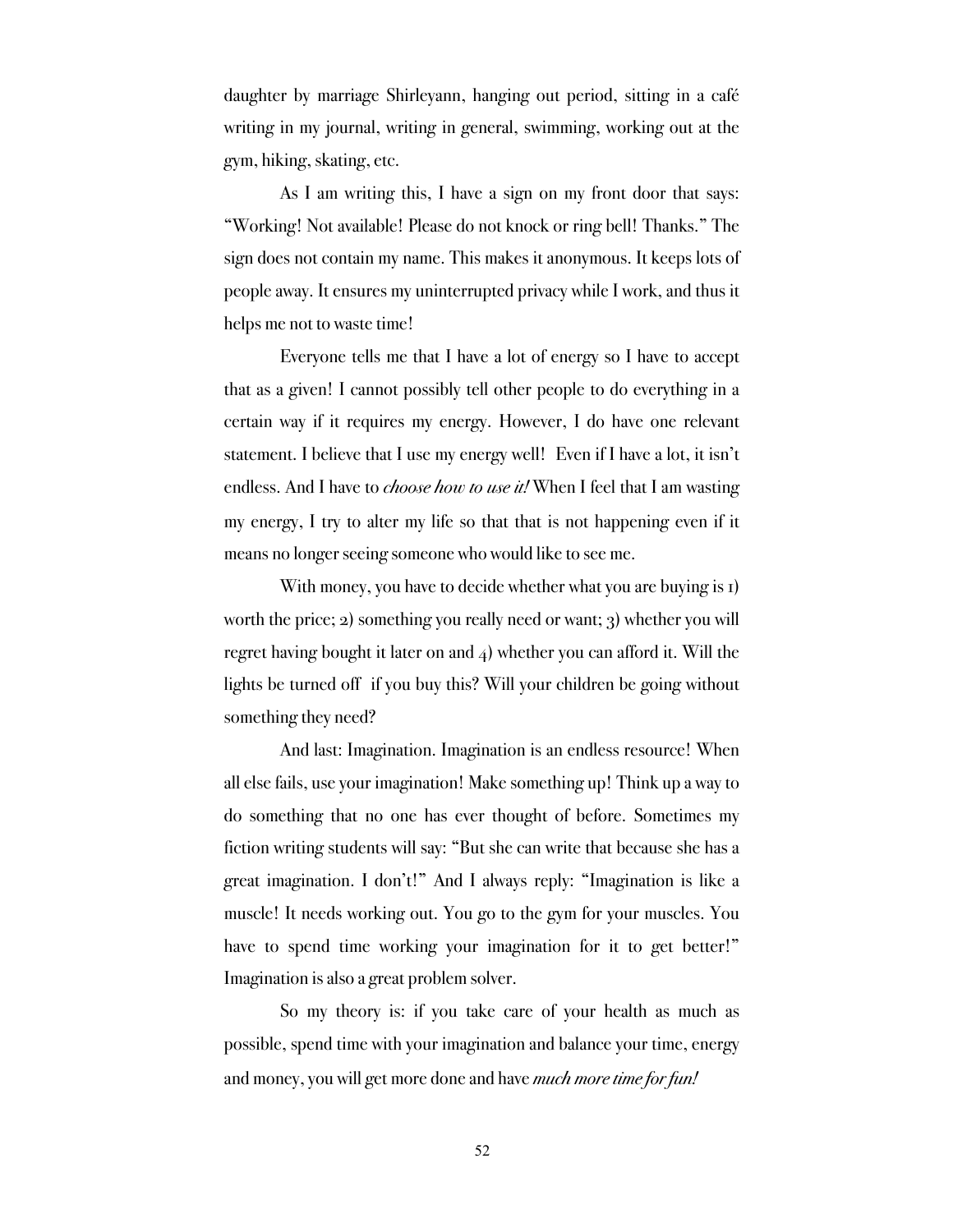# **Find And Pursue Ideas, People, Kinds Of Music, Books And Habits That Give You Positive Energy And Make You Happy**

ow I am not a person who thinks that everyone should be "happy" all the time in the American sense of the term where rich white American people get to be "happy" and the rest of the world is expendable.

 But I am also not the kind of person who believes that in order to have serious ideas and do serious work in this world, you should be sad or depressed all the time and that sadness or depression is the measure of your seriousness.

 No, I am a person who believes I am here—on earth—to do some serious work and that in order to do it, I need lots of positive energy and, yes, moments of happiness or even elation. I see myself as a resource in the world, and I need the fuel to put out lots of work, and fuel is more than food and water and sleep; it is positive energy.

 Therefore, I look for people who will help me to stay positive despite the tragedy in the world. Look at Mahatma Ghandi or Dr. Martin Luther King, Jr. They never ignored any of the tragedy in the world. In fact, they tried to transform tragedy into triumph with great success despite the terrible losses that have occurred since their respective deaths.

 An example of an everyday occurrence; there is a woman whom I see fairly frequently in the town where I live, and if I can avoid actually having to talk to her, I will because it is guaranteed that she will have something negative to say—to anyone! Other people have confirmed my experience. You might be enjoying the beautiful day, and she will say: "You know, we will probably lose our jobs soon!"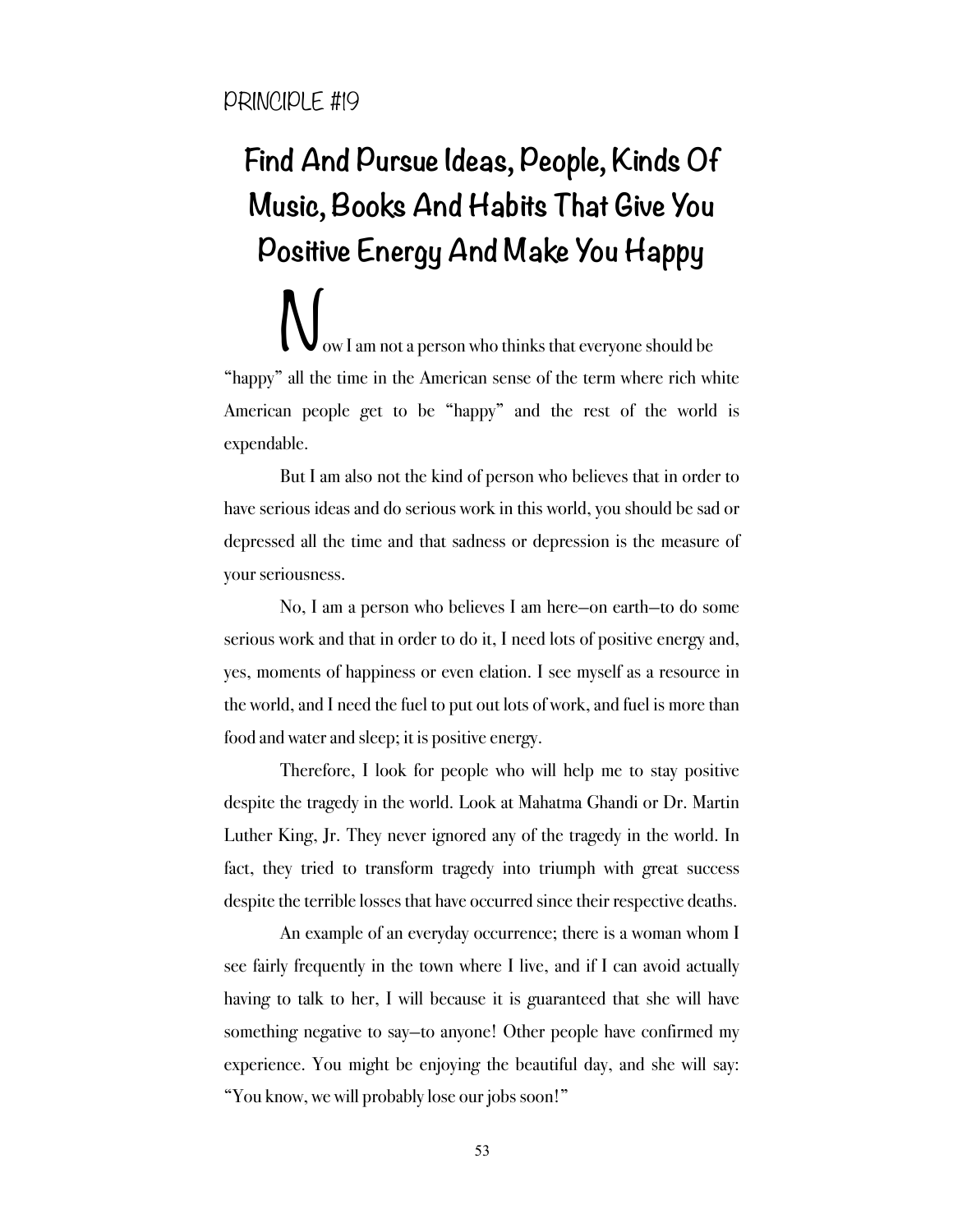Another aspect of this issue is—people need to do what appeals to *them*, *what gives them positive energy!* Don't bow to other people's interests or tastes; it doesn't matter what makes them happy or gives them positive energy. It's about you!

 I remember I told a woman I know that my son was taking me to a concert and that I was excited about it. She asked me what the concert was, and I said: "It's Dionne Warwick." She was not only surprised. She was horrified! She had assumed that I would only go to a concert of classical music. As it happens, I like all kinds of music. But that wasn't okay with her.

 In my circle of friends, if you're disturbed about life and need a boost, a good activity is Yoga with Yofe which I've already mentioned. Yofe's boyfriend David is the head of *The San Francisco Medicine Ball Band* and plays banjo and guitar and chromatic harmonica. The band plays in various spots around the Bay, and many of Yofe and David's friends end up on weekend nights at various cafés dancing and singing with the band. This is an activity that makes me very happy. In fact, personally I cannot say enough about singing and dancing. Taking a long hike through the woods to a waterfall also works for me. You simply have to learn over time and through experience who and what is good for you and what and whom you need to avoid if you're to continue to do good work in a difficult and tragic world.

 Sometimes I am somewhere where I don't need to be, and I think: I need to get out of here. Often I will call my friend Naomi when I get home. She is brilliant, insightful, realistic, down to earth and funny. I will feel: I need a Naomi blast! She has never disappointed me.

 To reiterate: the main problem in implementing this principle is thinking you *don't have the right to choose your friends, ideas, music and habits.* If you believe that other people have the right to steer you in their direction, this principle will never work for you.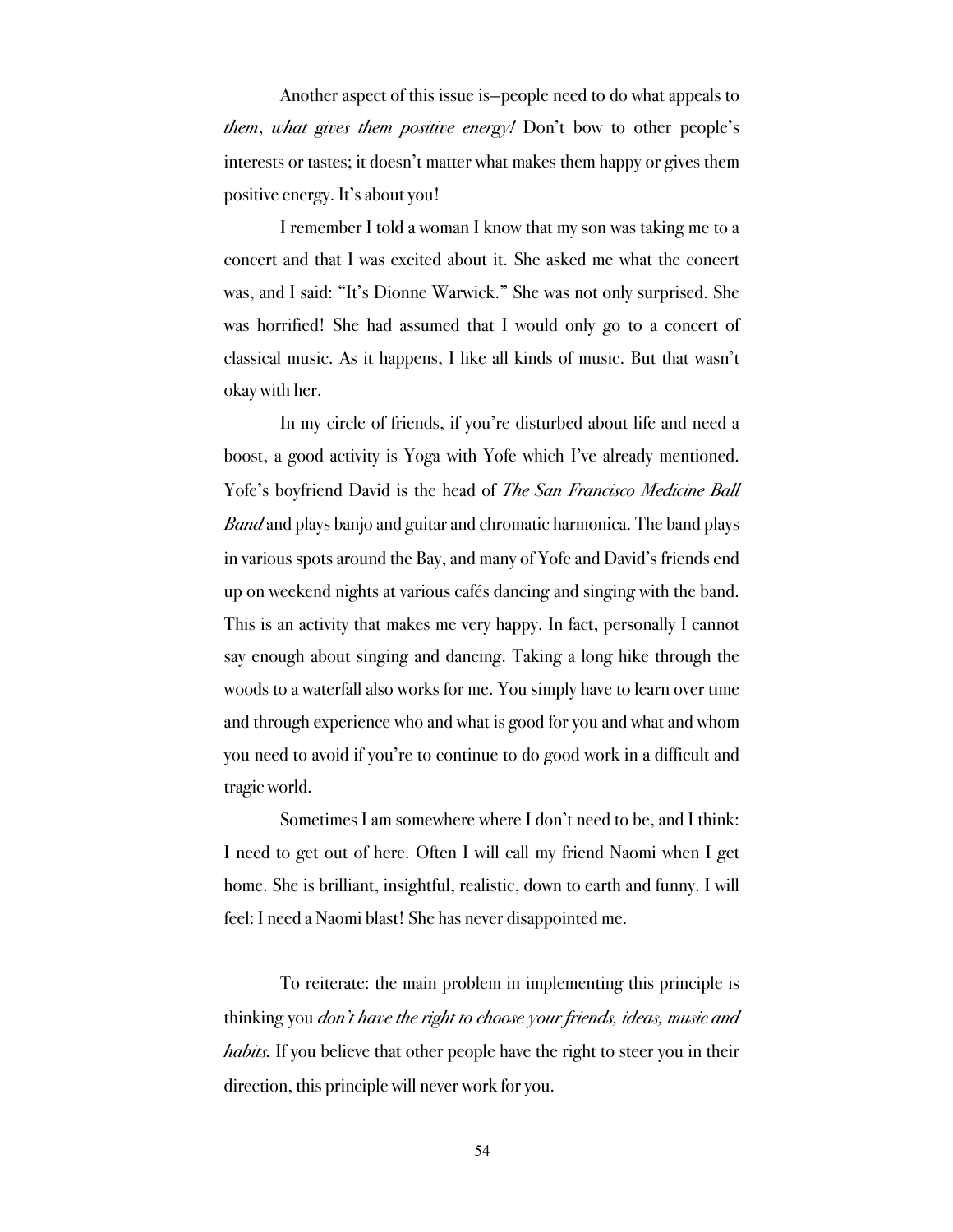But I can tell you that it has worked tremendously well for me in terms of keeping my positive energy up. And when I have ignored it and tried, for example, to endlessly accommodate people whom I had no business being around, I have lived to regret it!

So try it! And see if you like it!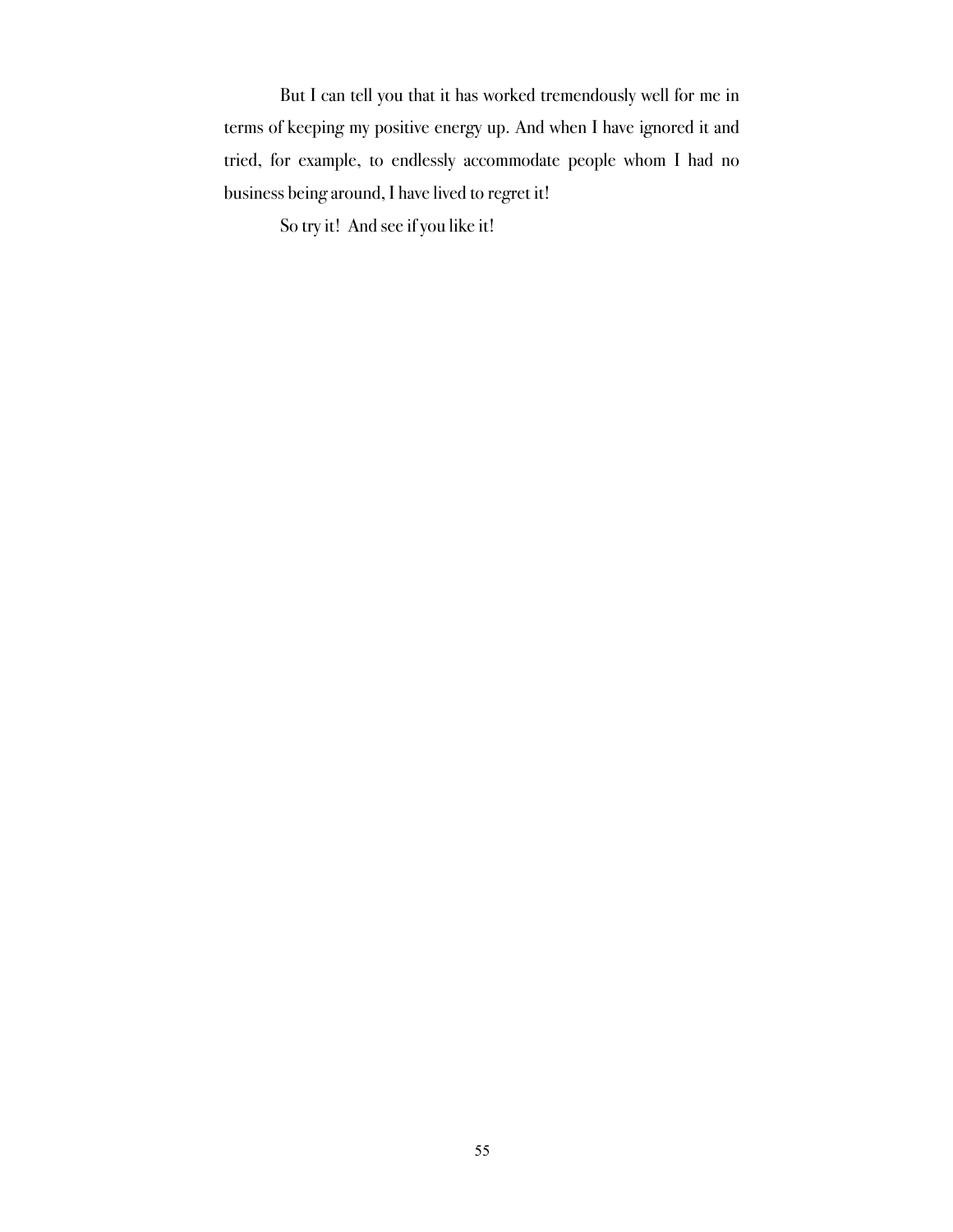#### PRINCIPLE #20

### **Appreciate Relief— It Is Underestimated**

#### felt relief:

 When after my son Alex was sick in Kumasi, Ghana, he was well enough so that we could ride the train back to Sekondi!

 Same trip: When the international exchange was no longer suspended so that our traveler's checks were good!

 When after we had moved to California, we finally found an apartment that did not have a crazy man living under us!

 If you have ever lost a job, needed one badly and then found one, you have felt relief.

 If you have ever recovered from an illness—no matter how minor or how serious—you have felt relief.

 If you have ever taken a test, worried about the results of it and then found out that you have done well on it, you have felt relief.

 If you have ever worried about a loved one returning safely from a trip far away, and you are to meet them at the airport or the dock, and you suddenly see a smiling face that you recognize coming toward you, you have felt relief.

Since we all feel it fairly regularly, why do we seldom celebrate it?

Well, I am afraid it is because people (at least in America) tend to take a lot for granted. They think that their lives are supposed to be fine.

 It's like when I was doing plumbing with Paulette. I noticed after awhile—because I had time to notice things since Paulette was doing the intellectual part of the plumbing and I was the muscle—that people would often be irritated with us or even angry *before we had done anything*. This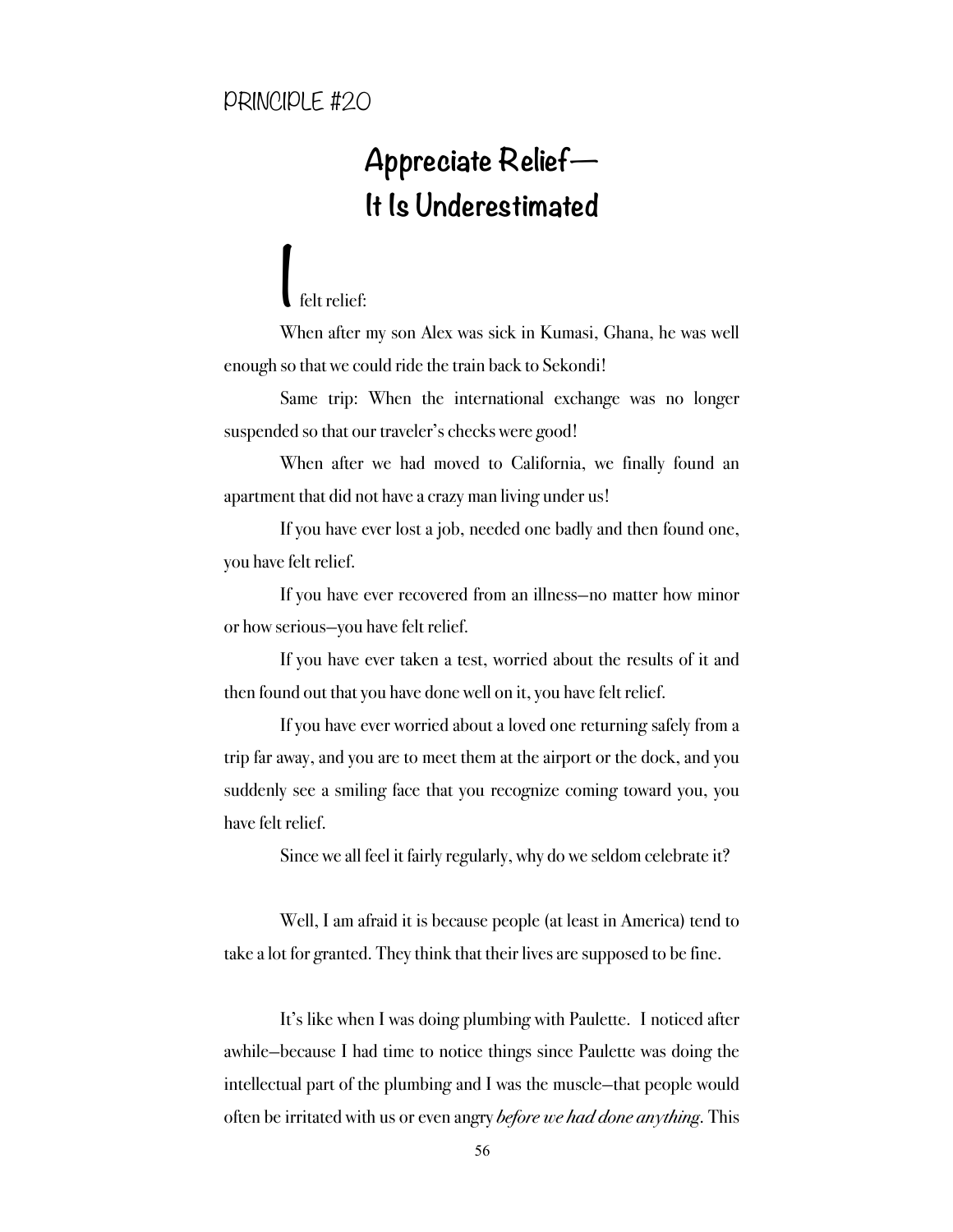got worse, of course, if we were forced to open up the walls and had to tell them that the plumbing situation would require more parts and more labor than they had anticipated. Then they got really mad—*at us!*

Finally, I figured it out. Americans, in general, seem to think that their plumbing should be perfect at all times. So when something goes awry, they blame the plumbers—even if they have never seen them before! Ridiculous, yes? But that is how most of us live most of the time.

 We take relief for granted in the way that we take plumbing for granted.

Plumbers *never* take plumbing for granted!

 I try never to take relief for granted! And I raised my son to think that relief is one of the greatest human emotions! And I raised him to savor it and celebrate it!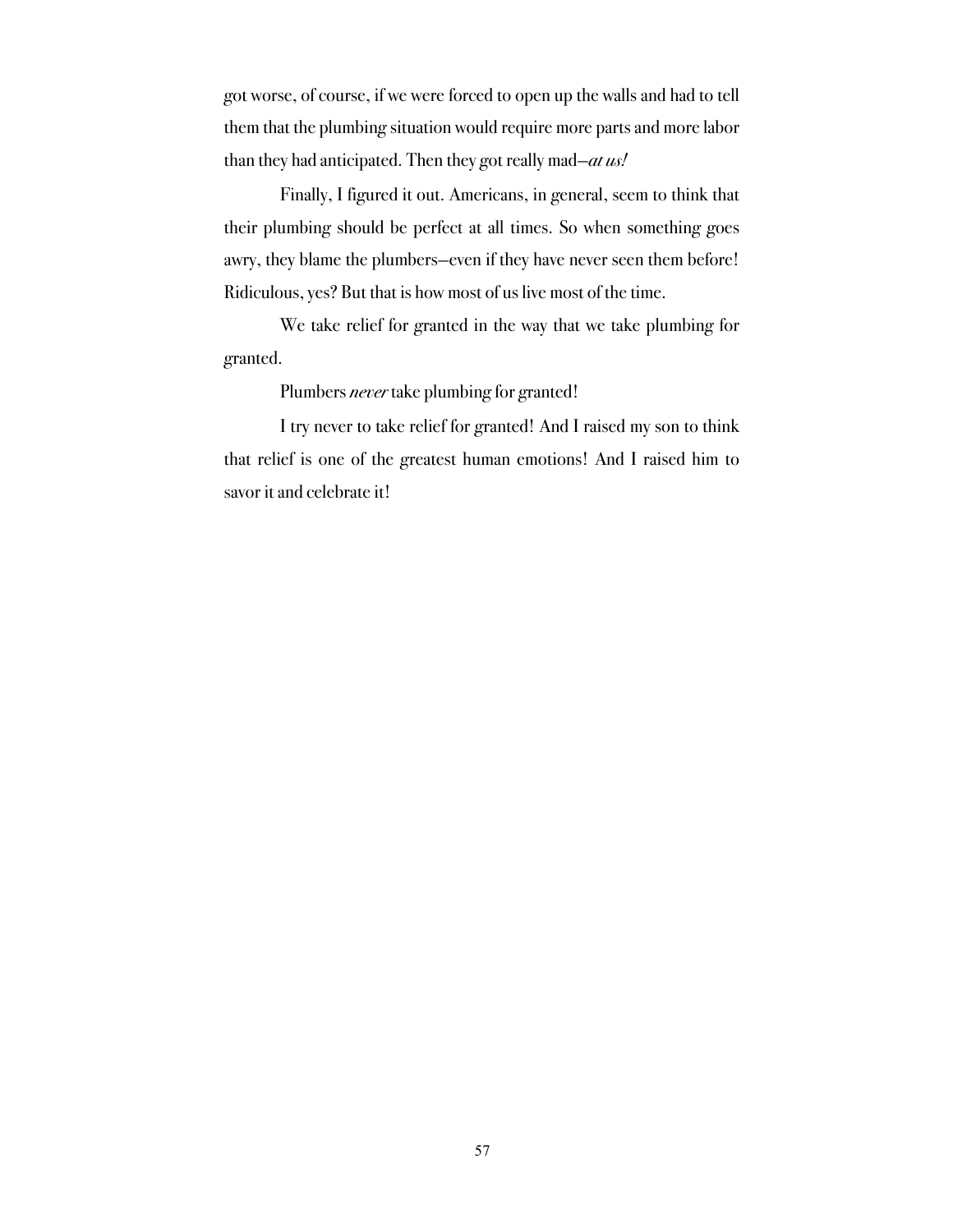#### PRINCIPLE #21

**Be Grateful For What You've Got** 

Another basic one! Something everyone says! But Viktor Frankl, author of the amazing book: *Man's Search For Meaning*, built a therapy around it. It's called logotherapy, and he began his first session with each new patient by asking: What is it that makes you want to remain alive? In other words, the basics.

 Make a list! Or don't make a list. But think about it! You are alive. Perhaps you have a job. Perhaps you volunteer somewhere and get something out of helping other people. Perhaps you have people who love you. Perhaps you had a good cup of coffee or a wonderful egg this morning. Nothing is too small to be grateful for.

 As I sit here at my computer writing this, I am grateful for my computer—yes, Andre (my computer consultant), I am grateful for my computer! And for the sound of birds rehearsing various melodies outside my window! And for the sunny, shadow-stroked tree whose leaves try and crawl into my house.

 And for my life, my health, my son, my daughter by marriage, my grandson, my brothers and sister, my godchildren, my boyfriend, my incredible array of friends, staff (present and former) and students who continually teach me things, point me in the right direction and allow me to hang out with them, my incredible acupuncturist, doctors, dentist, massage therapist and yoga teacher and for Dave and his father George who have kept my cars running for thirty years!

 And for all of Nature—the ocean and the redwoods in particular and for art which often saves lives, and for karaoke and the water slides and movies and theatre and good food in restaurants or people's homes and for potlucks and the smell of barbeque in summer and for any beautiful red slice of watermelon just cut!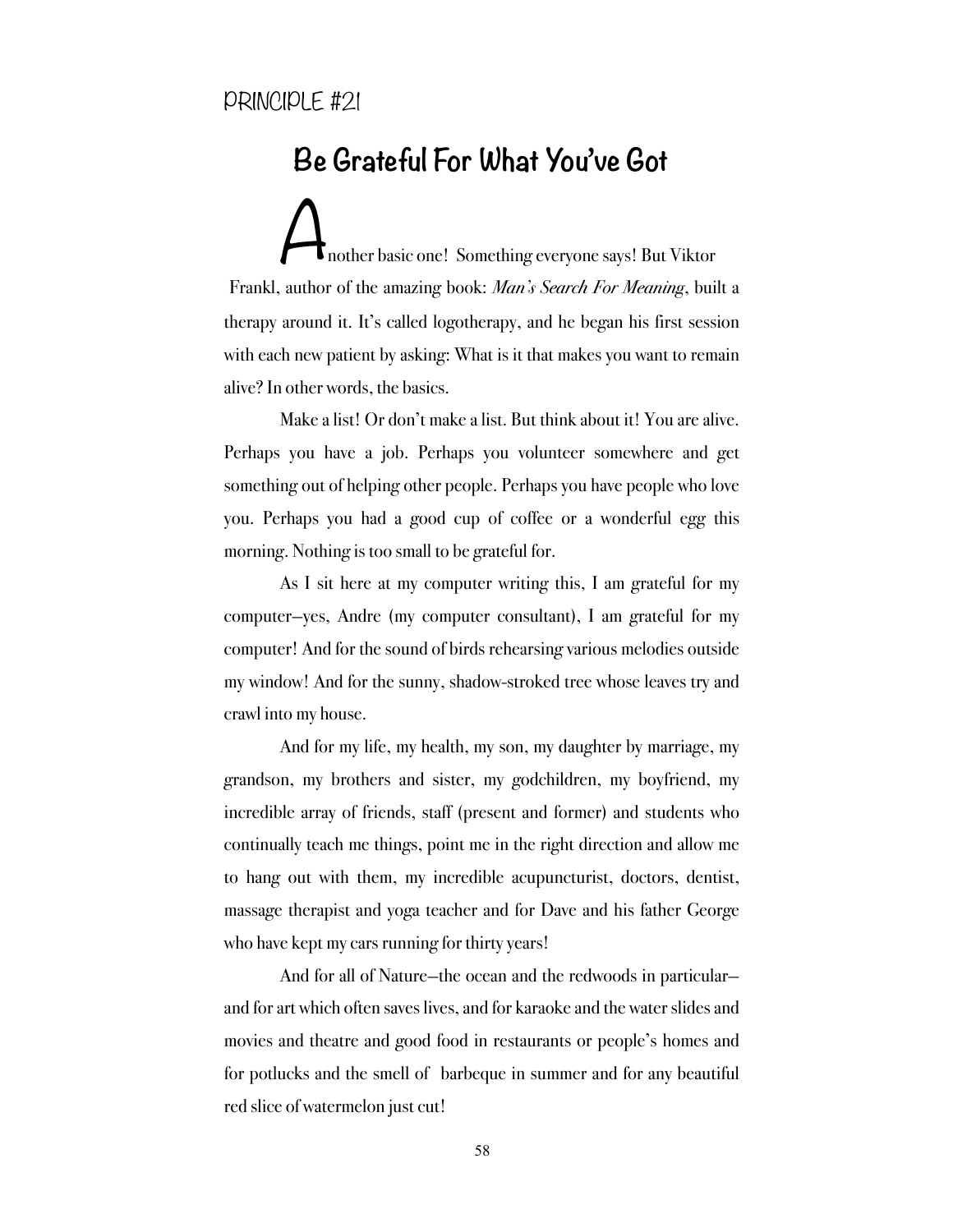Lest this seems too much—and it is only the beginning—I remember spending one Thanksgiving with the Enkoji-Busch family. Nancy (the mom) suggested that each person say what they were thankful for. We all did, each mentioning a few items, until it was three year old Miyoshi's turn.

 "I'm thankful for my mom and dad and my sister," she began, "And that Mary is here. I'm thankful for the food. And for the salt!" She picked up the saltshaker. "And for that butter!" She pointed at it dramatically. "And for that bread!" she gestured. "And for this tablecloth!" She pointed. "And for this napkin!" She held it up for all to see. "And for this grain of pepper that has fallen onto the tablecloth!" And on she went!

 How much is too much? Who can say? In a world as painful as this one, can there ever be too much gratitude?